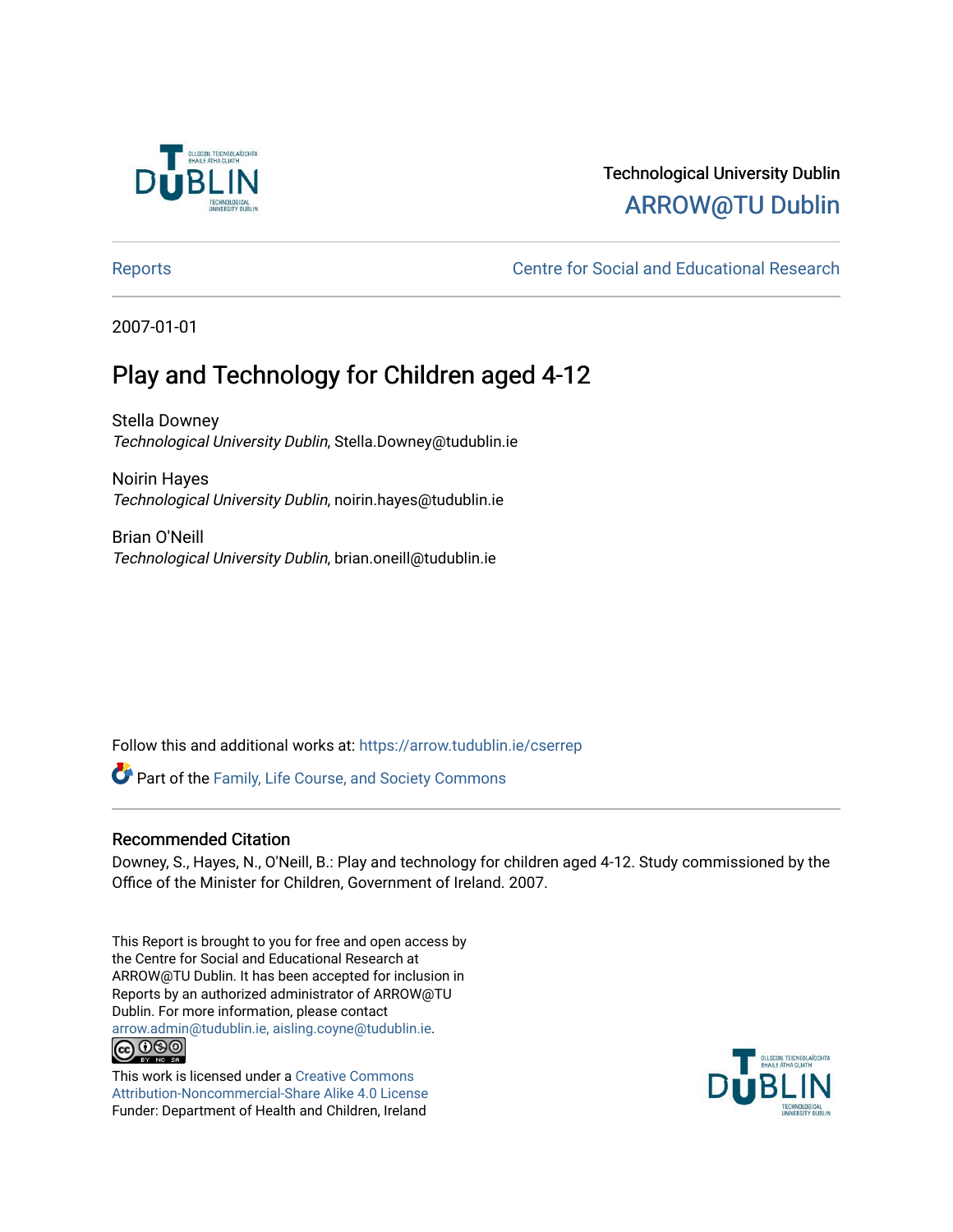# **Play and Technology for children aged 4-12**

**Stella Downey Noirin Hayes Brian O'Neill** 

Centre for Social and Educational Research Dublin Institute of Technology

Office of the Minister for Children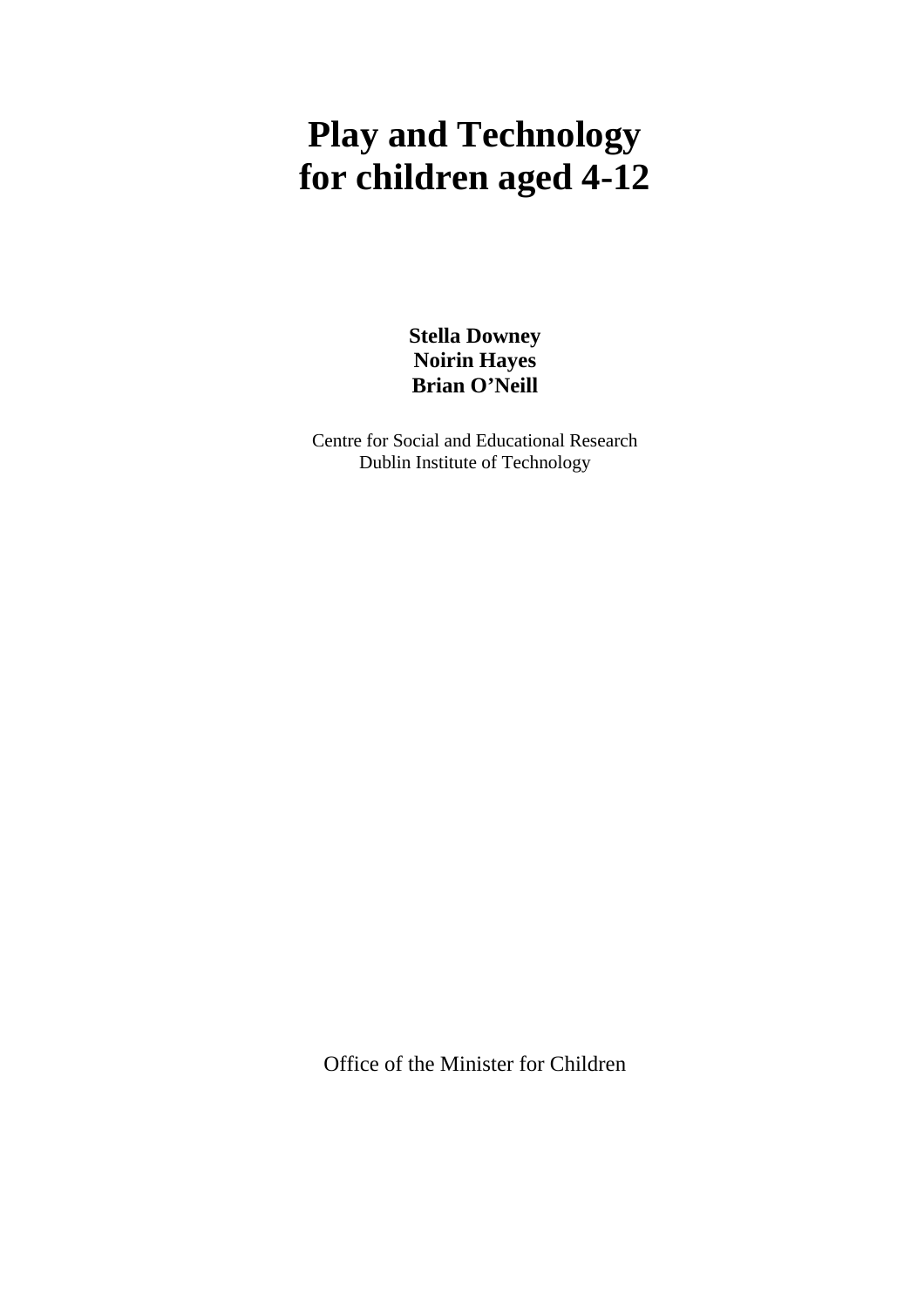## **Contents**

| $\mathbf{1}$            |                                                                                         |  |
|-------------------------|-----------------------------------------------------------------------------------------|--|
|                         |                                                                                         |  |
|                         |                                                                                         |  |
|                         |                                                                                         |  |
|                         |                                                                                         |  |
| $\overline{2}$          |                                                                                         |  |
|                         |                                                                                         |  |
|                         |                                                                                         |  |
|                         |                                                                                         |  |
|                         |                                                                                         |  |
|                         |                                                                                         |  |
| $\mathbf{3}$            |                                                                                         |  |
|                         |                                                                                         |  |
|                         |                                                                                         |  |
|                         |                                                                                         |  |
|                         |                                                                                         |  |
|                         |                                                                                         |  |
|                         |                                                                                         |  |
|                         |                                                                                         |  |
|                         |                                                                                         |  |
| $\overline{\mathbf{4}}$ |                                                                                         |  |
|                         |                                                                                         |  |
|                         |                                                                                         |  |
|                         |                                                                                         |  |
|                         |                                                                                         |  |
|                         |                                                                                         |  |
|                         |                                                                                         |  |
| 5                       |                                                                                         |  |
|                         |                                                                                         |  |
|                         |                                                                                         |  |
|                         |                                                                                         |  |
|                         |                                                                                         |  |
|                         |                                                                                         |  |
|                         |                                                                                         |  |
|                         |                                                                                         |  |
|                         |                                                                                         |  |
|                         |                                                                                         |  |
|                         |                                                                                         |  |
|                         |                                                                                         |  |
|                         | <b>Appendix 1:</b> Play and Technology Questionnaire for younger children (aged 4-8) 59 |  |
|                         | Appendix 2: Play and Technology Questionnaire for older children (aged 8-12) 62         |  |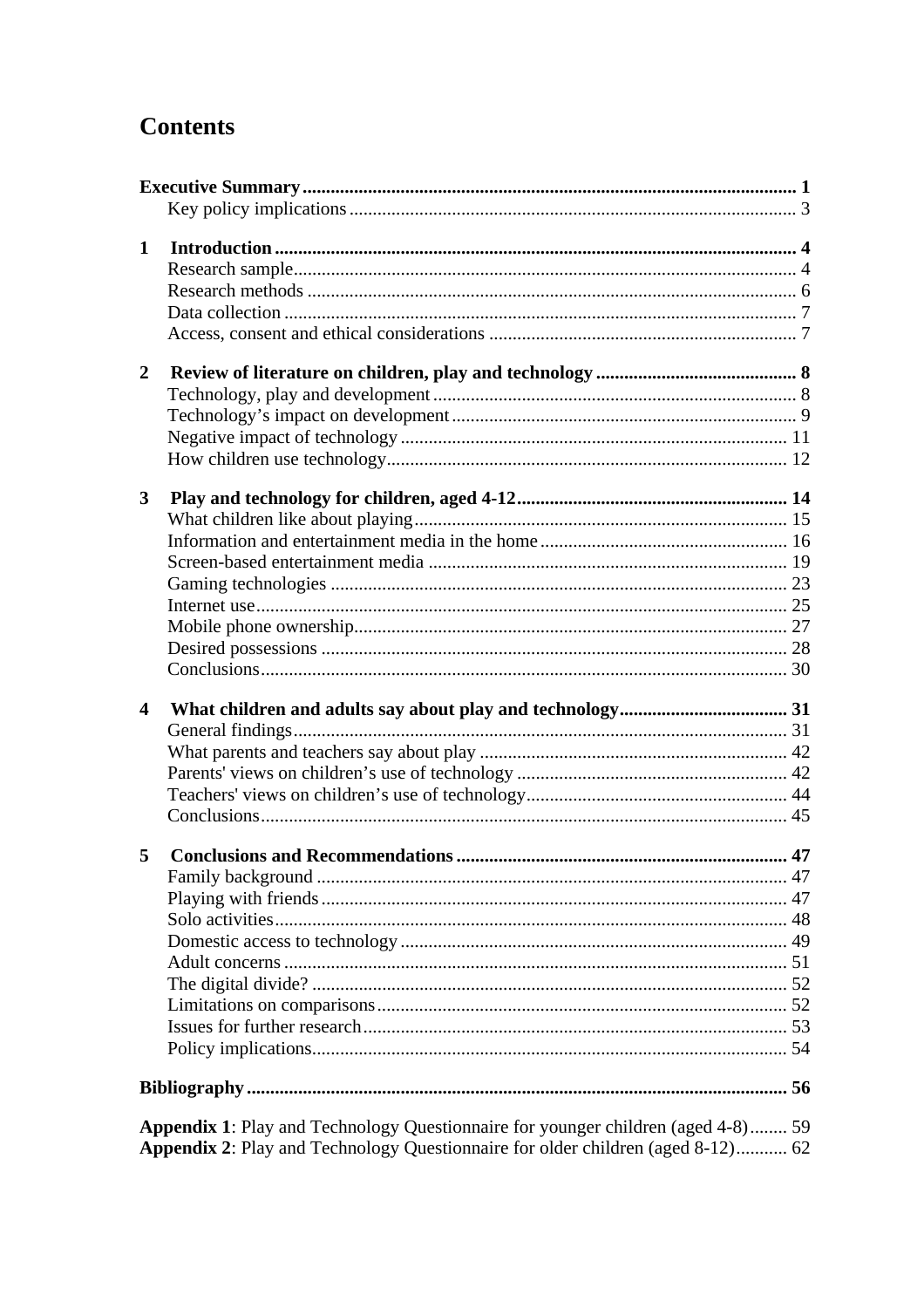## **Executive Summary**

In 2004, having identified the intersection of technology and children's play as a key topic, the National Children's Office commissioned this research study from the Centre for Social and Educational Research at the Dublin Institute of Technology. Taking as its definition of play, '*the freely chosen, personally directed, intrinsically motivated behaviour that actively engages the child*' (NCO, 2004, p. 10), the study addresses the kinds of technologies that are present in the daily lives of children in Ireland today, together with the principal patterns of usage and consumption of this technology and its place in children's day-to-day play behaviour. The research study sought to give children a voice to express what technology use means to them and also considered how children's perspectives have a role in informing policy in relation to play and technology.

Children, aged between 4 and 12, from 10 primary schools throughout the country participated in the study. A combination of qualitative and quantitative data was gathered from 292 children, as well as adults, parents and teachers.

The findings on how children like to spend time with their friends suggest that, given the opportunity, children will make their own fun. Sports and other outdoor activities are very popular. However, when alone, children often turn to technology for entertainment and most of them have quite a high degree of access to technology. When playing console or computer games, most children like to play against another person. Interest in indoor-based entertainment appears to increase with age, although certain factors, such as weather, time of year and access to facilities, may also influence a child's choices.

Technology is widely present in the average home in Ireland. Ownership of media technology appears to increase with age and major gender bias is not largely apparent within the age range covered (4-12 years). School type, being used as a proxy for socioeconomic information, indicates that children from designated 'disadvantaged' urban schools enjoy a higher-than-average possession of most forms of technology, with the exception of computers and the Internet; however, judging by the presence of TVs, VCRs and DVDs technologies in the child's own room, their ownership levels tended to be higher than average, even in relation to computers and the Internet. When asked about what they would like to receive for Christmas or their next birthday, children appear to desire more technology-based devices, particularly girls. About half of the children surveyed said they use the Internet at home, although older children were twice as likely to do so compared to children from the younger group.

Active pursuits, such as sports, retain great appeal for most children. Playing outdoors was rated highly by children in the focus groups. Board games and table games (e.g. pool) were named as indoor pursuits. There was a mixed response to reading, while playing with animals was mentioned occasionally. Shopping was named in the questionnaires by more girls than boys, mostly from the older age group, and was raised briefly in a focus group.

Television is by far the most prevalent of the technologies used for entertainment. Comedies and other light entertainment programmes are favoured by children. Interest in sports broadcasts is also quite high, especially with boys. Some children, girls in particular, also found 'horror' to be fun — they liked the thought of being scared.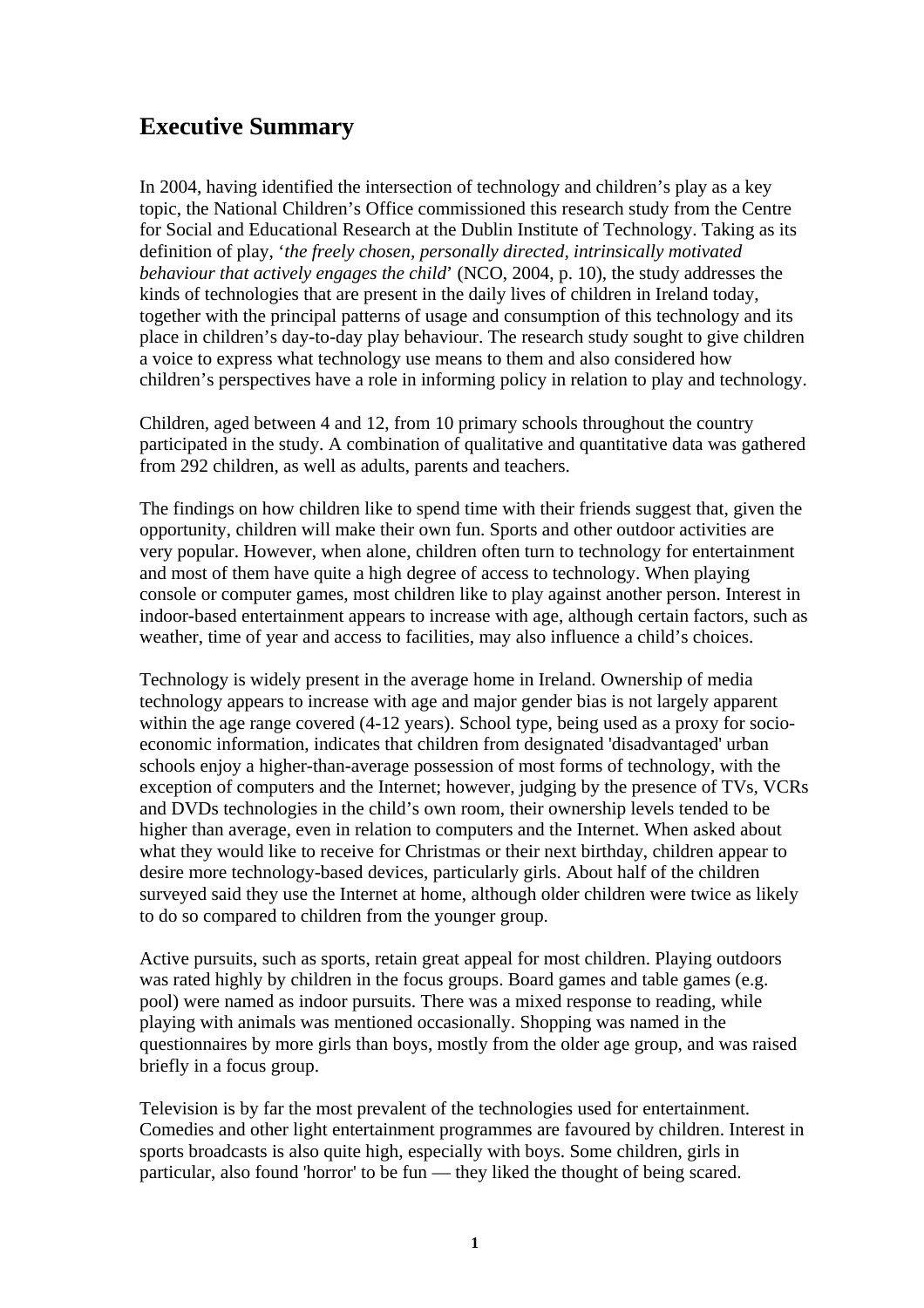Although many households have general rules about homework before leisure or time limits on consumption, many children said that there were few rules, if any, about what they watched on TV or played on games machines. Some children with TVs in their bedrooms admitted to disobeying turn-off times.

Mobile phones appear to be increasingly desirable devices as a child gets older. Girls tend to dominate this area slightly and most children said that their main use was to text friends or to play games.

Console games are widely popular. Both genders and all ages said that they played these games, although boys appear to play more than girls. Console gaming appears to increase with age. The frequency and duration of play varies according to factors such as mood, possession of a new game and the weather. PlayStation is the dominant format and most children like the social aspect of playing against each other and discussing or swapping games. Games based on racing and sport appear to be the most popular. Some children like puzzle or quest-style games, although others find them frustrating. *The Sims* series was widely popular. Action and adventure games were also widely discussed. Most children had seen or played *Grand Theft Auto San Andreas* (a new, over-18s release at the time). Usually described as 'fun', some children explained that the violence in 'killing' games was not real and that the main objective was to reach a high score or 'beat' the game.

When discussing Internet use, the children displayed a high level of awareness of safety issues. They spoke about protecting their identities online, described the need to withhold personal information and talked about the danger of being taken in by other people in chat rooms. Some children also talked about their role in the household as someone who understands technology — teaching parents or carers on how to use a mobile phone or control a games console.

The majority of teachers and parents were against children having technologies such as TVs or computers in their bedrooms. Teachers were more vocally opposed on the grounds of impact on classroom behaviour or performance. Other adults expressed some reservations, although parents were more inclined to admit some advantages (e.g. when a child is ill or to reduce household conflict about viewing). All agreed that parental supervision was important. Parents felt that technology was a 'huge' part of their children's lifestyles. Some also expressed a concern that it was more difficult to persuade their sons away from technology (especially consoles) than their daughters.

Teachers appeared to be more concerned than parents about the level of mobile phone ownership among the children at school. As with parents, they expressed opinions that technology was very central to children's lives these days, one teacher describing it as 'a mixed blessing'. One concern was about children becoming lazy, mentally as well as physically. Moderation, balance and parental supervision were the key factors identified by several teachers. Teachers were especially aware of the issues surrounding the appropriateness of content that children consume or are exposed to, as well as the contexts in which children experience such exposure.

A number of important issues for future research emerged from the study, including:

The extent of the generational 'digital divide' between children and adults in relation to technology.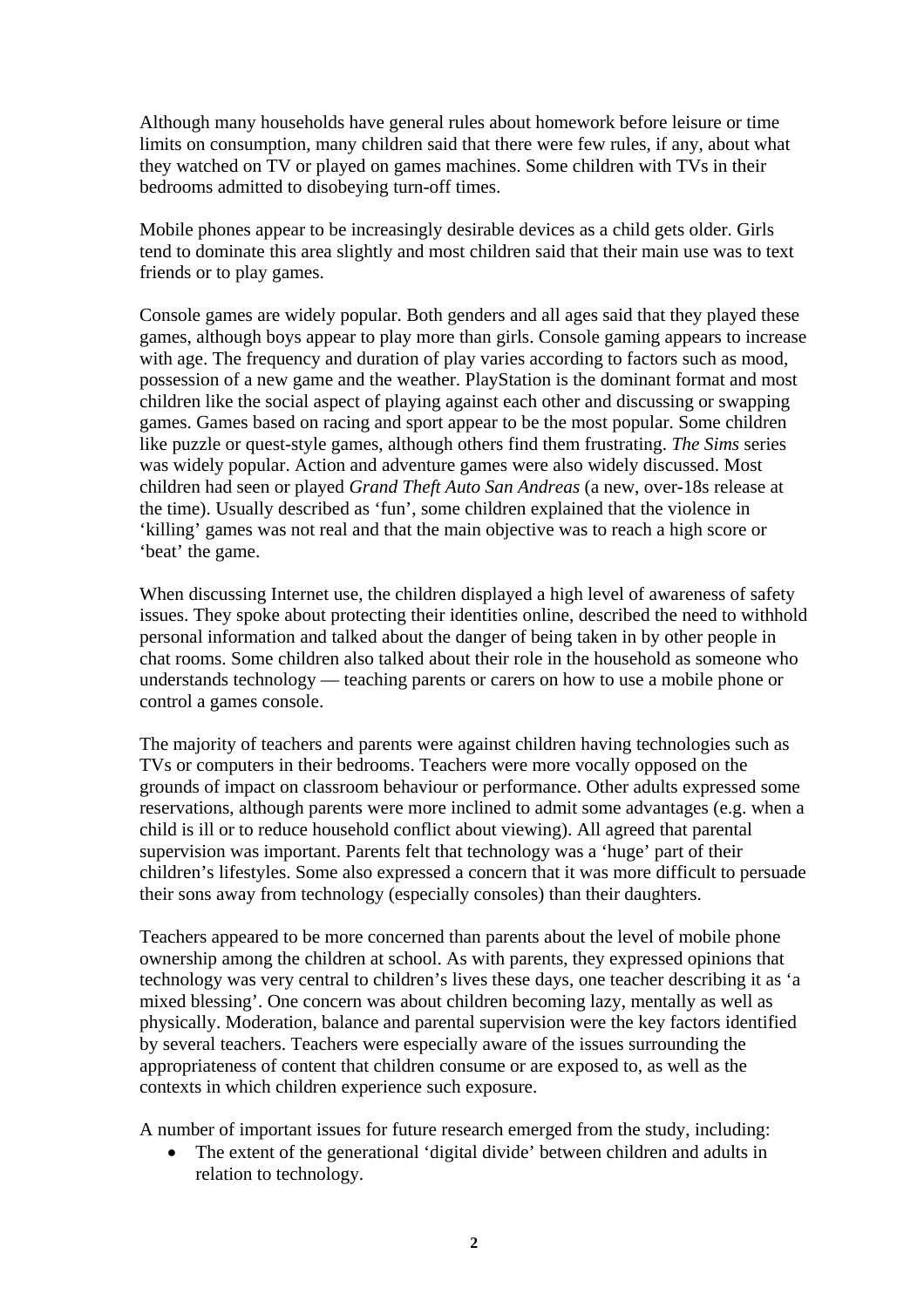- Factors governing children's access to and use of outdoor play opportunities. Are children's consumer interests related to a lack of other suitable outdoor venues for socialising?
- The need for critical media literacy skills for children in their engagement with media content.
- The age at which an increasing affinity with technology takes place. Who are the key influencers and how does learning about technology occur?
- The relationship between socio-economic status and the ownership, access and use of technology.

## **Key policy implications**

- The strategic objectives of the National Play Policy, in particular Objectives 3 and 4, coincide with children's stated preference for outdoor, active play. Further engagement with older children, particularly girls, may be necessary.
- The relatively low public awareness of the statutory and non-statutory regulatory frameworks in Ireland needs to be addressed.
- Adequate resourcing of technology in schools is an urgent requirement.
- There is a major requirement for carefully designed information packages about information and communication technologies (ICTs) for parents, teachers and others working with children.
- A greater emphasis is essential at a policy level to the potential of technology to enrich children's development. What is important is the context in which technology is understood and the vision for realising its benefits in education, recreation and social life.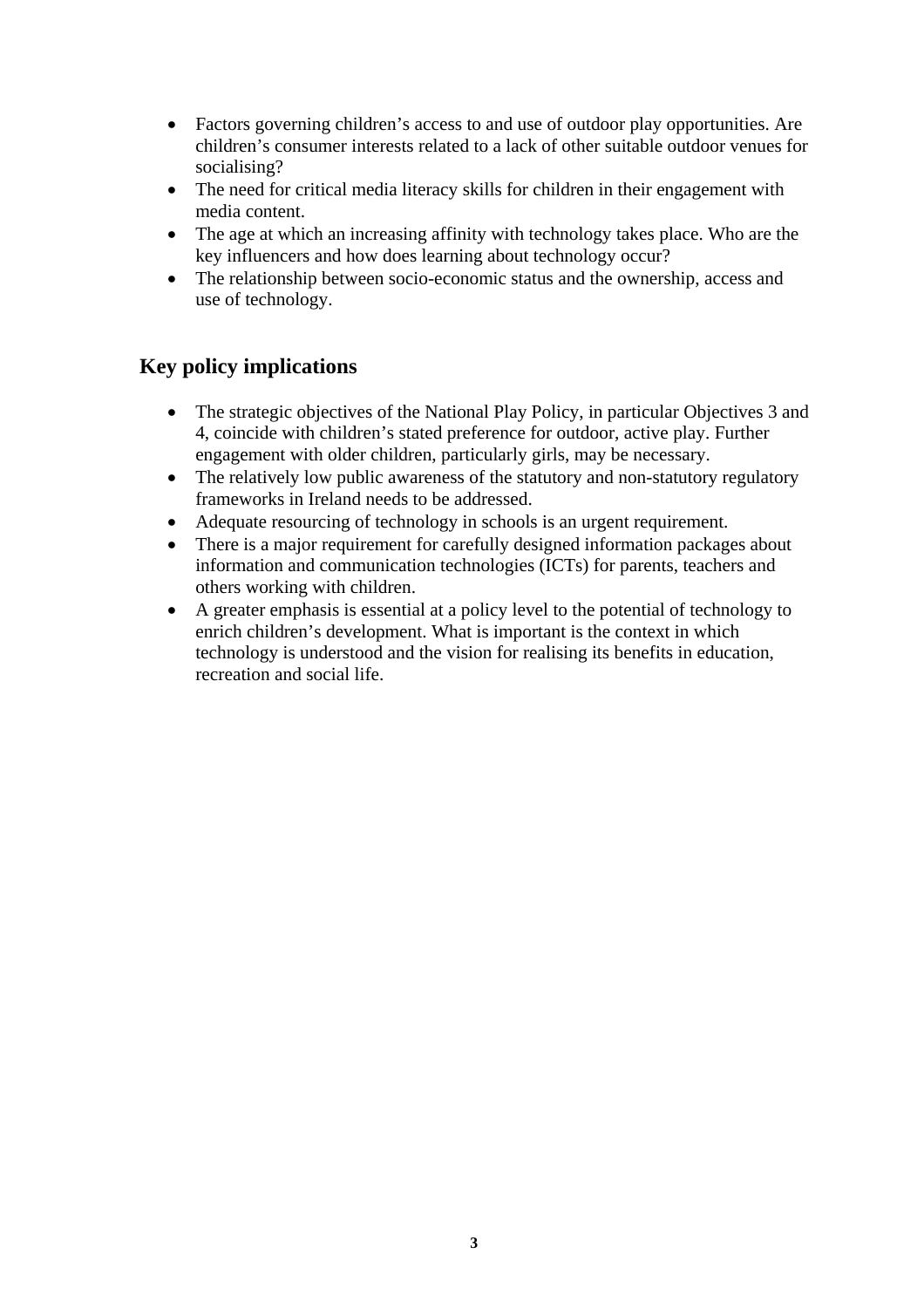## **1 Introduction**

The traditional setting for children's play has undergone major change in recent years as a result of the rapid diffusion of technology through all areas of social life. The impact of new technologies on children's play activities — whether in terms of toys that are derived from developments in technology or the leisure activities associated with information and communication technologies (ICTs) — has created a multimedia environment, full of rich opportunities and sometimes dangerous threats (Buckingham, 2000).

This report draws on the findings of a research study of play and technology conducted by the Centre for Social and Educational Research, Dublin Institute of Technology, and presented to the National Children's Office in July 2005. Through interviews and focus groups, this study talked directly to Irish primary school children about the use and influence of technology in their play.

The aim of the research was to explore how much technology impacts on the play activities of children in Ireland and what, broadly, children are saying about the role of technology in their lives. The research investigated the play activities of two age groups (4-8 year-olds and 8-12 year-olds) and explored what technology in play meant for them. The views of parents and teachers were also sought as part of the research. The study was carried out between July 2004 and January 2005.

The main objectives of the research were:

- to identify the kinds of technologies present in the daily lives of children in Ireland;
- to identify the principal patterns of technology use by children within the age groups represented in the study;
- to examine the extent to which technology features in children's everyday play;
- to investigate whether there are significant geographic and social differences in children's use of technology;
- to examine what technology and play means to children, parents and teachers;
- to make recommendations on how children's perspectives might have a role in informing policy in relation to play and technology.

## **Research sample**

The research involved a survey and focus groups with 292 children between the ages of 4 and 12 years in 10 primary schools from all over Ireland. The sample was a purposive one and is not nationally representative. Of the survey sample, 139 children (almost 48%) were in the younger age group (4-8 years) and the remaining 153 children were in the older age group (8-12 years).

Girls and boys were represented in the study and some aspects of gender differentiation were explored. Almost 45% of the respondents (131) were girls. In terms of family position, over 90% of the children had one or more siblings. The majority of the children (38.4%) surveyed were the youngest child in their families; slightly over 30% were the eldest child and almost 23% were in the middle. 8.6% of the sample were only children, i.e. with no siblings.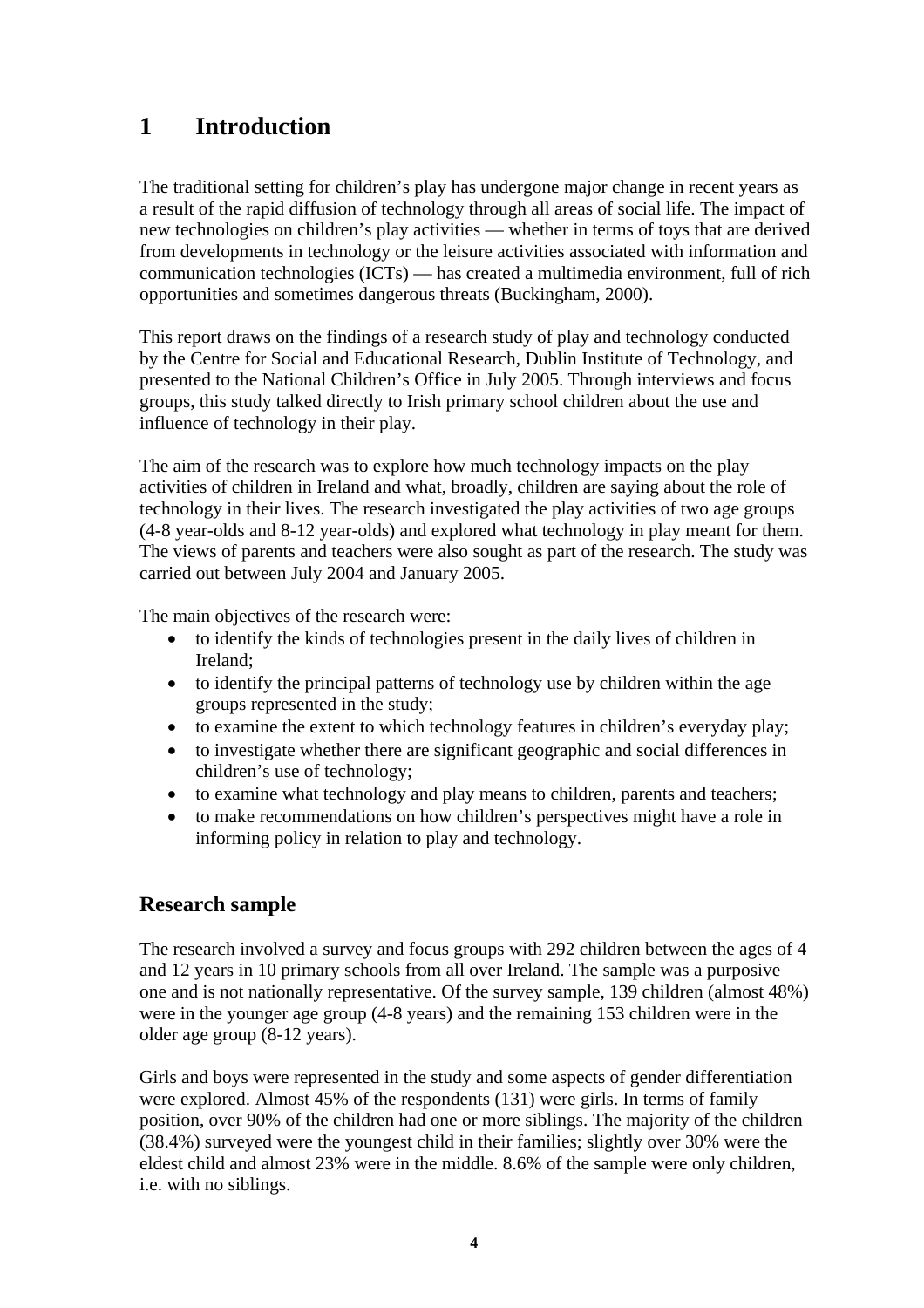Participants were recruited from 10 primary schools in various parts of the country. The sample obtained was intended to reflect urban, rural, gender and socio-economic variations, and the means of achieving this was through ensuring a balance of school types. In total, just over 41% of the respondents (120) were children from a city environment and 172 were children from rural backgrounds. Children identified as 'rurally based' are from households based in small towns and villages, as well as households in the countryside.

Schools were selected to mirror national population trends (*see Table 1*). Of the 10 schools selected, 4 of them were in Dublin city and one in Cork; one was in a fastgrowing town in Dublin's growing commuter belt; 3 were in or close to moderately sized rural towns; and one was in a small country village that has suffered significant rural depopulation in the last 25 years. In addition to these urban/rural locations, other criteria were applied: one urban and one rural school in the sample were also Irish-speaking (Gaelscoileanna); one urban school was also a private fee-paying school; one urban school was also a multi-denominational school; and two of the urban schools had designated 'disadvantaged' status.

| <b>Name</b> | <b>Type</b> | <b>Description</b>                                                                                                                                                               |
|-------------|-------------|----------------------------------------------------------------------------------------------------------------------------------------------------------------------------------|
| School 1    | Rural       | <b>Rural, outside small town</b> . Area is growing in population, with increasing new<br>Irish migrant communities in recent years.                                              |
| School 2    | Rural       | Rural, in fast-growing commuter town. The town has experienced massive<br>population growth and urbanisation in the last decade.                                                 |
| School 3    | Urban       | Urban, Gaelscoil, accommodating students from diverse backgrounds, though<br>predominantly from higher income families.                                                          |
| School 4    | Urban       | Urban, designated 'disadvantaged'. Located in a central city neighbourhood,<br>the school has a majority of students from non-traditional households and lower<br>income groups. |
| School 5    | Rural       | <b>Rural, in small town</b> , located in a village within easy reach of a city with a<br>predominantly middle-class population.                                                  |
| School 6    | Rural       | Rural, Gaelscoil, located within a busy market town, with a large rural<br>hinterland.                                                                                           |
| School 7    | Rural       | Rural, in village, located in a small village, dependent on agriculture and in an<br>area experiencing depopulation and decreasing income.                                       |
| School 8    | Urban       | Urban, multi-denominational. Located in a central city area, the school<br>accommodates a wide range of children from traditional and non-traditional<br>households.             |
| School 9    | Urban       | Urban, designated 'disadvantaged'. Located in a central city neighbourhood,<br>this area has high levels of unemployment, low income, and non-traditional<br>families.           |
| School 10   | Urban       | Urban, private fee-paying, located in a prosperous suburb of a large city.                                                                                                       |

#### **Table 1: Types of schools participating in study**

For the purpose of analysis, school designation is taken as a broad indicator or proxy of socio-economic status. It is acknowledged, however, that many schools have a mixed population and limited inferences are made on the basis of school type, principally in relation to diffusion of technology and the presence, or otherwise, of a digital divide.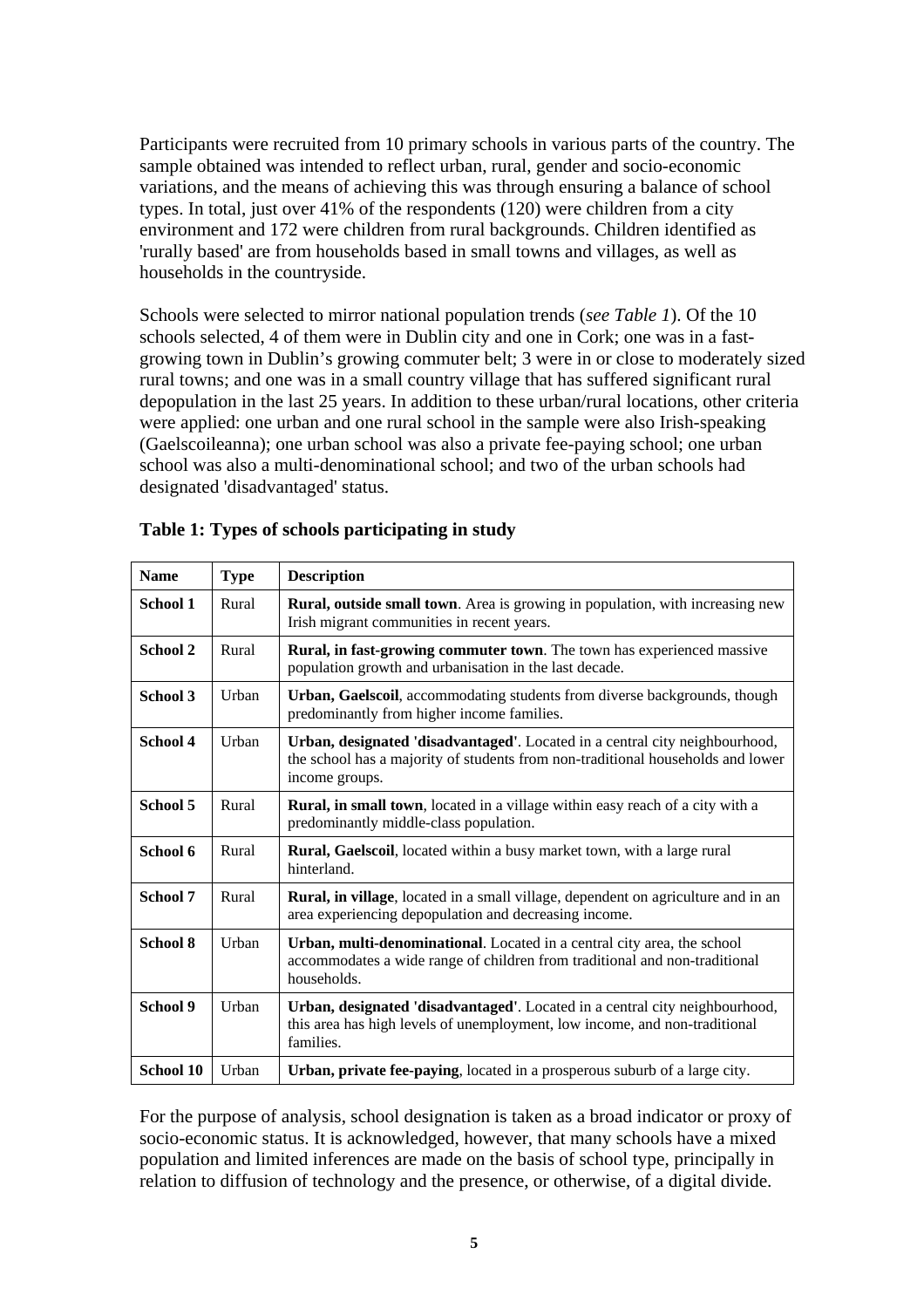## **Research methods**

The research used a combination of quantitative and qualitative methods. A questionnaire was used to collect baseline information on access to and use of technology by children. The use of open questions also gave children the opportunity to express their own interests and priorities.

Questions focused on the following:

- General family background does an older sibling influence the likelihood of certain technologies being present in the home?
- What kind of play do children like, both with friends and alone?
- What kind of technology do children have access to at home and where is it located? Is a 'bedroom culture' emerging in Ireland?
- If children play computer or console games, where do they play and with whom?
- Do children use the Internet and for what?
- What do children like about playing? (addressed to the older, 8-12 age group)
- What kinds of toys and playthings would children really like, for example, as Christmas or birthday presents?

For the purpose of the survey, a broad definition of 'technology' was used, incorporating a spectrum from applied scientific devices or tools used in leisure and play contexts to information and communication technologies (ICTs). The questionnaire included reference to such technologies as tape recorders, cameras, television, musical instruments, computers, mobile phones and games devices (*see Appendix 1 and 2*).

Focus groups were held with children from the older age group (8-12 years) in order to engage with them on their own views of technology and play. Discussions, led by a moderator, with children in groups of six in each of the schools covered topics about play in general, their use of all forms of technology (including mobile phones, computers and video games) and what they felt was most important to them in playing alone or with friends.

While the research centred on children's perspectives and giving children a voice, teachers and parents were also interviewed for the research. A teacher in each of the participating schools was interviewed during the research. Parents were also given the opportunity to respond and those interested in contributing their views were interviewed either in person or by telephone.

General questions raised in this part of the research included:

- What is the perception of how children spend their leisure time?
- What is the adult's own experience of technology?
- What kind of role or influence does technology have in play?

Questions specific to teachers included:

- What kind of access to technology exists at the school?
- What is the perception of child ownership of technology?
- Do teachers feel differently about technology when they are also parents?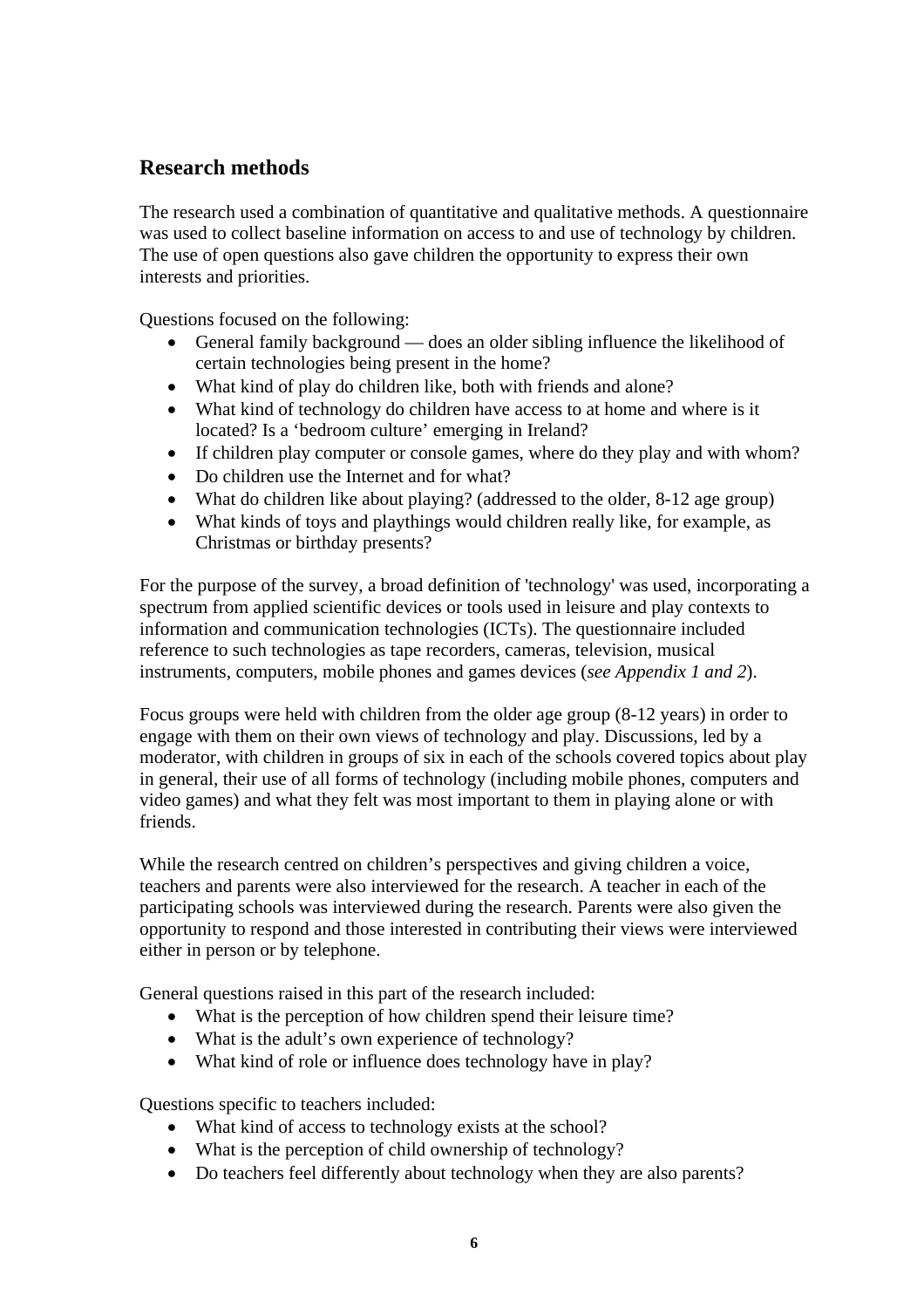Questions specific to parents included:

- What differences do parents see in how their children play compared to their own experience?
- What sources of information do parents use for technology/tech-based toys?
- What do parents look for in purchasing games, DVDs, CDs?
- How useful are ratings systems?

The survey data were coded and analysed, particularly against the key variables of age, gender, location and school type. Qualitative data from the responses to open questions and the focus groups were also coded and a content analysis undertaken. Given the focus of the survey on technology in play, particular emphasis was placed on entertainment technology and ICTs in terms of response classification and analysis.

## **Data collection**

Fieldwork was conducted during November and December 2004. Two researchers were involved in visiting each of the schools, normally spending a day in each location. The process consisted of working with the younger children first (4-8 year-olds) in groups of 2-3 at a time, helping them to complete the questionnaires at their own pace. This was followed by working with the older group (8-12 year-olds), who mostly filled out the questionnaires on their own. Finally, the researchers conducted the focus groups, which involved children from the older group discussing issues about their favourite TV programmes and rules about watching TV and playing on computer or console games. Children also spoke about their use of mobile phones, the Internet and listening to music. Most were very enthusiastic in their responses and in sharing their opinions, even if it meant disagreeing with their peers.

## **Access, consent and ethical considerations**

Permission was sought from the Principals and Boards of Management of the participating schools. Information packs were distributed to schools and included a letter explaining the background to the project for parents, as well as parental consent forms. Teachers in the participating schools made the selection of children for whom parental consent had been received. Some schools allocated a particular number to each class group; others made the selection based on their own criteria.

Children were also afforded the opportunity to give their consent to participate in the survey. Before each child was given the questionnaire, he or she was supplied with a form to sign, agreeing to be part of the survey. This was titled the 'Child Consent Form', although technically it was assent rather than consent they granted.

Anonymity was afforded all children in the research and no identifying feature, other than the school type, is recorded in the database. Schools are not identified in the report and only their general location is referred to.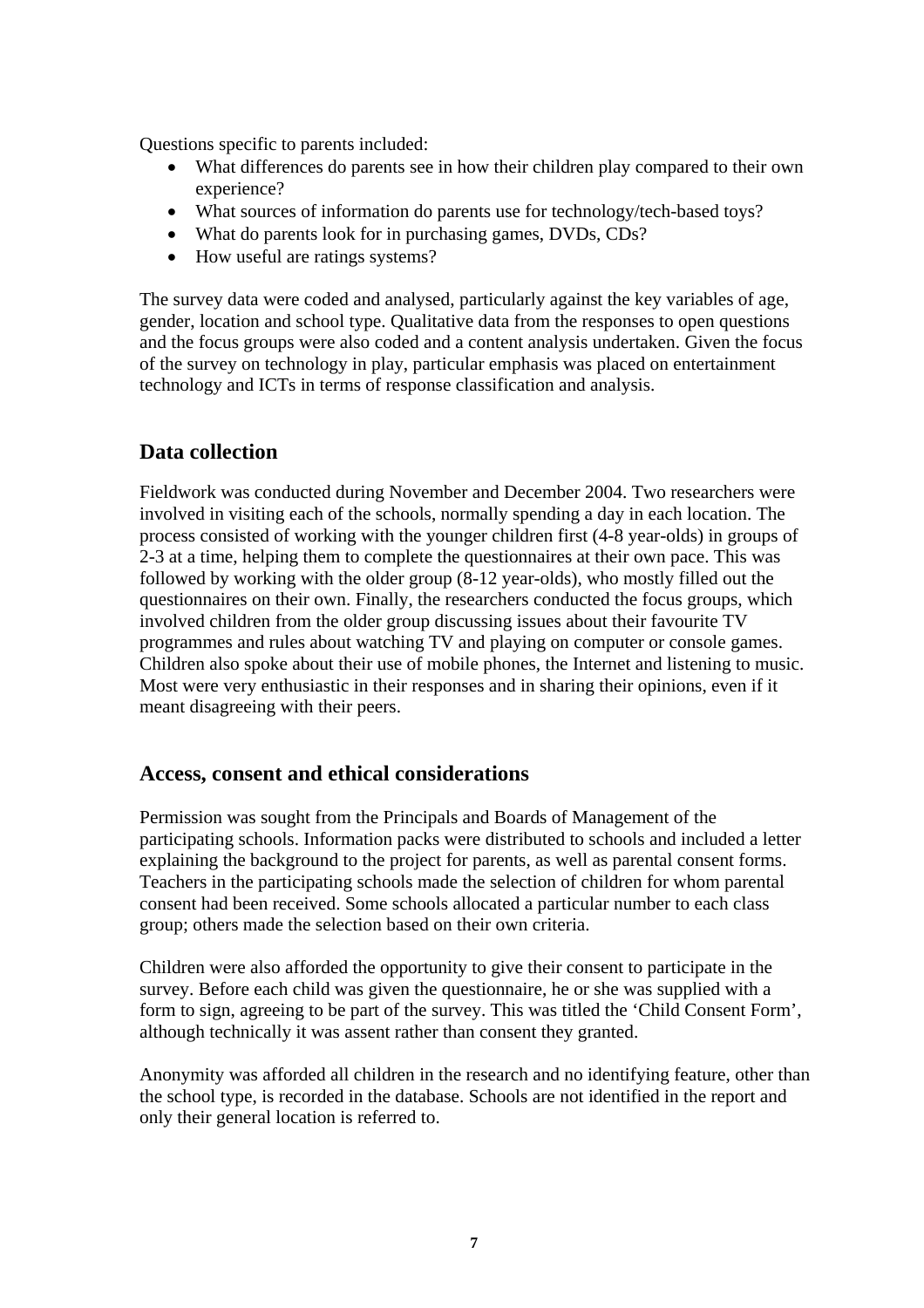## **2 Review of literature on children, play and technology**

While considered an important aspect of development for us all, play has a central role in the development of children. Play is recognised as a critical process in childhood, closely related to development. Notwithstanding extensive and varied attention, the mechanisms through which play influences development are not well understood (Bruner *et al*, 1976; Smith, 1986; Sutton-Smith, 1997).

Play is identified as the process through which many key skills are developed and through which imagination and creativity find expression. Through play, children develop the social skills necessary to negotiate their widening world, the problem-solving strategies that facilitate school and life success. Play affords a means of checking theories, exploring options, testing limits and fostering social and relational skills. It is characterised by common features, including pleasure, spontaneity and intrinsic motivation, and is a natural form of learning. Play can be individual or social, and is the process whereby children find the opportunity to exercise freedom of choice (Garvey, 1990; Bruner, 1996; Moyles, 1994; McArdle, 2001). Notwithstanding its central relationship with development, children's play is often trivialised as something to do when not working, something to occupy children and 'keep them off the streets'.

The increasing use of technology by society at all levels has prompted investigation into its application in education and its deveopmental benefits in particular. Recognising that learning is an active process and that children learn better 'by doing' than by being told, educationalists have realised the potential contribution of interactive technologies to education (Papert, 2005). Children use technology to make complex and intellectually rich constructions, and a wide range of programs have been developed to challenge their thinking and imagination towards improving literacy, numeracy and general problemsolving skills.

## **Technology, play and development**

Play has been defined as the '*freely chosen, personally directed, intrinsically motivated behaviour that actively engages the child*' (NCO, 2004, p.10). It is regarded as a central policy focus for Ireland's National Children's Strategy, emerging as a key concern for children themselves in the consultations undertaken with children prior to the final publication of that strategy (Department of Health and Children, 2000).

The aspect of play under consideration in this research is technologically mediated activity and the influence of ICT on children's play. It has been argued that the development of ICT has not only influenced the form of play, but has also brought play, as a concept, more visibly into the lives of older children (Sheridan and Pramling-Samuelsson, 2003). This has arisen in particular due to increased availability of the computer and associated games and educational programs. Livingstone (2002) enters a long-standing and familiar debate when she asks whether the computer is best thought of as a toy or a tool, whether play is part of, or opposed to, learning (Sheridan and Pramling-Samuelsson, 2003; Sutton-Smith, 1997). Whatever one's position, there is agreement that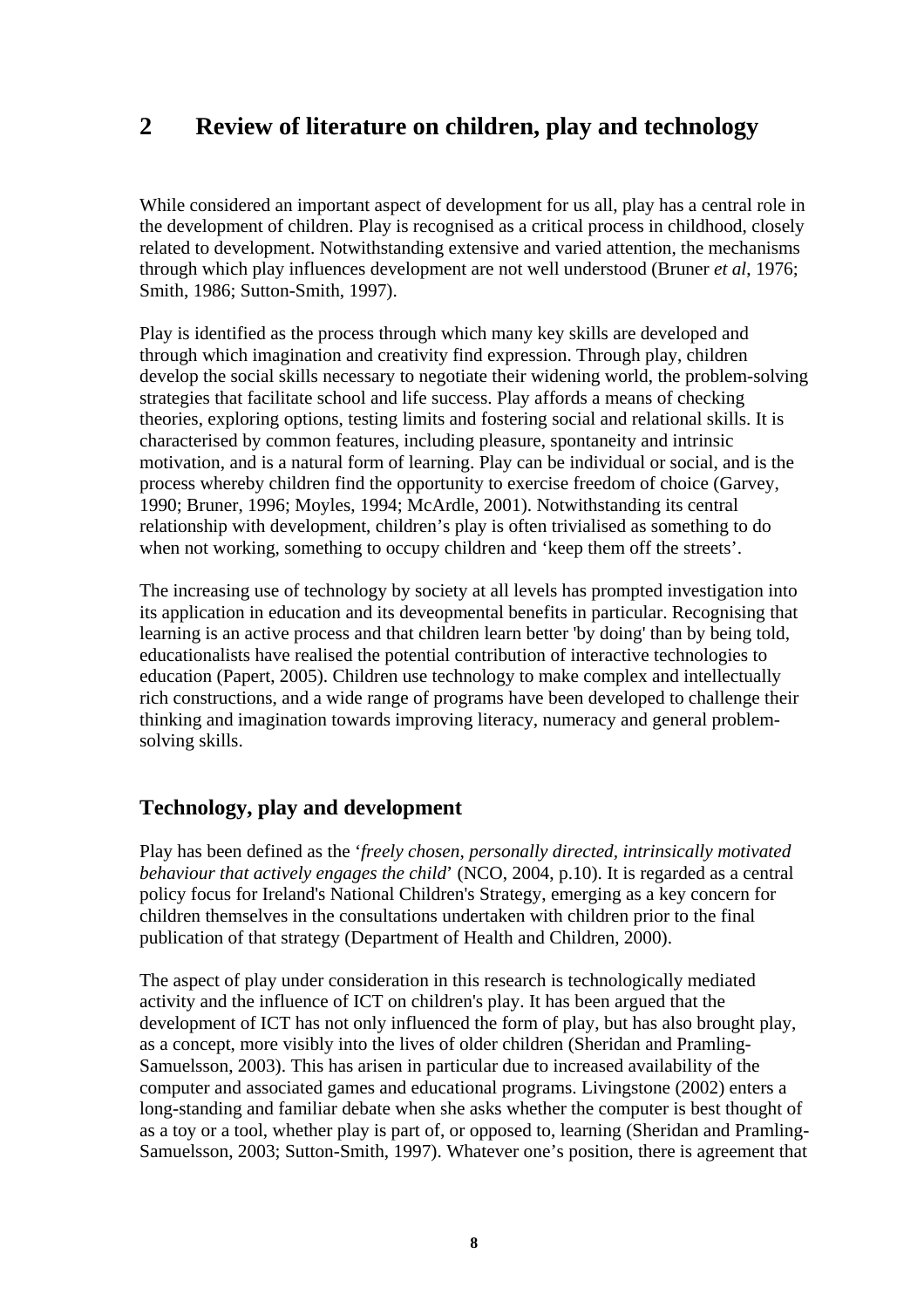the process of play is important to development and shares many features with learning — features that remain despite altered contexts and contents.

Fleming (1996) has argued that the toys children play with — whether they be My Little Pony, Lego or Nintendo — help them make sense of their worlds and are essential to their development. Unquestionably, toys are increasingly products of a globalised consumer culture, but in children's hands, Fleming suggests, children have the capacity to escape the stereotypes of gender and power that these toys sometimes apparently produce. Similarly, the study by Dyson (1997) of children's story-making, using superheroes and characters drawn from the media, suggests that these act as a prism in which images of power and gender are translated into children's worlds, rendering them more complex and helping them deal with the contradictory pressures of growing up in a multicultural society.

Tapscott (1999) concurs and suggests that the technological world in which children are growing up is beneficial to their development: 'Digital media is creating an environment where such activities of childhood are changing dramatically and may, for better or worse, accelerate child development. Child development is concerned with the evolution of motor skills, language skills and social skills. It also involves the development of cognition, intelligence, reasoning, personality and through adolescence the creation of autonomy, a sense of self and values … All of these are enhanced in an interactive world. When children control their media, rather than passively observe, they develop faster.'

Wartella (2002) has similarly argued that the many positive behavioural features described by Tapscott (1999) are actively displayed in children's online and digital experiences and their enthusiastic displays of interactivity and playfulness offer enormous potential. However, such interaction needs to be carefully analysed and harnessed if its benefits are to be realised. While the view of the communicative and educational possibilities of the digital age offered by its many believers is an avowedly optimistic and sometimes highly uncritical one, Buckingham (2000) advocates that we do not dismiss it out of hand.

The many attributes and values of creativity, spontaneity and the potential for learning receive strong endorsement in such accounts and provide a strong counter-current to what is often seen as the dominant negative assessment of how technology has affected children's lives in the so-called 'effects tradition' of research. Technology provides new opportunities for children in play by way of both content and tools. Technology can extend play rather than usurp it and can provide opportunities that facilitate children developing new ways of playing, communicating, thinking and knowing.

#### **Technology's impact on development**

Elkind (2003) challenges too simplistic an approach to investigating the impact of technology on children's overall development. He argues that researchers have been somewhat limited in their approach to this issue by concentrating on the impact of particular technologies when they ought to be considering the impact on children's development of growing up in a technological environment. Features of this environment are what matter and it is through understanding these that researchers can focus on what impacts there may be. He identifies a number of features of this new culture: it is speed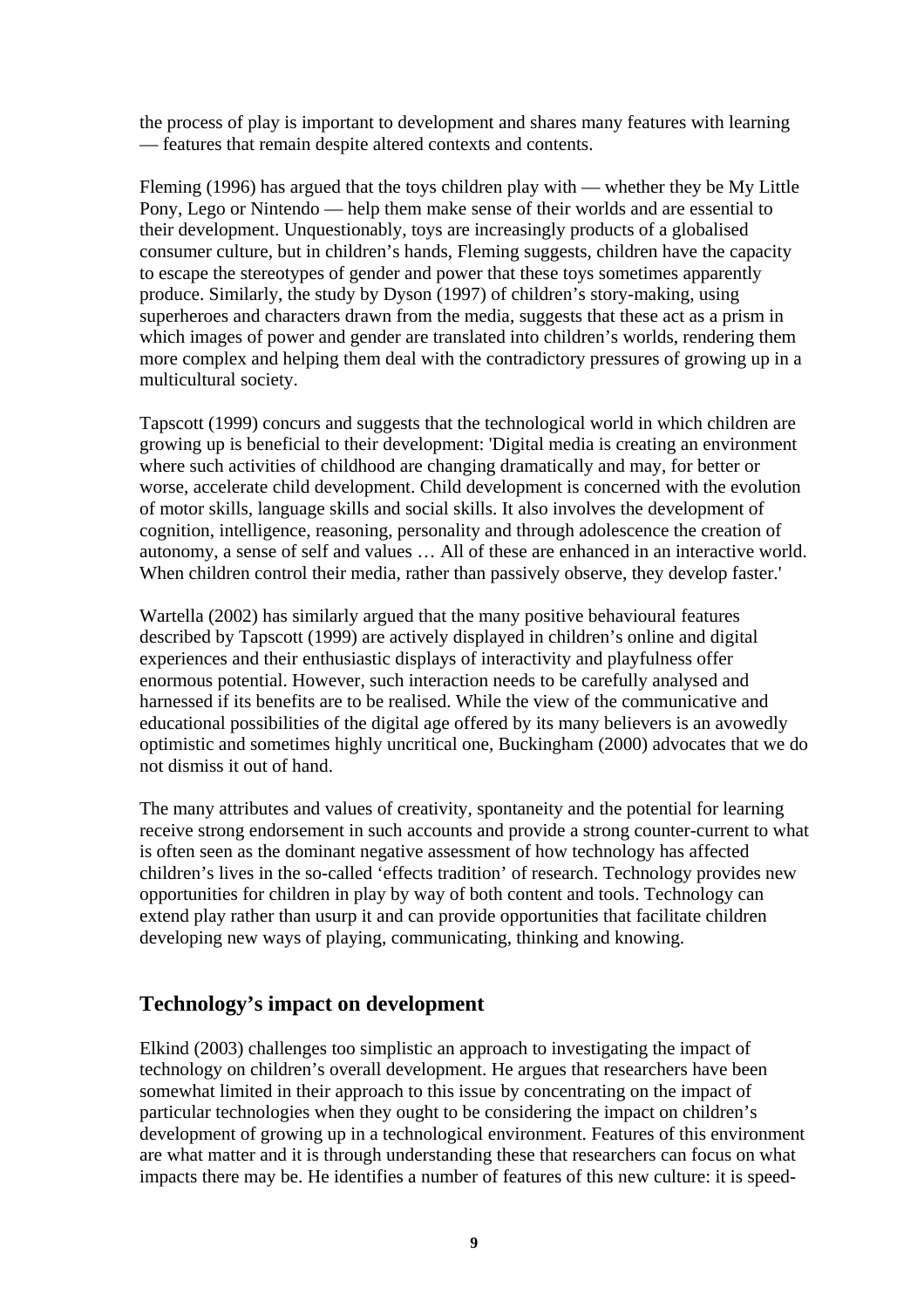dominated, screen-based, information-focused and a communication culture. 'Digital children', as he characterises this generation of Western children, may be growing up disconnected from adults — teachers and parents alike. They are more advanced in their capabilities with technology and more responsive and flexible to new developments.

There are potentials and challenges to be considered. Such a culture will influence the language and concepts that children learn. The concepts of space and time have been altered by technology. Elkind (2003) suggests that the focus on speed that the developing technologies have brought to education and other aspects of society has created a hurried society where children may feel guilty about taking time off to play. Over the last 20 years, children in the USA have lost 12 hours of free time a week and 8 of those lost hours were once spent in unstructured play and outdoor pastimes (Elkind, 2003). It is possible that the critical features of development acquired through more traditional, unstructured play may well be acquired through the medium of technology, but as yet there has been limited research into this aspect of the technological world.

Experts are divided as to the value of technolgy to development. While some argue that it enhances intellectual development and fine-tunes a wide range of skills, others are more sceptical and are concerned that it limits social and linguistic interactions, constrains brain development by prescribing the parameters within which children operate and directly influences negative behaviours (Attewell *et al*, 2003; Gentile, 2003). Exemplifying some of the 1990s' optimism that surrounded the growth of the Internet, a number of commentators (e.g. Tapscott, 1999; Rushkoff; 1999; Papert, 1993 and 1996; Katz, 1996) celebrated the arrival of the 'Net Generation' — a distinct generation with inherent and spontaneous ability to navigate the digital world, who learn to communicate, work, shop and play in profoundly new ways, are incredibly technically aware and leave their parents far behind in the adoption and use of new technology.

Quick to respond to the changing climate, the toy industry has identified children as a key consumer group. Even the very youngest children are a potential market, exemplified by the development of 'lapware' and 'infantware' as 'educational' toys for parents. Such developments have been criticised by developmental researchers, who point out that many manufacturers have a limited sense of the developmental paths that children follow or pedagogical understanding of the way children learn (Elkind, 1998; Healy, 1998; Buckingham and Scanlon, 2002). Hohman (1998) observes that many of the skills that these new software programs are designed to enhance (e.g. fine motor skills) are best developed through more informal and social opportunities, such as finger-painting, fruitpicking and sorting various materials. Haugland (2000) considers screen-based technologies to be developmentally inappropriate for younger children given the extent to which we understand the importance of active participation in learning for young children. The close interaction with adults and peers evident in traditional play is considered missing in play through technology and opportunities for conversation and dialogue, critical in early development, may therefore be limited.

While the educational applications of ICTs have received strong parental support and the investment in a home computer is frequently justified as an investment in the future, actual usage does not always follow through. In the USA, following a three-year qualitative investigation, Giacquinta *et al* (1994) concluded, not surprisingly, that most children use computers to play games and that the educational promise of technology could only be realised with strong parental supervision and close liaison with schools.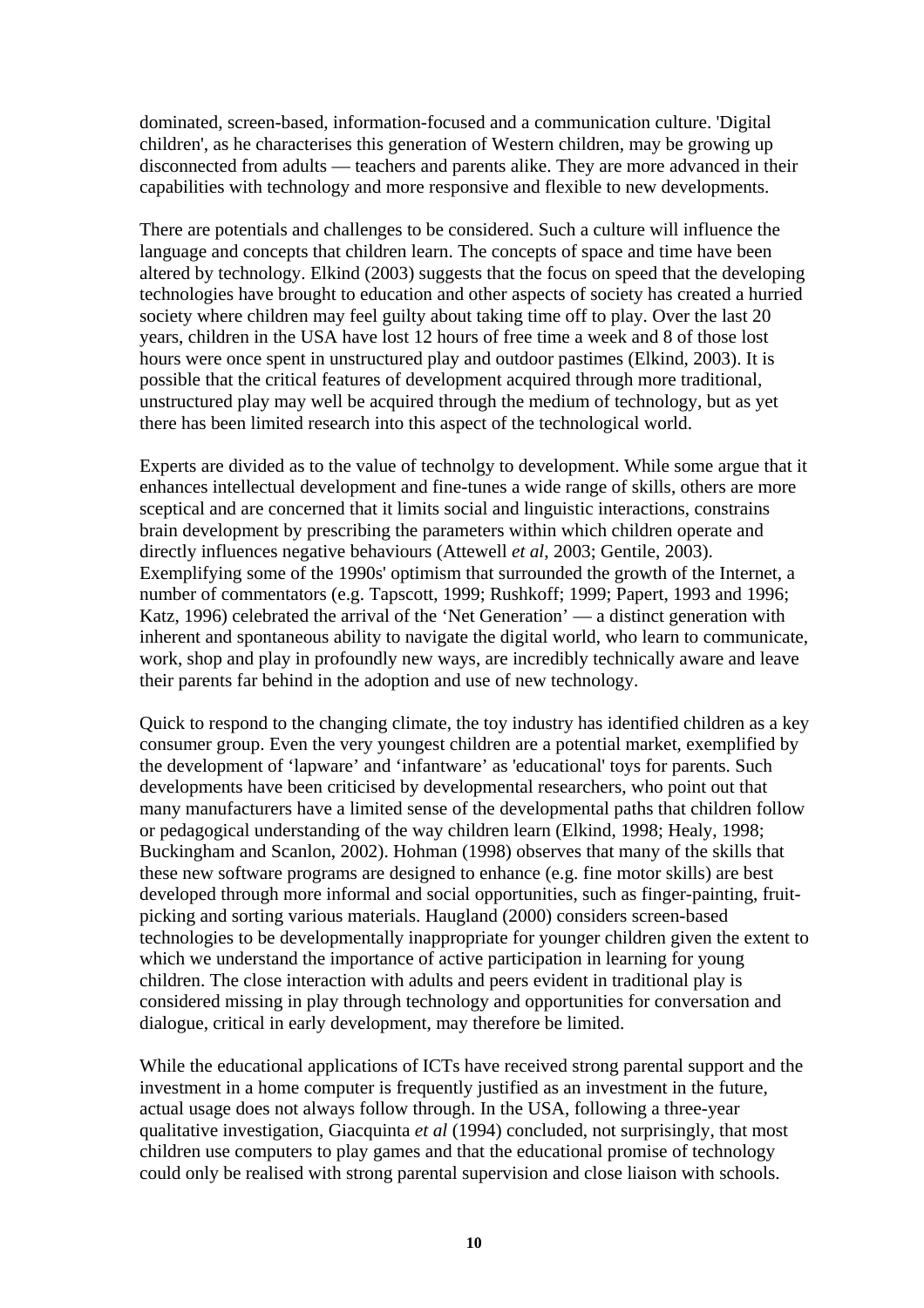Bruckman (1999) points out that the widespread enthusiasm for ICT in education has not been matched by research and that our understanding of the pedagogical role and value of the computer lags seriously behind. The models of technology-based learning in use have also been criticised and Buckingham and Scanlon (2001 and 2002), who suggest that the pedagogic strategies of 'edutainment' in children's information books, pre-school magazines and CD-ROMs are informed by a reductive and disciplinary conception of learning, combined with an apparently contradictory emphasis on entertainment and 'fun'.

In its leisure manifestations, technology — whether it involves playing games, surfing the net or instant messaging — is closely associated with the young. There is an implicit assumption that growing up in the digital world involves a whole new set of media literacies or competencies, which include new orientations to learning, communication and social interaction. Hence, what Buckingham (2000) refers to as the 'new generational rhetoric' represents an idealistic image of children in the digital age, the first generation to benefit from growing up with computers, the Internet and video games.

## **Negative impact of technology**

There is within the literature a substantial, though frequently inconclusive, body of work about the negative impact of technology on child development. Whether from the point of view of exposure to inappropriate content or the effects of technology use on health or lifestyle, a substantial body of research places technology in a negative, determinist fashion. Concern is also often raised about whether major corporate interests in technology exploit children's innocence and if children's play opportunities have become an extension to global consumer culture. In addition, there are major policy implications concerning child health, safety and well-being in relation to children's use of existing and emerging technological platforms.

The view that technology is destructive of childhood is frequently mentioned in both academic and popular discourse. Ever since Postman's classic text on *The Disappearance of Childhood* (1994), a number of social commentators (Winn, 1977 and 1984; Elkind, 1988; Meyrowitz, 1985; Tobin, 1998) have raised major concerns about the impact of electronic media on social life and how it has eroded the line between childhood and adulthood.

An area that attracts a great deal of attention and controversy is the topic of children's exposure to inappropriate content, sex and violence through computer games, videos or television. Reflecting on the role that violence plays in media entertainment and why viewers are drawn to it, Goldstein (2000) argues that the audience relationship is a complex, multilayered one that needs to be studied in context. For example, a study of Danish children aged 5-17 argues that the widespread practice of playing 'violent' computer games should be seen as a form of virtualisation of the real world of play, a parallel to the rough-and-tumble play traditionally found among boys (Sorensen Holmes and Jessen, 2000). From the perspective that video games are now simply an accepted part of children's culture, Fromme (2003) argues that there is no evidence to suggest that children's gaming culture is necessarily damaging; he found that children who are quite engaged, in terms of frequency and general interest in playing computer games, apparently do not give up other activities and interests, like outdoor and sport activities.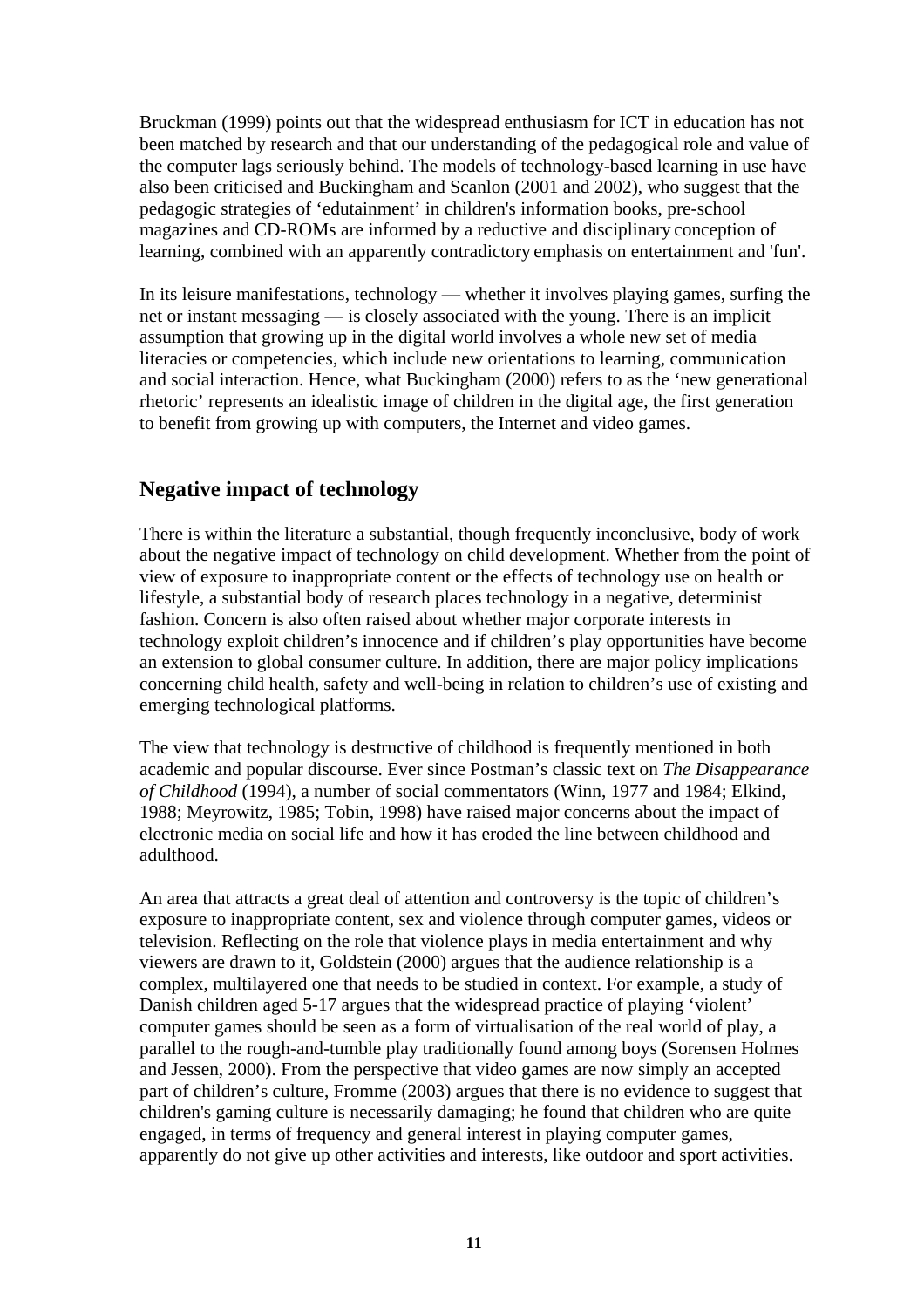What is required to support positive outcomes for children, Fromme concludes, is positive parental involvement, engagement and interaction in children's gaming culture.

Children's emotional responses to television, video or computer games, and their effects on children's imaginations are another important theme in effects studies (Valkenburg, 2004). Asking whether screen media stimulate or constrain children's imaginative responses, their story-making and their ability to creative imaginary play worlds, Belton (2001) argues that the ubiquity and ease of access to television and videos does have implications for the development of children's imaginative capacity by constantly demanding responses to external agendas. Others have argued, however, that new media, particularly educational applications using adventure or fantasy role-playing games, can foster imagination and encourage children's creative capacities (Valkenburg and Cantor, 2001). Research in this area, however, remains incomplete and inconclusive.

## **How children use technology**

Alongside the debates on the developmental and social impact of technology, increasing attention is being given to the different contexts in which children have access to technology in their lives, the patterns of adoption and the role of factors such as age, gender and socio-economic class. Children's access to technology and openness to media influence is, in the first instance, mediated by parents and regulated by decisions made in the context of family relationships and the use of media and ICTs. Seiter (1999) illustrates how cultural capital and 'lay theories of media effects' play a major role in how parents negotiate and seek to maintain a particular relationship with the broader media environment. Similarly, Hoover *et al* (2004) found that there are differences in the way families define a sense of their media identity and attempt to establish distinct normative positions on contemporary media culture, ranging from the oppositional to fully integrationist.

Large-scale national surveys on the use of technology, as well as detailed qualitative and ethnographic studies, provide identifiable trends and informative insights into the extent and place of technology in childhood (Livingstone and Bovill, 1999). Specific aspects of children's adoption of technology, such as mobile and online communications as well as electronic gaming among young people, have received particular attention.

A recent review of childhood in Ireland found that outdoor activity and socialising still rank high in chosen pursuits of Irish children (Devine *et al*, 2004), with 48% of school children taking physical exercise four or more times a week (National Health and Lifestyle Surveys, 2003). Participation in organised play activity (e.g. sports, dance and arts programmes) is influenced by gender, location, social class and costs, where applicable (Whyte, 1995; Brennan, 2001; Daly and Leonard, 2002). Research also indicates that 90% of children surveyed aged 10-14 had access to their own mobile phones and video players, while 81% had access to cable TV and 78% had access to a DVD player (Internet Advisory Board, 2004). About one-third of children reported having access to cable TV in their bedrooms, although only a very small number have access to the Internet in their bedrooms (3%).

Similar findings have been found in research in the USA (Roberts, 1999 and 2000) and in Denmark (Christensen and Tufte, 2001). Television remains the dominant medium and is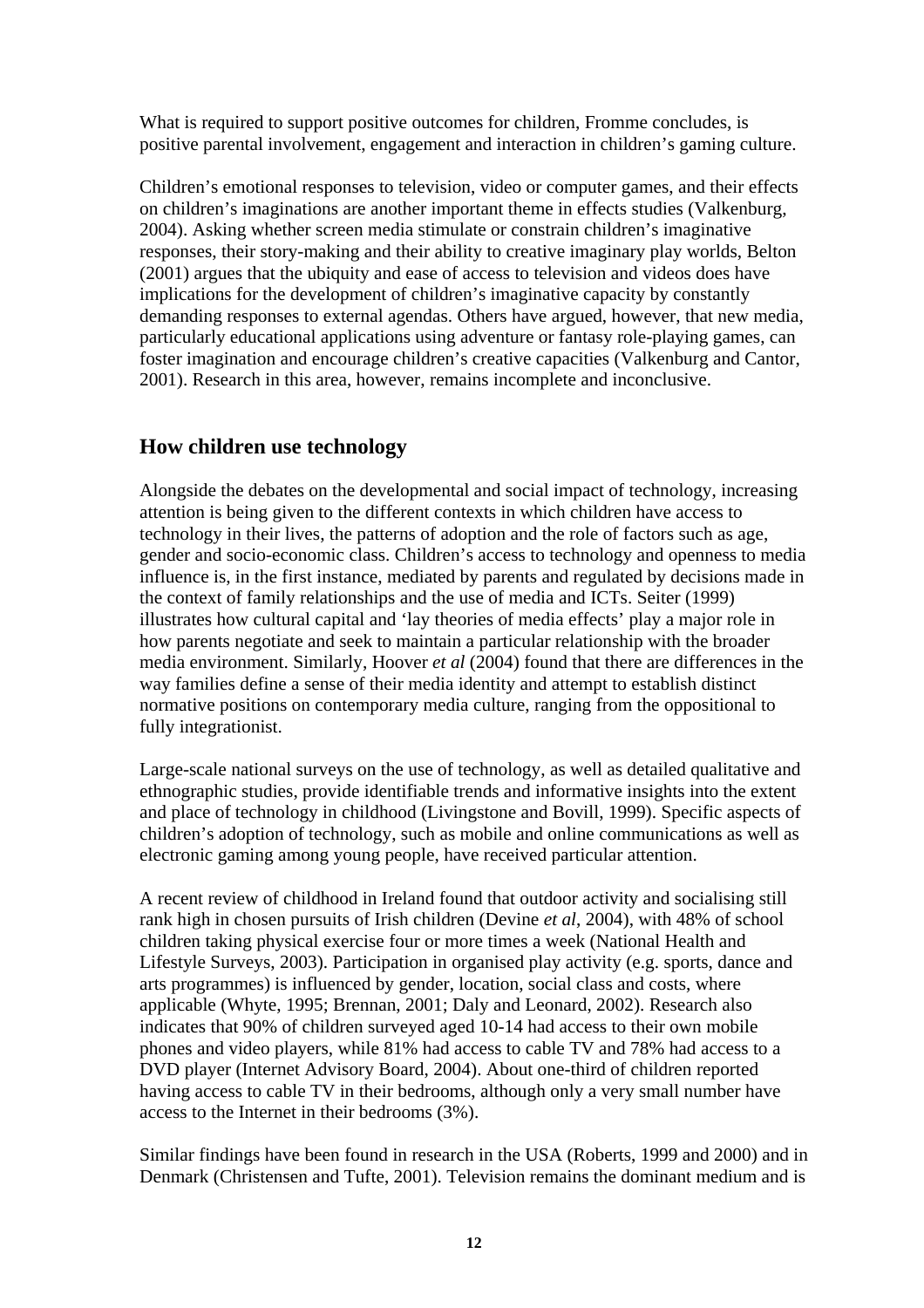typically characterised by several TV sets in the household and individualised viewing patterns. Radio features much less, but music is clearly important to young people. Internet access has impacted on patterns of interaction and activity in family media use and is reported as a frequent source of friction. Mobile phones are widely used by young people and are an expression of a new culture of conversation and social interaction. A study of Irish primary school children, carried out by the Irish National Teachers Organisation (INTO), found that 96% owned a mobile phone, which was used 81% of the time for texting and 20% for making calls (*Irish Times*, 2006).

There are also gender differences evident in technology ownership and use. Boys of middle-class origin are the archetypal early adopters of new technology, while girls everywhere are less likely to own media apart from books. In particular, girls are less interested and involved in computers, and less likely to have access to a computer in the home (Livingstone and Bovill, 2001a). The diverging media interests of boys and girls is reported in the American study by Wright *et al* (2001), who found that older boys spent more time watching sports and playing electronic sports games, while older girls spent more time watching relationship dramas and not a great deal of time playing video games (in part due to the lack of availability of appropriate electronic games for older girls). This age and gender pattern was also found in Brennan's study of children's use of free time (Brennan, 2001).

Access to computers and the Internet in schools has been dramatically improved by the targeted investment of the Department of Education and Science through the schools' IT2000 Programme. A review of the programme found that the ratio of pupil to computer was 19.6:1 at primary school level, with 79% of primary pupils having some access to the Internet (NPADC, 2001).

Research on the role of technology in children's lives is a relatively recent phenomenon. The literature on the topic now draws on diverse interests and traditions of research in children's studies, the sociology of childhood, developmental psychology, communications studies and education, as well as expanding field of research on technology and society. While there has been a long-standing interest in the role and impact of the media on children, the focus on technology as such and how it is used by children represents a new direction in recent academic research. As a research question, it has played an active role in contributing to many policy debates on questions of child safety and well-being in the context of new technology and issues of adult awareness of the opportunities and dangers provided by ICTs. However, what emerges time and again is the need for more information and more data about children's access to technology, how they use what is available to them and what technology use means to them.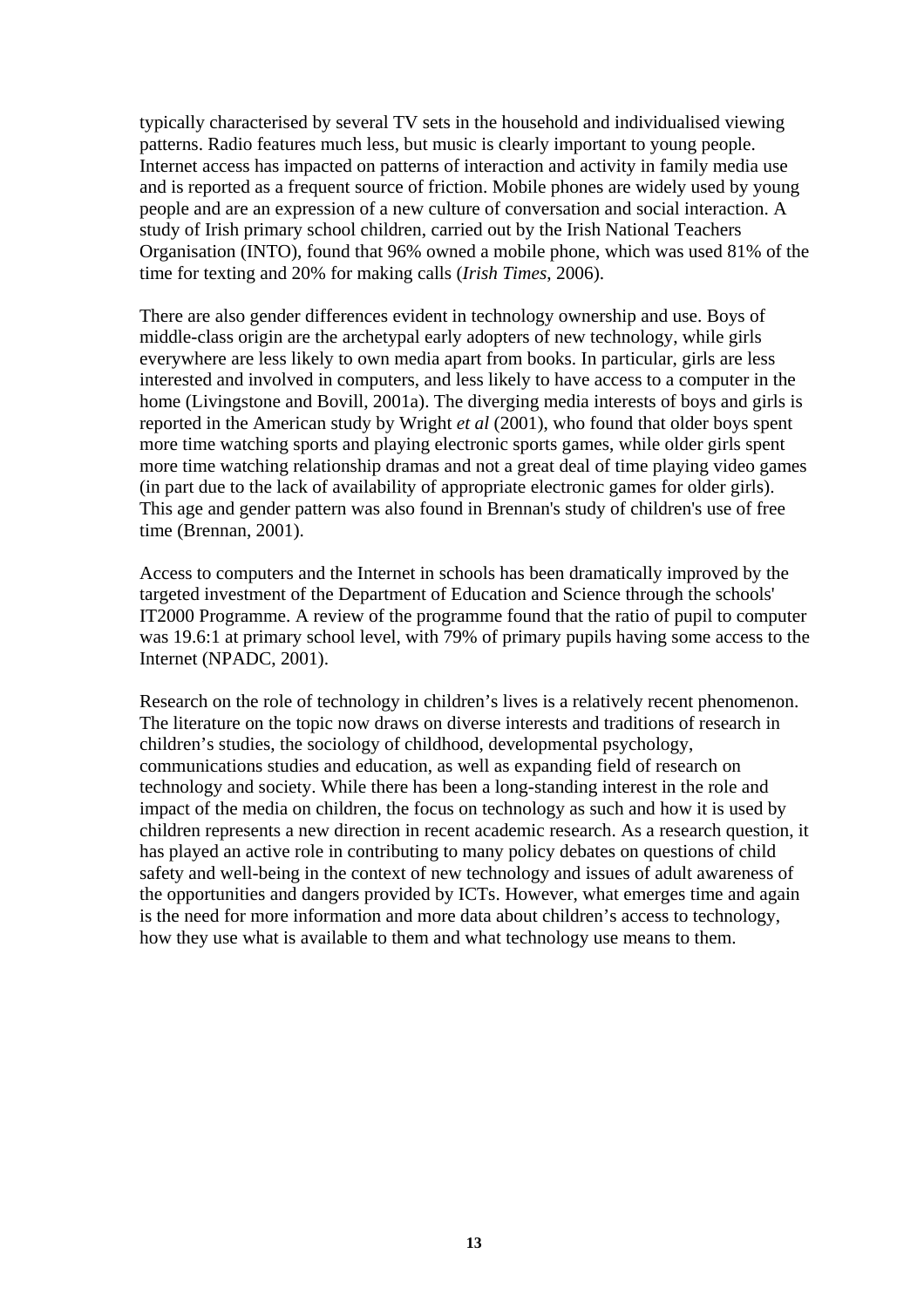## **3 Play and technology for children, aged 4-12**

One of the main questions for this research was to explore how technology impacts on children's play in Ireland. The research sets out to identify what kind of technology children access on a daily basis and how pervasive is technology in the home and in play activities with friends, as well as for solo leisure.

As part of this research, a survey was conducted in November and December 2004 among approximately 300 children, aged 4-12, from a variety of urban, rural, State and private schools (*see Chapter 1 for details of survey sample and methods*). The findings provide a snapshot of the extent and range of technology available to children, with baseline data about children's access to technology within the home, their favourite leisure activities, their interest in computer and console gaming, and the context in which such play occurs. Data about Internet use and areas of interest on the web are also included. In addition, focus group discussions helped to probe more deeply into children's experience and interests in the use of media and technology in their leisure time.

#### **Play activities**

Children were first asked to list their three favourite play activities, both when playing with friends and when they were on their own (*see Figure 1*).



#### **Figure 1: Favourite play activities (%)**

What stands out from the children's responses is that outdoor activity-based play with friends (such as ball games and team sports, chasing games) is more highly valued by children than any other activity. Playing computer and console games and watching TV are also popular, as is just talking, suggesting that children favour the kinds of activities that involve a good degree of interaction, or potential for discussion, with their playmates.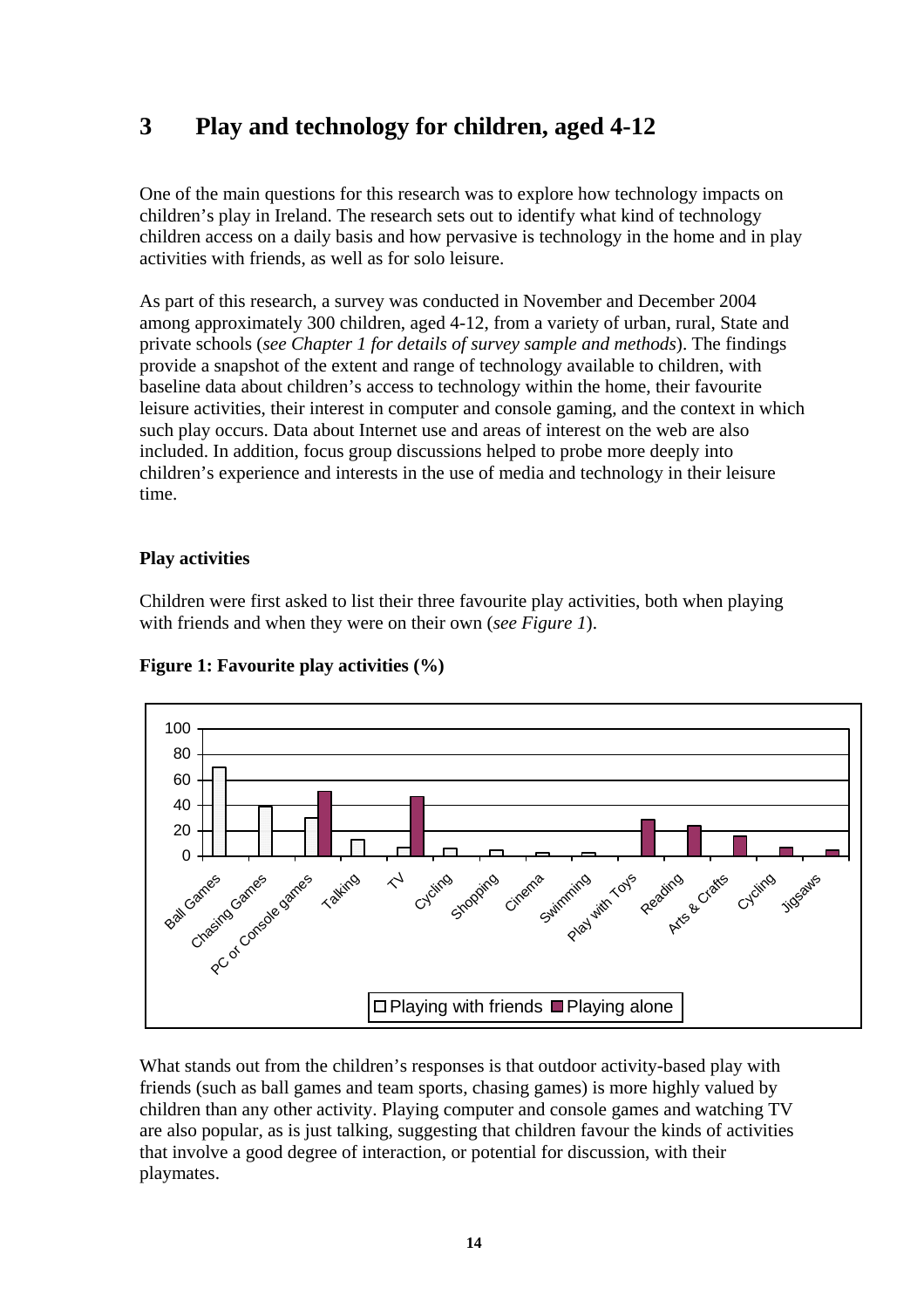By far the most popular activity listed by the children when playing with friends is playing football and other ball games. 70% of children included this category: more boys than girls, and more rural-based children than urban-based ones. For children in the younger age group, chasing games are the most popular with girls and boys alike. Other active pursuits, such as cycling and swimming, are also listed.

Talking is also frequently cited as a favourite social activity, particularly among older children, especially girls. Shopping is listed as another favourite leisure activity, particularly among girls. Music does not feature prominently in this age group and had a relatively low occurrence.

Screen and technology-based play, such as playing PC or console games, is listed by nearly one-third of the children, after football and chasing games. It is more popular with older boys and with rural-based children. Among older children, watching TV is also a popular technology-based activity. Some other media-based activities listed included going to the cinema and texting, mentioned exclusively here by girls in the older age group.

When it comes to playing alone, technology and television become the dominant activities. Playing computer, video or console (including Gameboy) games is the most popular option for children when playing alone. This category also includes references to playing on the computer and Internet in terms of printing out pictures or logging on to child-oriented websites, as well as playing consumer game titles. This response was almost twice as likely to be given by the older children, although a moderate number of younger respondents also gave this answer. Boys gave this response considerably more often than girls, and rural-based children nearly twice as often as children in urban settings.

Watching TV or films (on video or DVD) is also listed by nearly half the children as an activity when playing alone. Responses were evenly represented across all groups girls and boys, urban and rural — and stands in contrast to what children choose to do when there is someone available to play with.

Playing with toys is listed by nearly one-third of children, with a higher proportion in the younger age group. Reading is also included as a pastime for 25% of the children, compared to over half who included playing computer games.

## **What children like about playing**

In order to gain a sense of the value placed by children on play and to hear them describe what they liked and enjoyed in their play, the older children in the survey were asked to complete the sentence 'What I like about playing …'. Some children found the question difficult to answer or said that they did not really know. From the responses obtained, however, it was possible to identify five main themes:

• **'Playing is fun!'** — 62 children (over one-third of the older group) mentioned 'fun' in some context.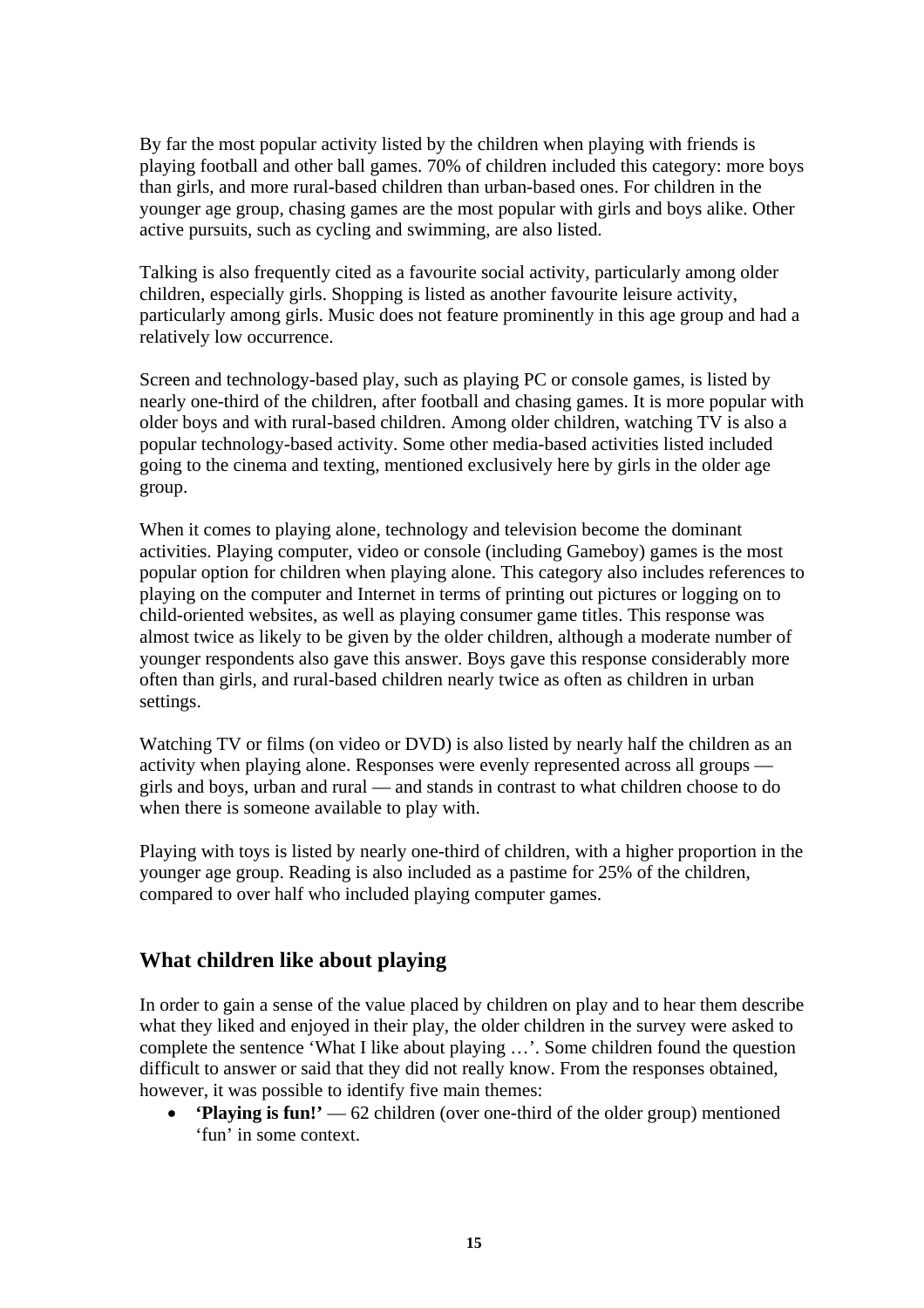- **'Doing what I like!'** 27 children (over one-fifth of the group) specified some form of play activity (i.e. they named a particular activity). 9 children specified PlayStation and another XBox.
- **'Playing with my friends'** 21 children (over one-seventh of the group) mentioned friends, indicating that friendship is an important aspect of play.
- **'To pass the time'** 20 children indicated that it was a good way to pass time and to prevent boredom.
- **'Getting exercise'** 11 children referred to the exercise element and said that it was a good reason to play.

Many of the children value a sense of fun and enjoyment. Two children refer to playing as something they are '*good at*'. Several children use phrases that they may have picked up from adults, such as '*being with my friends and playing in peace*', '*it gets me out of the house*' or '*… will keep you amused for hours*'. Another child refers to games being shareable, '*on a wet day it's not like a book — you can play it with others*'.

Video and computer games get a mention, but the most frequently named of this genre is PlayStation. The range of games available on PlayStation appears to contribute to its appeal — '*you can play any type of games you want*'. Another child described computer games as a challenge and three made reference to learning. One child who was a skateboarding enthusiast was well able to articulate why he enjoys this activity — '*because there are no rules and you can make up your own moves*'.

Although most children see play positively, 20 children related play to boredom — as a means of avoidance, rather than an opportunity.

## **Information and entertainment media in the home**

Children were asked to indicate what kind of information and entertainment media they had access to at home. Following the broad definition of technology, incorporating a spectrum from technology in leisure and play contexts to information and communication technologies (ICTs), the questionnaire included reference to such technologies as tape recorders, cameras, television, musical instruments, computers, mobile phones and games devices. Traditional forms of media were also included (e.g. books), as well as Internet access.

Children were also asked to indicate if any of these technologies were present in their own rooms (usually their bedrooms). This was to assess the presence, or otherwise, of what Livingstone and Bovill (2001a) have identified as the phenomenon of the 'bedroom culture' or the 'media-rich bedroom', where children have access to possessions that would traditionally have been sited in a family space.

Figure 2 provides an overview of the ownership of information and entertainment media for both urban and rural locations in the survey. Findings highlight the prevalence and wide diffusion of traditional and new media sources across all homes. Books, television, radio, computers and games consoles are found in the vast majority of homes. Internet access, at close to 60%, is well above the national average of 44% reported Internet usage for the period (ComReg, 2004).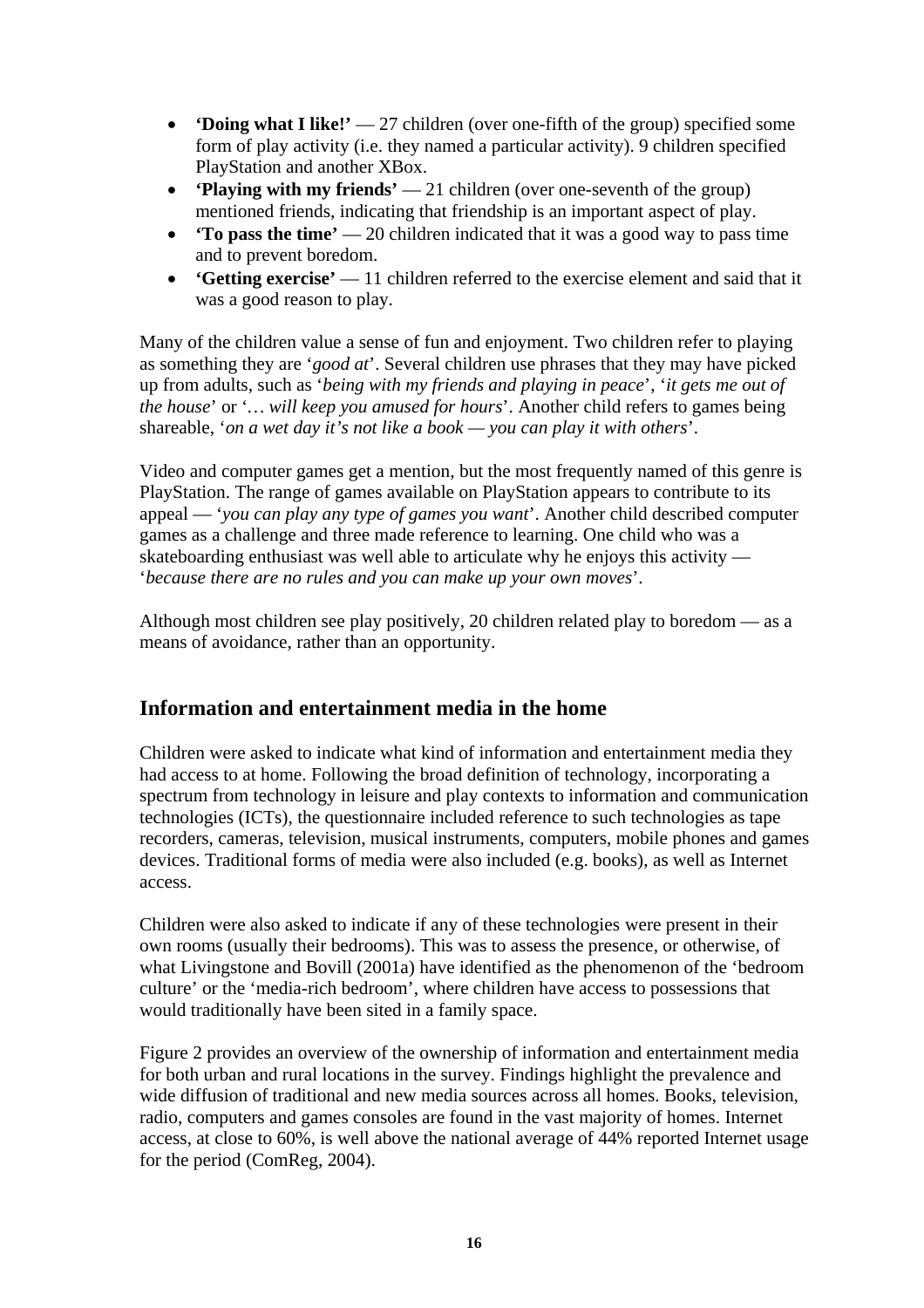**Figure 2: Media ownership in the home, by location (%)** 



Age is a factor in higher access to screen-based media. Figure 3 illustrates that as children get older they gain increasing levels of access to such technology as games consoles and Gameboys, and report higher levels of access to nearly all categories, including computers, DVD and CD players.





Gender is also a factor with gaming technologies. Figure 4 shows that boys report greater levels of access to games consoles and Gameboys, although not by a very large margin.

## **Figure 4: Media ownership in the home, by gender (%)**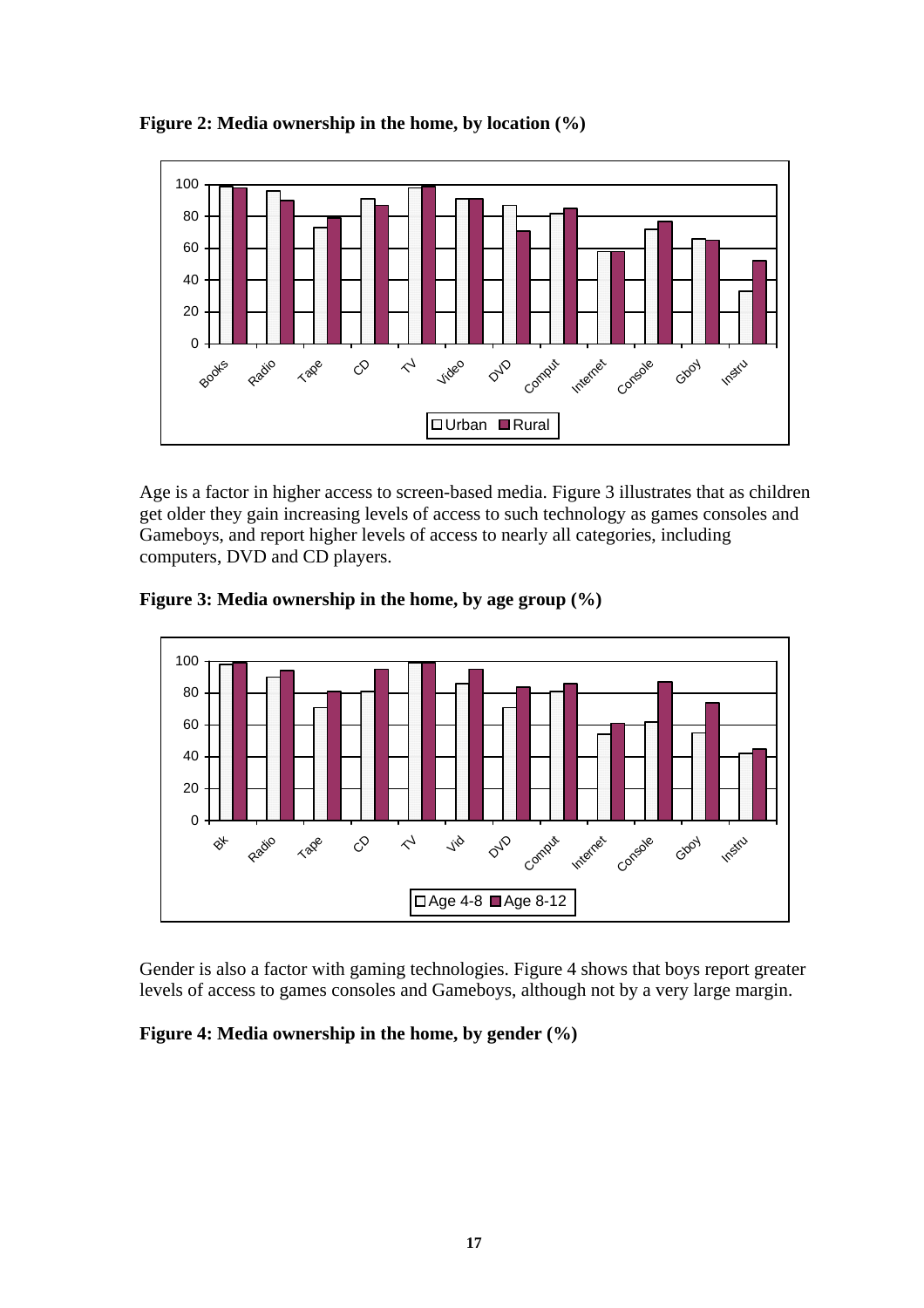

In Figure 5, the existence of a 'bedroom culture' is explored for the two age groups of children in the survey. Books are present in over 80% of all children's rooms (as well as being present in the homes of children in 6 out of the 10 schools participating). Traditional media, such as radio, TV and CD players, are found in nearly 40% of children's rooms and games consoles in nearly 30%.

**Figure 5: 'Bedroom culture', by age group (%)** 



Age is the most critical factor in terms of the rise of what might called the 'media-rich bedroom' and declining levels of reference to books are replaced by a higher presence of music technologies (radio, tape, CD and instruments) and screen-based entertainment, including DVD, video, PC and gaming technologies. Little gender difference was reported in the survey, with girls reporting slightly higher usage of CD players, radio and tape recorders in their own rooms. Again, perhaps counter-intuitively, little gender differentiation was reported in electronic technology, such as TV, DVD or games consoles.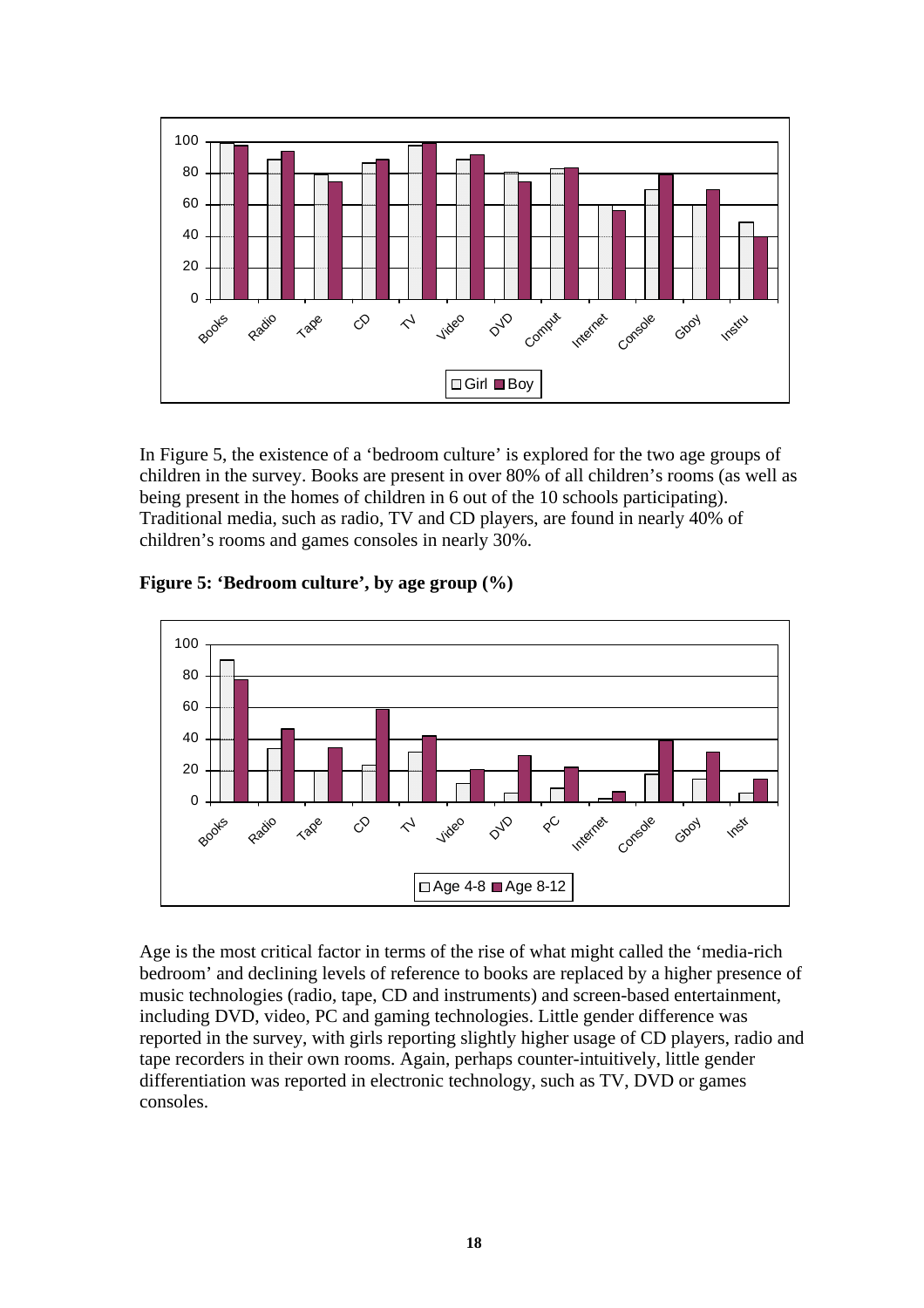## **Screen-based entertainment media**

Developing the topic of screen-based entertainment media, it is clear that TV, games consoles and computers play an important part in children's leisure activities. Practically all children have access to TV and approximately 80% of children have access to computers and games consoles, half of them in their own rooms. It is their favourite activity when playing on their own and a very popular activity when playing with friends.

Although there was limited opportunity to explore the role of geography and socioeconomic factors in the survey, some clues are provided by the findings for the different school types represented and are worth exploring in further detail.

### **TV, DVDs and VCRs**

Television and the ancillary technology of DVDs and VCRs represent the mainstay of screen-based entertainment media for children. They are all widely available to children throughout the home and are a centre for play and leisure activity.

Television is almost universally available and, although most children expressed surprise that the question should even be asked, a small number reported that there was no TV in their household. 98.6% of children confirmed that there was at least one TV in their home. Many children specified how many TVs were in their household and where they were located, although this was not pursued further. Children in 7 of the 10 schools indicated 100% presence of TV in their homes (*see Figure 6*). The lowest levels of possession of a TV at home were indicated by children in the Gaelscoileanna (93.3% urban school and 96.4% rural school) and in the rural village school (98.2%).

Of particular interest is the reporting of the presence of a TV in children's own rooms across the different schools. In total, nearly 40% of all children stated that there was a TV in their bedroom, with a slightly higher proportion for older children and a negligible difference between urban and rural households. Informally, many children said that only Irish TV channels were available on the sets in their bedrooms (rather than cable or satellite connections) and that they were frequently used for playing console games as opposed to viewing TV, a topic that was discussed further in the focus groups.

Figure 6 compares the presence of a TV in the home and in a child's own room across the 10 schools surveyed.

- In 4 of the 10 schools, possession of a TV in the child's own room was between 26% and 29% (in the mid-range of the scale).
- Just over 46% of children in School 2, a rural school in a fast-growing commuter town, reported having a TV in their own rooms.
- The highest levels of having a TV in children's own rooms were reported from Schools 4 and 9, the two designated 'disadvantaged' urban schools, at over 76% and almost 61% respectively.
- Children in School 10, a private fee-paying urban school, reported the lowest level of TV in their rooms (under 16%), followed by School 3, an urban Gaelscoil (under 17%).

#### **Figure 6: TV in child's own room, by school type (%)**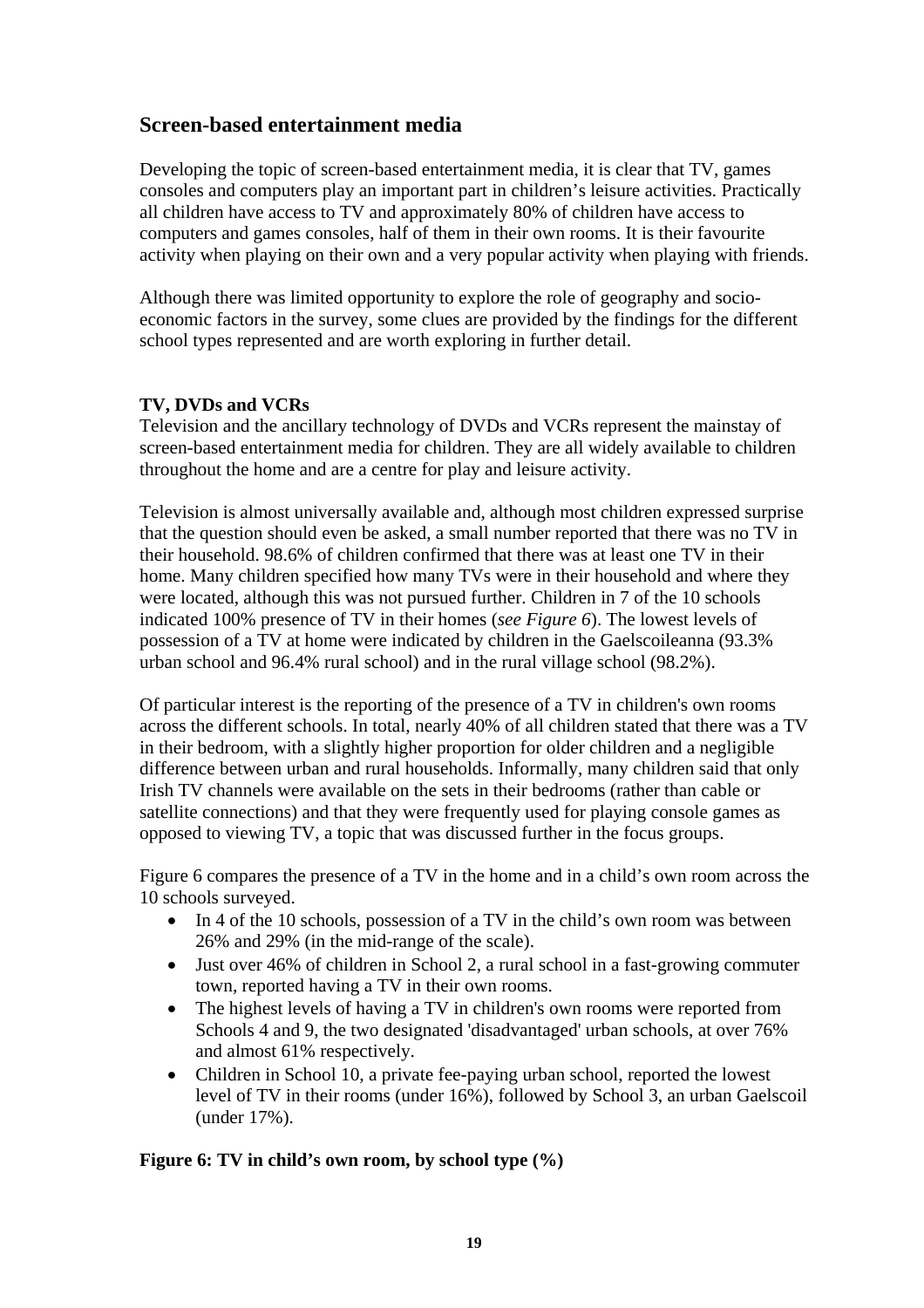

*Note*: See Table 1 for full description of the 10 school types.

Similar findings were reported for access to video cassette recorders (VCRs) and DVD players in children's own rooms.

The findings for VCRs in children's own rooms were:

- Nearly 17% of children said that there was a VCR in their room. There was a noticeable difference between the age groups, with over 20% of older children saying they had a VCR in their room compared to 12% of younger children.
- The highest level of VCR presence in children's rooms (over 39%) came from children in School 4, which is designated 'disadvantaged', who also reported the second highest level of VCR presence in their homes.
- The second highest level of VCR presence in children's rooms (over 38%) came from children in School 9, also designated 'disadvantaged'.
- The lowest level of VCR presence in children's rooms was reported by children from generally better-off backgrounds (urban Gaelscoil, 3.3%; urban multidenominational school, 7.4%; urban private school, 10.5%).
- Possession of VCRs in the children's rooms in the remaining schools ranged from 13.3% to 19.2%.

As regards DVD players, over three-quarters (77.4%) of children reported that there was a DVD player in their household. The highest level of having a DVD player in the home (approximately 90%) was reported by children in one of the designated 'disadvantaged' schools in the survey. Children in School 10, an urban private school, had the second highest level of having a DVD player at home (89.5%). The lowest levels of owning DVD players in the home were reported by children in rural schools, for example, School 1, a rural school outside a small country town, at just over 53%. All other schools ranged between 80% and 88.5%.

The findings for DVD players in children's own rooms were:

- Just under 19% of children said that they had a DVD player in their own room, noting again that console games machines with DVD capability may also be located in the child's room.
- Children in the older age group were over four times more likely to have a DVD player in their own room (29.6%) than younger children (6.5%). The number of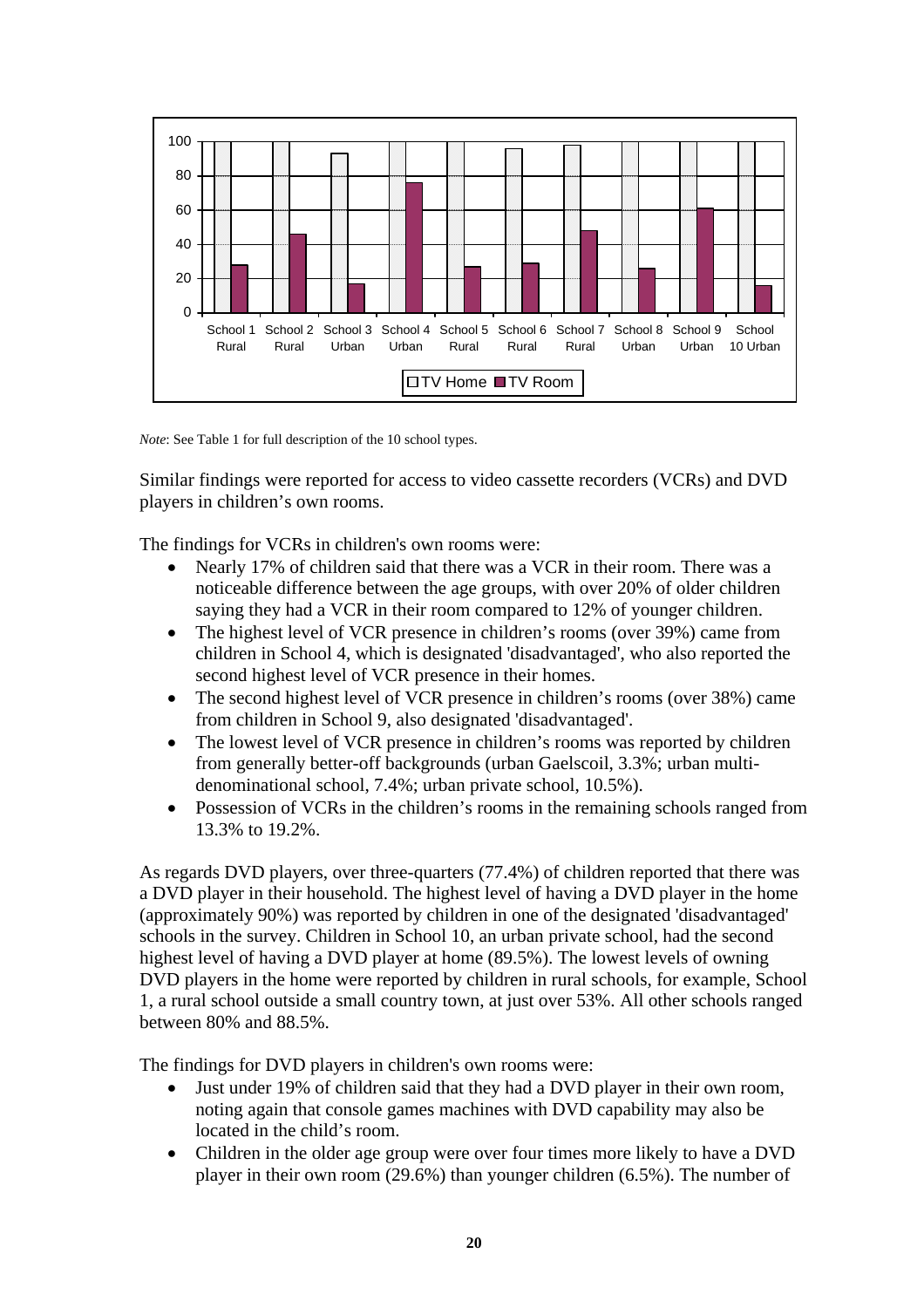children responding positively to this question was slightly higher in rural-based households (19.8%) than in city-based ones (17.5%). The difference between boys and girls in having a DVD player in their rooms was minor — 19.1% of girls have one and 18.6% of boys.

- Children in the designated 'disadvantaged' urban school who indicated high levels of ownership of a DVD player in the home also indicated the highest level of having a DVD player in their rooms (39%).
- Children from the designated 'disadvantaged' urban school who indicated the highest level of DVD player ownership in the home also indicated the second highest level of having a DVD player in their rooms (28.6%).
- The lowest level of having a DVD player in children's rooms was indicated by children in an urban Gaelscoil (6.7%), followed by children in an urban multidenominational school (7.4%).
- Possession of DVD players in the rooms of children in the remaining schools ranged from 10.5% to 25%.

#### **Computers and the Internet**

Almost 84% of all children interviewed said that there was a computer in their home. While the survey did not explore the reasons for having a computer (whether for professional, educational, information and/or entertainment reasons), many children named one or other of their parents as owning one, to which the child sometimes had access.

Just over 86% of older children and 81% of younger children reported that they had a computer at home. Possession of a computer is higher in rural areas (85.5%) than in urban areas (81.7%). Over 83% of girls and 84.5% of boys said there was a computer in their home.

Only 16% of all children in the survey reported having a computer in their own room. The vast majority of these were from the older age group: over one-fifth of these respondents (almost 22%) said they had a computer in their room. There was little difference in terms of gender, with 16% of girls and 15.5% of boys reporting this. Despite the higher level of owning a computer in rural-based households, children in urban households were a little more likely to have a computer in their own room — 16.7% of city children said they had one, compared to 15.1% of rural children.

Figure 7 compares home ownership of a computer and its presence in children's rooms across the 10 schools surveyed. Children in Schools 3 and 10 (an urban Gaelscoil and an urban private school) indicated 100% home ownership of a computer. The next highest level of home ownership was indicated by children in School 6 (a rural Gaelscoil), at almost 93%. The lowest levels of owning a computer at home were reported by children in Schools 4 and 9 (the two designated 'disadvantaged' urban schools), at 57.1% and 69.6% respectively. Children in all other schools reported home ownership of a computer ranging between 78% and 86%.

#### **Figure 7: Computers in the home and in child's room, by school type (%)**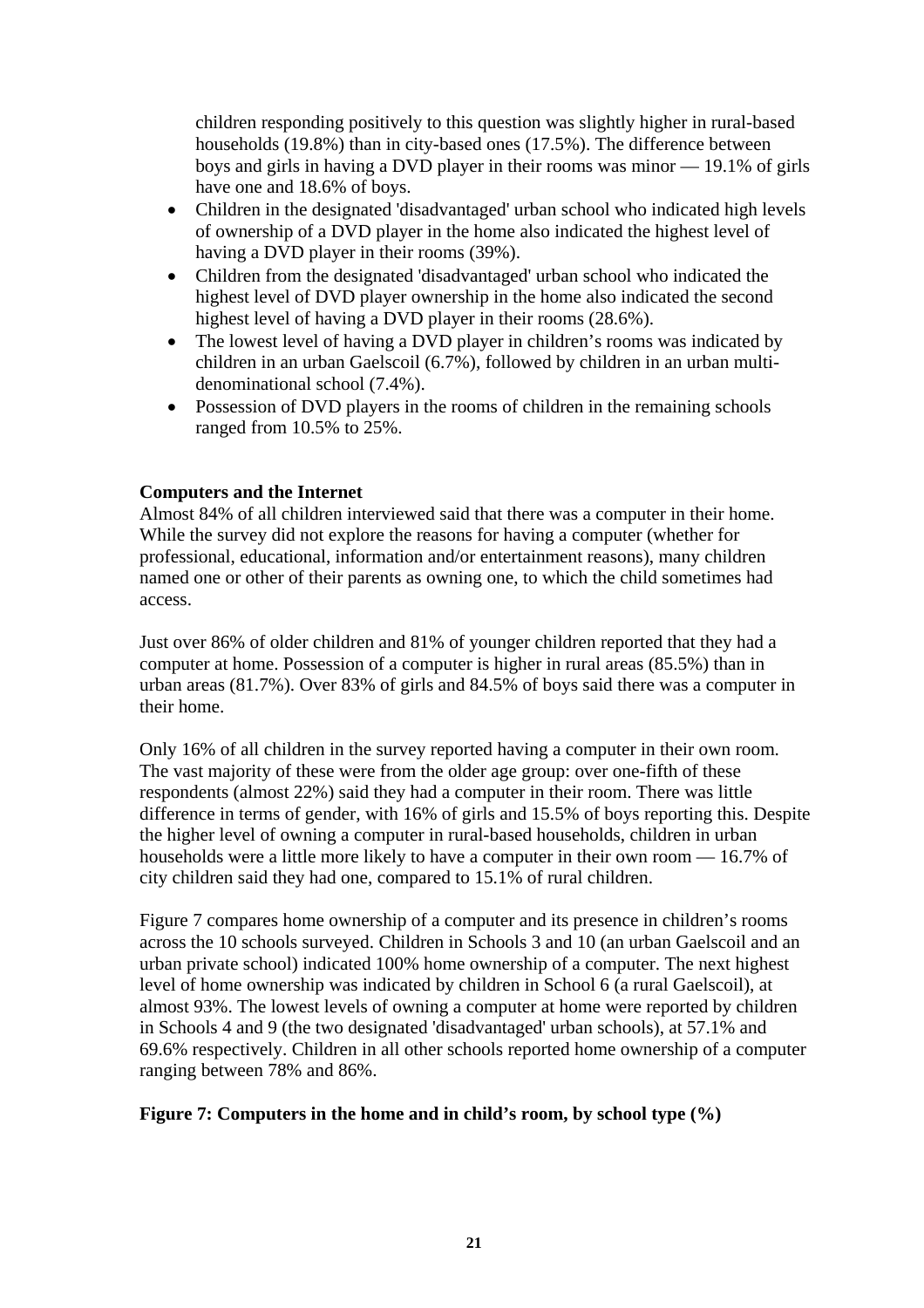

*Note*: See Table 1 for full description of the 10 school types.

Some interesting findings in relation to computers in children's own rooms were:

- Children from School 4, one of the designated 'disadvantaged' urban schools, who reported the lowest level of home ownership of a computer also indicated the highest level of having a computer in their own rooms, at almost 43%.
- Children in School 9, the other designated 'disadvantaged' urban school, who had the second lowest level of owning a computer at home also indicated the fourth highest rate of having a computer in their own rooms, at 17.4%.
- Children in School 3, an urban Gaelscoil, reported having no computers at all in their bedrooms, while children in School 1, a rural school, had the second lowest level (9.4%).
- Possession of computers in the rooms of children in the remaining schools ranged from 13.3% to 15.8%.

As regards Internet access, almost 58% of children said there was Internet access in their home. There was only a slight difference between rural and urban homes, with 57.6% of rural children responding positively and 58.3% of city children doing so. Older children gave a higher positive response (over 61%) than younger children (54%). Girls (over 60%) indicated a slightly higher rate of home Internet access than boys (almost 56%). Only 4% of children said they had Internet access in their own rooms. Some children, particularly in the younger age group, were not sure whether the computer in their home had Internet access or not.

There is some evidence of a digital divide in the availability of Internet access. Children in School 10, an urban private school, reported the highest level of Internet presence in the home (89.5%), with children in Schools 3 and 6, both Gaelscoileanna, reporting the next highest rates of Internet presence at home (75% and 70% respectively). The lowest level of Internet presence at home (33.3%) was reported by children in School 4, a designated 'disadvantaged' school, who had also reported the lowest level of home computer ownership (*see above*). Children in School 7, a rural school in a village suffering depopulation, indicated the second lowest level of home Internet presence, at 37.5%. Children in School 9, the other designated 'disadvantaged' urban school, reported the next lowest level (43.5%) of Internet presence at home. Children in all other schools reported home Internet presence ranging from 55.6% to 66.7%.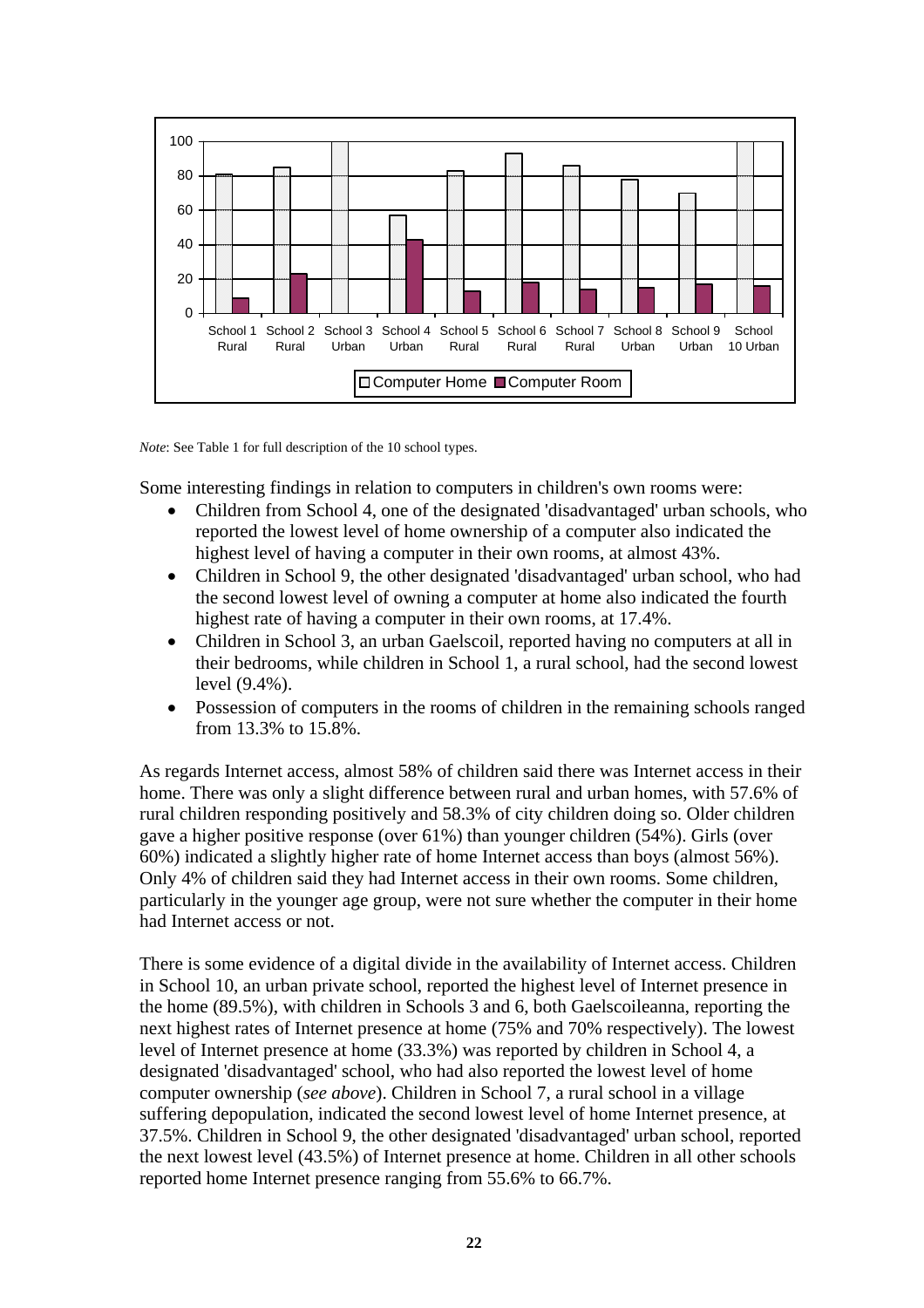Computers and the Internet are therefore a growing feature for children's leisure time in Ireland, with widespread availability at home and increasing levels of Internet usage. There is evidence of a digital divide and uneven availability of both computers and Internet access. This is a rapidly changing area, however, and further research into children's use of computers is needed.

## **Gaming technologies**

Gaming technologies and games consoles are hugely popular among all Irish children and are widely available to all. It is clear that they are used differently among the groups surveyed here, but they represent one of the most visible aspects of the prevalence of technology in children's play.

One young boy interviewed summed up the attitude of some parents towards these electronic games at home. He said, '*I'm not allowed [play with games consoles]; my Mum doesn't like them*'. So he plays PlayStation at a friend's house instead.

Three-quarters of the children surveyed said that there was a games console in their home. A higher degree of presence (77.3%) was recorded in children in rural-based schools, compared to 71.1% of cases in urban schools. Children from the older age group reported a higher level of ownership, with almost 87% positive responses. Within the younger age group, nearly 62% of children said there was a games console at home. More boys (nearly 79%) than girls (over 70%) responded positively.

Children in School 2, a rural school in a fast-growing commuter town, reported 100% presence of a games console at home. Children in Schools 4 and 9, the two designated 'disadvantaged' urban schools, reported the second and third highest levels of having a games console at home (91.3% and 81% respectively). The lowest level (59%) was reported by children in School 8, an urban multi-denominational school, followed by School 3, an urban Gaelscoil (63%). Children in all other schools reported levels ranging between 67% and 75%.

The findings for the presence of a games console in children's own rooms showed that nearly 29% of children had them. Older children were more than twice as likely (nearly 39%) to have them than younger children (18%), while rural-based children reported a higher level (almost 31%) of having them compared to urban-based children (almost 26%). There was only a very slight difference between the genders: 28.2% of girls and 29.2% of boys said that there was a games console in their rooms.

Figure 8 compares the possession of a games console at home and in children's own rooms across the 10 schools surveyed.

- The highest level of having a games console in the child's room was reported by Schools 4 and 9, the two designated 'disadvantaged' urban schools, at 47.8% and 47.6% respectively — the same schools that reported the second and third highest levels of having a games console in their homes (*see above*).
- Children in School 8, an urban multi-denominational school, reported the lowest level of games consoles in their rooms (just over 11%), followed by children in School 3, an urban Gaelscoil (over 13%).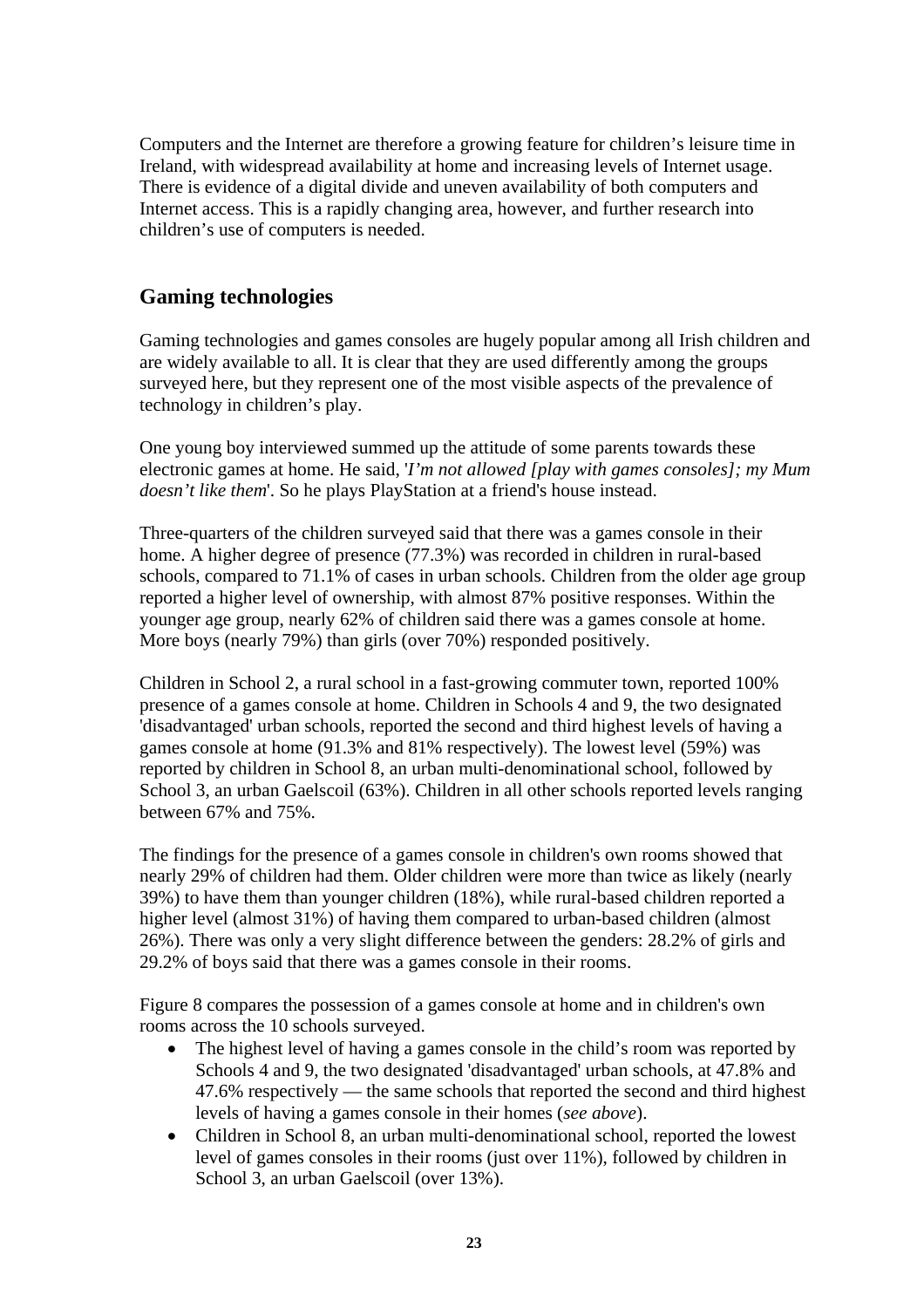• Possession of games consoles in the rooms of children in the remaining schools ranged from 16% to 38.5%.





*Note*: See Table 1 for full description of the 10 school types.

Over 65% of children also said that there was a portable electronic game, such as a GameBoy, in their household. Nearly three-quarters (74.3%) of the older children and over half (55.4%) of the younger children said that they played with these game devices. Children from urban and rural schools reported almost the same level of presence of these games — 65.8% of urban children and 65.1% of rural children. Boys reported a higher level of presence of these games at home (almost 70%) than did girls (over 60%).

#### **Contexts for playing computer or console games**

More than 95% of children in the survey said that they play computer or console games. All of the older children, and just under 90% of the younger children, reported playing console games, with slightly more boys (98%) than girls (92%) saying they played. Children were also asked about the context in which they play these games: where they played (e.g. in their own room, in a family room or at a friend's house, which could also mean the home of a relative) and with whom they played (e.g. friends, siblings, parent, alone). They could select as many options as were true (*see Figure 9*).

#### **Figure 9: Contexts for playing computer or console games (%)**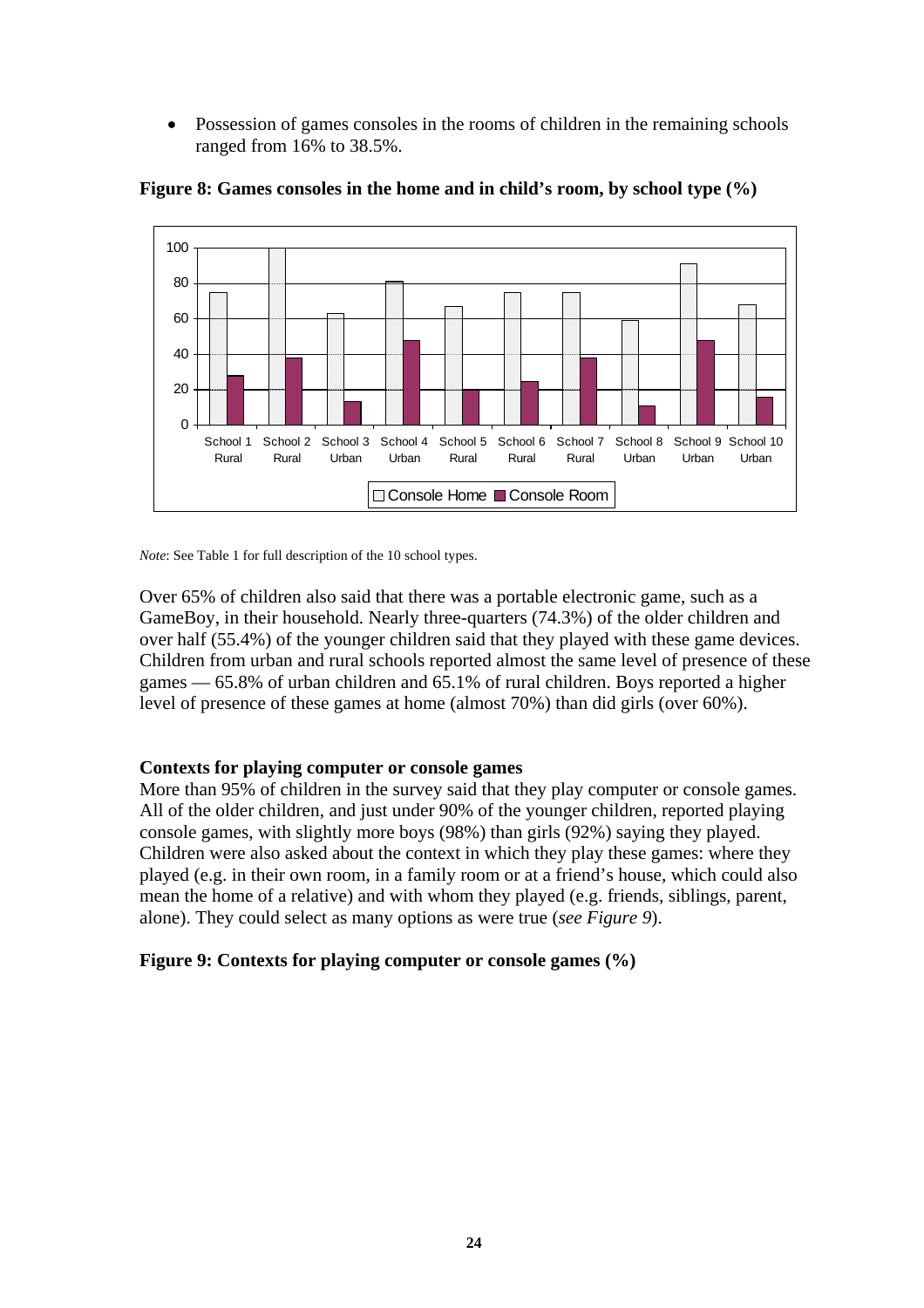

Almost 44% of children said they play computer or console games in their own rooms. Older children were twice as likely (over 59%) to play in their own rooms than younger children (26.6%). Girls were only slightly less likely (42.7%) than boys (44.7%) to play in their own rooms.

Overall, 62% of children said that they play computer or console games in a family room (in this context, this could also mean a sibling's bedroom). Boys (almost 65%) were a little more likely than girls (nearly 59%) to play in a family room. Younger children (over 68%) said that they play in a family room, compared to just less than 56% of older children. Urban-based children are far more likely (over 68%) to play these games in a family room than their rural counterparts (57%). Less than half of all children (44.5%) said that they play computer or console games at a friend's house (this could also mean the home of an extended family member, such as a cousin).

Over 61% of children said that they play console games alone and over half of all children said that they also played computer or console games with a friend (the responses were not mutually exclusive). Almost half (47.3%) of all children said that they play computer or console games with a brother or sister. Younger children gave this answer slightly more frequently (48%) than older children (46%), as did over half of girls (almost 53%) compared to just under 43% of boys.

The response to 'Who do you play with?' that got the least answers was playing with a parent — just under one-quarter of all children surveyed said they do this. Younger children (over 32%) gave this answer far more frequently than older children (nearly 18%). A wide gap is also noticed between urban and rural households, with nearly 32% of urban children playing games with a parent compared to less than 20% of rural children. Girls (nearly 24%) were only a little less likely to play with a parent than boys  $(25.5\%)$ .

## **Internet use**

Children were asked whether they use the Internet (as opposed to it just being present in the home). About half of all the children surveyed (49.5%) said that they did. There was a small difference in using the Internet between urban and rural children, at 52.5% and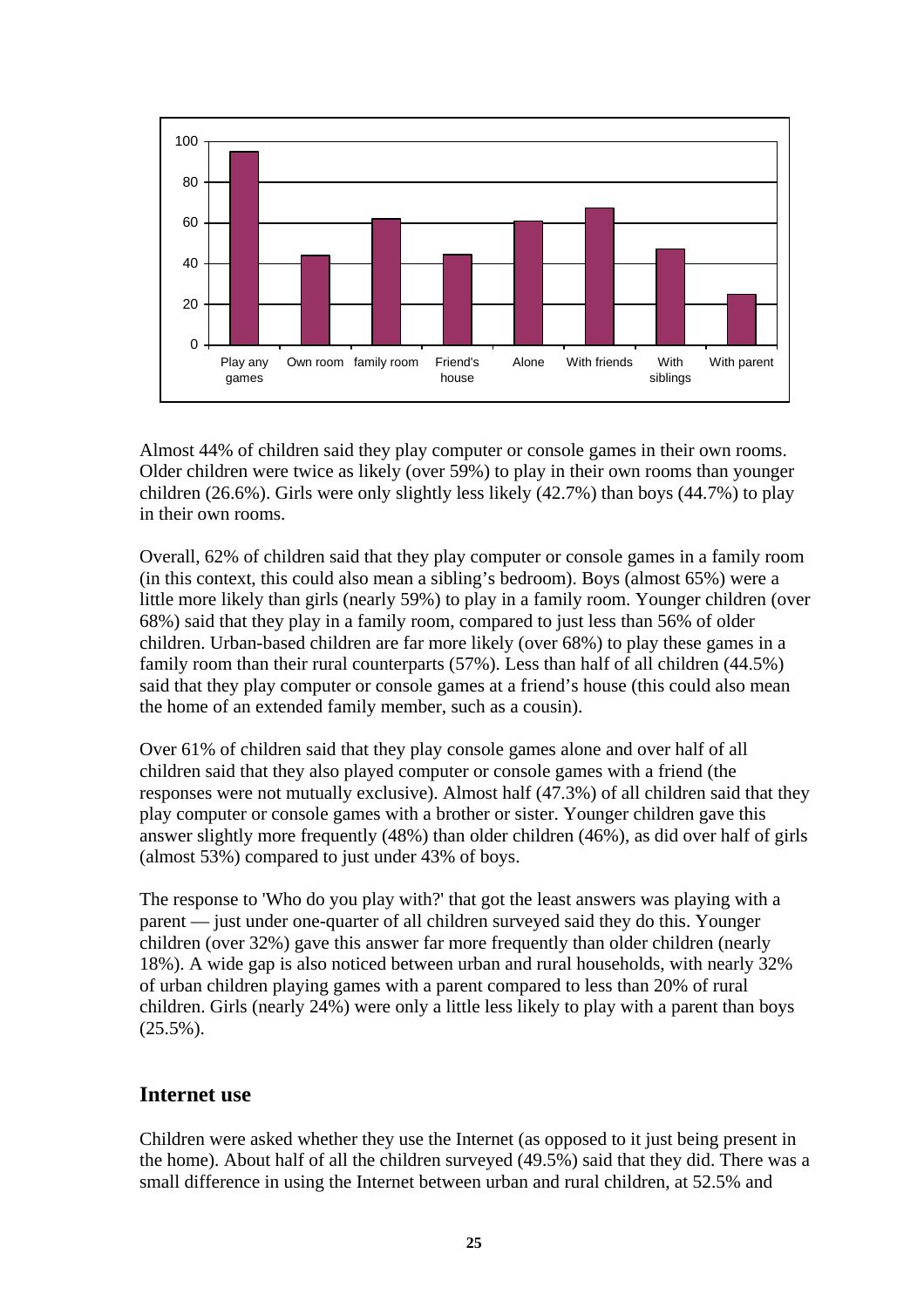47.4% respectively. Boys (nearly 51%) appear to use it more than girls (48%). Internet use rises with age and older children were also more than twice as likely (over 66%) to respond positively than younger children (30%).

The older children in the survey were given 7 predefined options of Internet uses, plus one open option where they could describe 'other' uses (*see Figure 10*). The same categories were used to describe activities that younger children specified in an open question. Children could select as many of the options as were true.



**Figure 10: Uses of the Internet (%)** 

The most frequent response (over 19%) for using the Internet was for information on hobbies and interests. Older children were nearly 12 times more likely (over 50%) to give this answer compared to younger children (just over 4%). Children in rural households gave this response in just under 30% of cases, compared to over 24% of city-based children. Boys (over 31%) were more inclined to use the Internet for this purpose than girls (nearly 23%) — as one boy who likes to research his interests online put it, '*to look up websites on Harry Potter*'.

Playing online games was a close second choice, at just under 19%. Almost 33% of older children and nearly 20% of younger ones gave this answer (one 5-year-old girl who likes to play games online said, '*My Mammy lets me go on BBC and I play games*'). A similar gap is apparent with gender — over 32.6% of boys and 20% of girls responded positively. There is a small difference between urban children (almost 26%) and rural children (over 27%) in this category.

Using the Internet for homework or school projects is also a popular option, at nearly 14% overall. However, older children are almost 18 times more likely (37.1%) to give this answer compared to younger children (only 2.1%). Children in rural homes gave this answer in 21.5% of cases, slightly more than urban children (17.4%). Boys were slightly more likely (nearly 21%) to use the Internet for this purpose than girls (over 18%).

Older children, in particular boys, spoke about using the Internet to find game cheats, linking their Internet use with console game playing. Listening to music (11.9%) was the next most frequent response: over 30% of older children gave this answer, compared to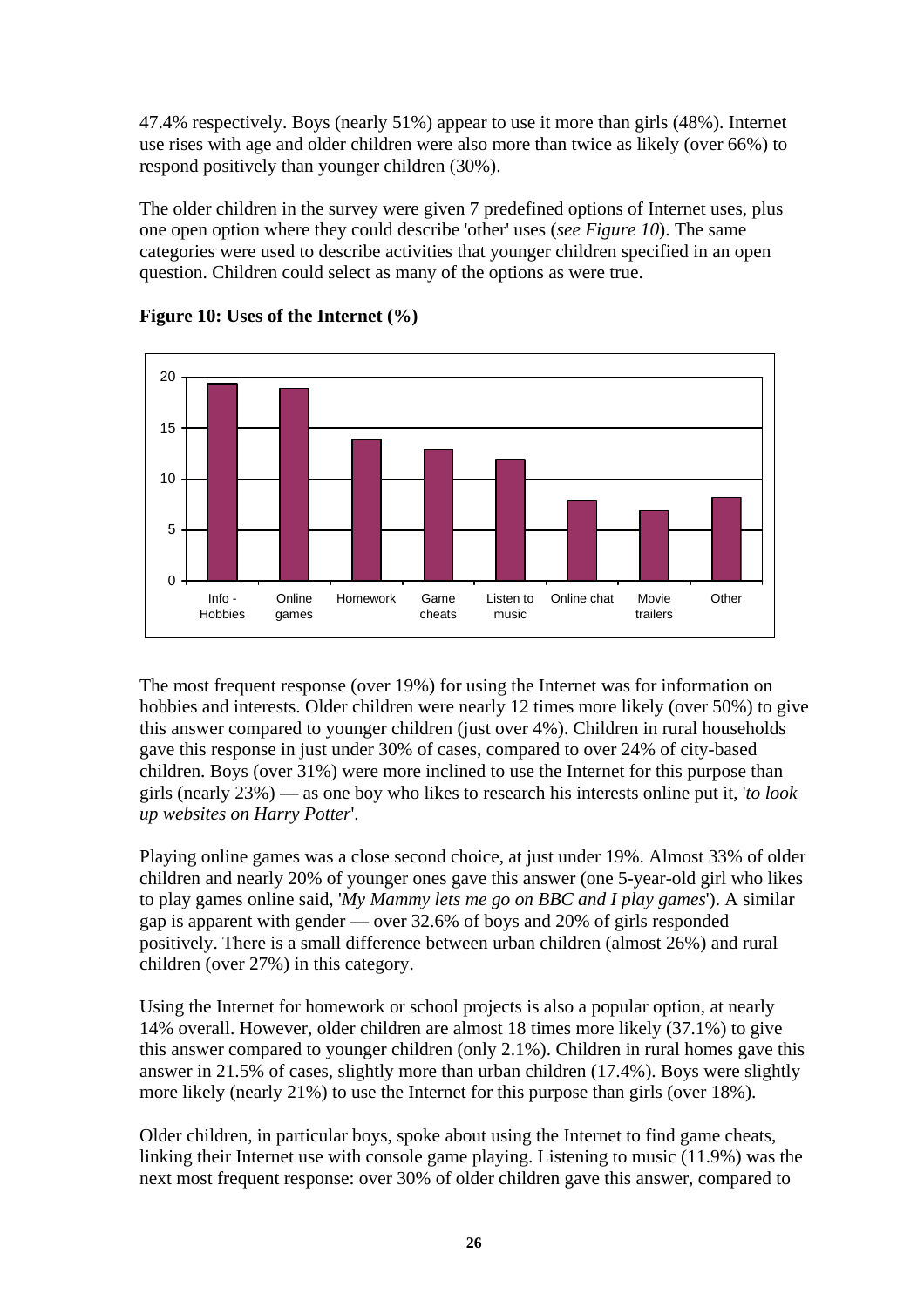only 3.5% of younger ones. At just under 8%, online chat/e-mail was selected almost equally by boys (nearly 12%) and girls (over 10%). Watching movie trailers (nearly 7%) was far more popular with older children (over 18%) than with younger ones (only 1.4%). Nearly 7% of girls gave this answer and 12.5% of boys.

## **Mobile phone ownership**

An increasingly pervasive form of technology available to and used by children is the mobile phone. Figure 11 provides an overview of mobile phone ownership according to age, gender and urban/rural location. Almost 40% of all children surveyed, between the ages of 4 and 12, said that they had their own mobile phone. Of the younger age group (4-8 years), 18% said that they had a mobile phone. (As one forward-planning 7-year-old said, '*I'm getting one when I'm ten*'.) Over 59% in the older age group (8-12 years) also owned a mobile phone. The level of ownership was higher among city-based children (43.3%) than rural-based children (37.2%). Girls were slightly more likely to have a mobile phone (over 41%) compared to boys (38.5%).

Children in the two designated 'disadvantaged' urban schools reported the highest levels of mobile phone ownership, at nearly 62% and 61%. The lowest level of ownership was reported by children in an urban multi-denominational school (22.2%), followed by children in an urban Gaelscoil (25%).

Almost 14% of all the children surveyed said that they had a mobile phone with a built-in camera. By age group, almost one-fifth of the older children and just over 7% of the younger children said that they had such a phone. Camera phones were more common among urban-based children (17.5%) than rural-based ones (11%). By gender, 13% of girls owned a camera phone and over 14% of boys.

Children in the two designated 'disadvantaged' urban schools reported the highest levels of camera phone ownership, at 34% and 23%. The lowest rate of ownership (3.6%) was reported by children in the same urban Gaelscoil that indicated the second lowest rate of phone ownership overall. At 6.7%, children in a rural village school (School 7) reported the second lowest rate of camera phone ownership.

One boy, who did not have a mobile phone himself but knew all about camera phones, said: '*My cousin has one. It has picture messages — they're disgusting ones!*'

#### **Figure 11: Mobile phone ownership, by age group, location and gender (%)**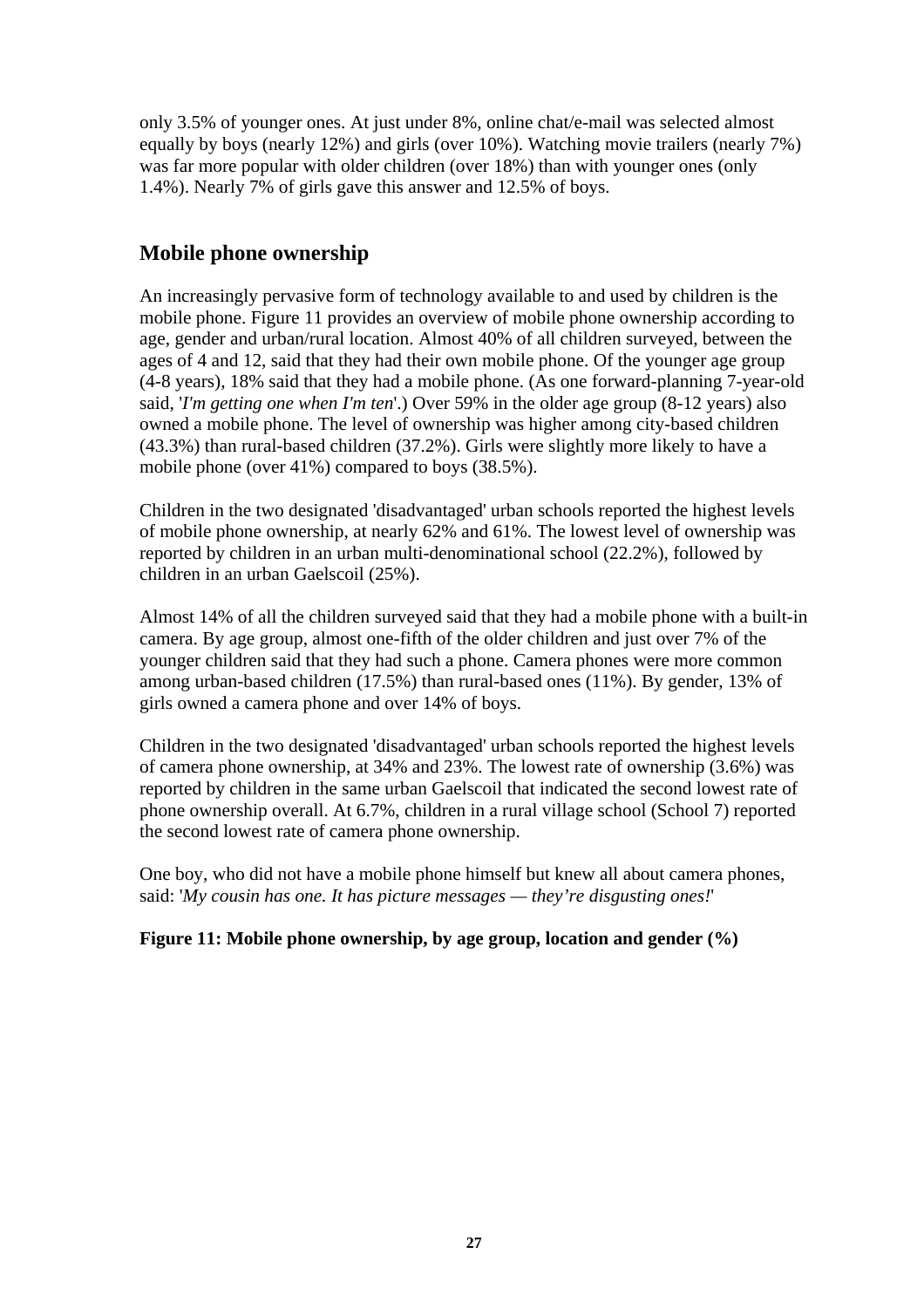

## **Desired possessions**

Looking at the kinds of toys and possessions they would like to have (as opposed to what they currently play with), children were asked to name three gifts they would like to receive. Since the survey was conducted in the run-up to Christmas, the question was phrased to ask what they would like to get for Christmas. This was an open question and children were free to mention up to three items. Responses were classified into a number of categories, including traditional toys, sports toys, technology hardware and software (*see Figure 12*).



**Figure 12: 'Gifts for Christmas' (%)** 

Traditional toys (including a range of toys such as tractors, dolls, figurines, books and board games) form the bulk of responses, at over 20% overall. 37% of rural children gave this answer, as did over 24% of urban children; this 13% difference reflects the higher level of interest of rural-based children in traditional toys. Slightly more girls (32.5%) than boys (29%) were interested in receiving traditional toys. There is a wider margin in terms of age: younger children (43.6%) gave this response more than twice as much as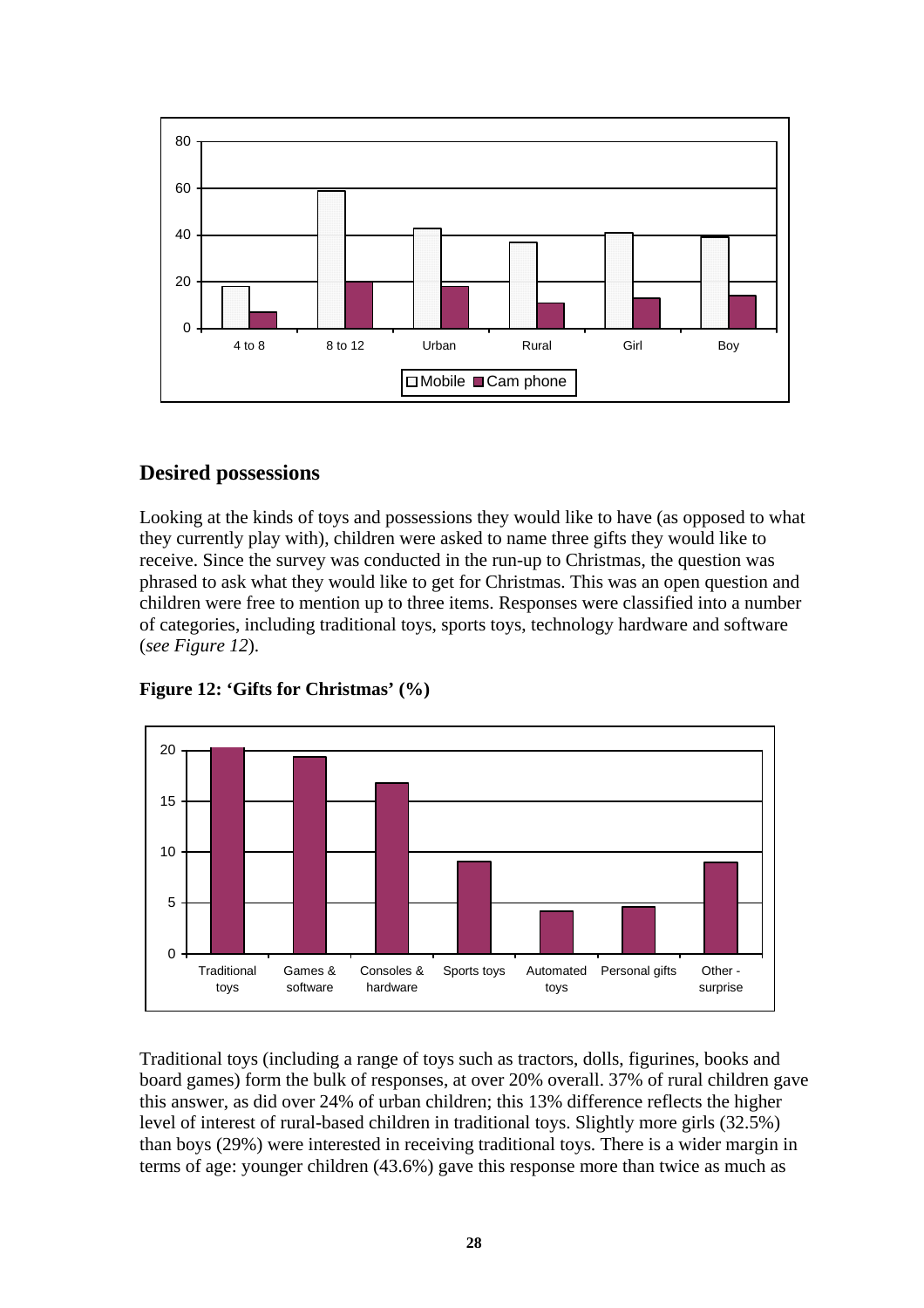older children (18%), indicating that children lose interest in traditional toys as they grow older.

Sports toys (including a wide range of sports equipment, such as branded team jerseys, air hockey tables, roller blades and skateboards) were the fourth most popular choice of gift, at just over 9%. Over 17% of rural children wanted sports toys, compared to over 10% of urban children, with less interest from girls (10%) than boys (18%). There is a smaller difference between the age groups: over 15% of younger children and nearly 12% of older ones specifying a sports-related gift.

Personal gifts (including grooming items, such as cosmetics and hair-straighteners, as well as jewellery and non-sportswear clothing) were chosen by more urban-based children (over 8%) than rural-based ones (5.5%). Girls named the vast majority of these items (over 12%), with only 1.4% of boys wanting them. Older children were also twice as likely to choose personal gifts than younger ones, 9.3% and 4.5% respectively.

The category of 'surprise' (which could be described as unspecified or 'other') was important because it occurred so frequently. Twice as many rural as urban children (13.7% compared to 6.5%) wanted a 'surprise' gift. At 10.3%, slightly more boys than girls (9.9%) gave this answer. It was also a more frequent response from younger children (over 12%) than older ones (just under 8%).

In terms of technology, various types of hardware and entertainment software were mentioned by children. Computer games and games titles for consoles (including PlayStation, Nintendo and XBox titles) were the second most popular choice of gift. (Games hardware, the actual games units, were mentioned frequently enough to be classified separately, including those for GameBoy.) In many instances, actual titles were used. Over 23% of rural-based children gave this answer and over 16% of urban-based ones. Three times as many boys (nearly 31%) as girls (nearly 9%) gave this response. Nearly 29% of older children, compared to 11% of younger ones, nominated games titles.

Various types of media hardware (including TVs, DVD and CD players, and computers) that children wanted (usually for their bedroom) were also listed. At 10.5%, this is the third highest ranking of specified gifts. Nearly one-fifth of urban children (19.5%) and 12% of rural children specified an item in this category. 19.5% of girls named a media hardware device, as did 12% of boys. The greatest contrast is between the age groups, with nearly 27% of older children giving this preference compared to only 5% of younger children. Thus, the desire for these media devices increases with age.

The hardware devices designed for games were also frequently mentioned. This category covers a range of brands, which were specified on the questionnaires. Over 6% of children made this request. 10.6% of rural children and 8.2% of urban children named one of the major games console devices. Boys (14.4%) were three times more likely to give this answer than girls (4.5%). Older children also more frequently specified a games console (12%), than did younger children (just under 7%).

For the category of automated toys (including a range of remote control toys, robots and similar devices), rural-based children (over 8%) were more interested in these than urbanbased children (4.5%). Boys (nearly 10%) gave this response three times more frequently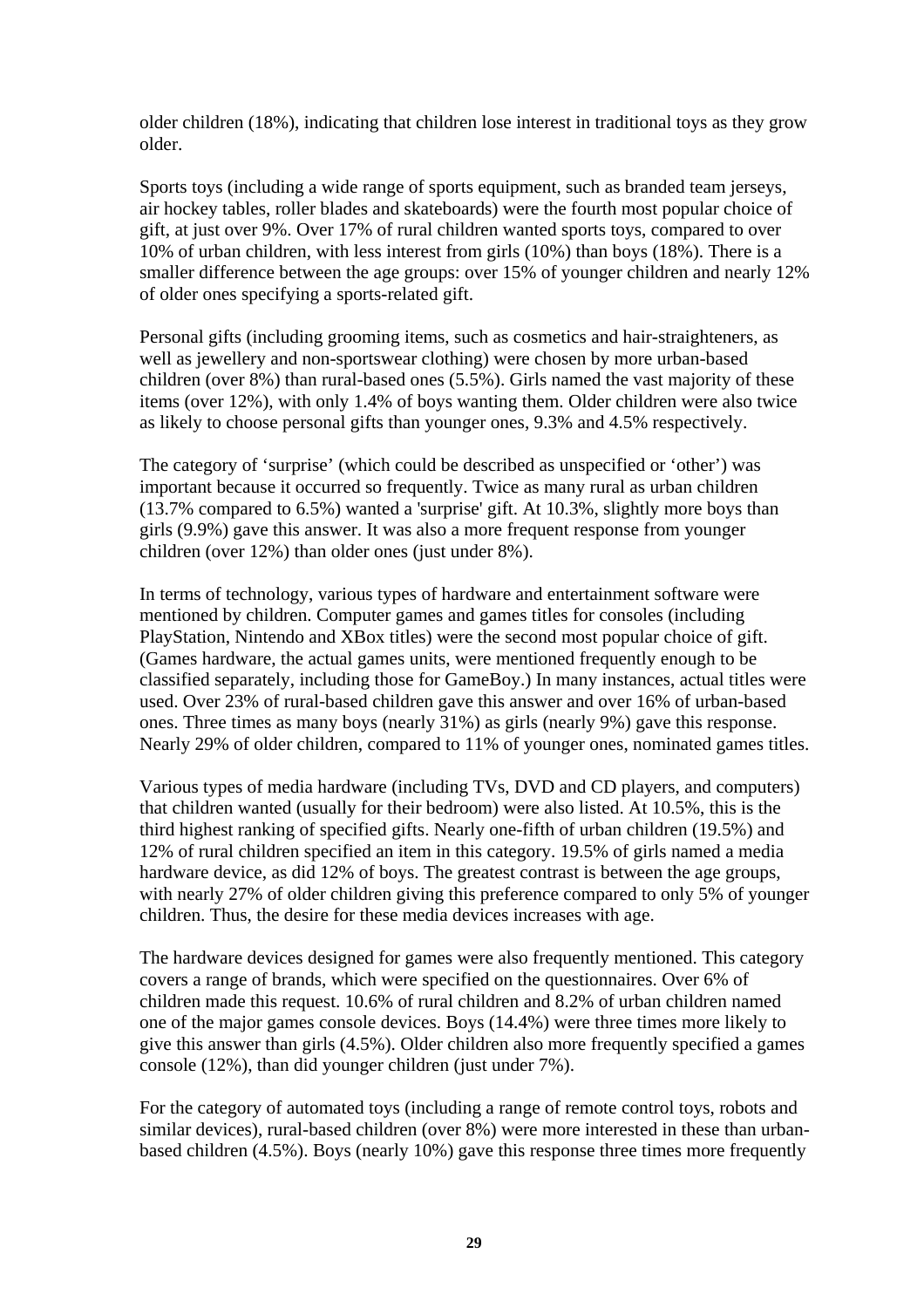than girls (2.7%). This was also a slightly more popular answer with younger children (nearly 7%) than with older ones (almost 6%).

One 8-year-old girl, with a long and varied gift list, said she wanted, '*A bike, Sims, GameBoy Advance, Password Journal, Bratz stuff, surprise …*'

## **Conclusions**

The findings on how children like to spend time with their friends suggest that, given the opportunity, children will make their own fun. Although it was beyond the scope of this survey to monitor actual time spent in different leisure activities, given the Irish climate and the fact that for reasons of supervision, safety or suitable play space children are sometimes confined to indoor activities, this belies concerns that children are inactive or over-reliant on technology for entertainment. Most of the children surveyed preferred to be active and involved with their peers.

On the other hand, technology seems to be present and available in the average Irish home. When alone, children often turn to technology for their fun and most of them have quite a high degree of access to technology. Issues of supervision were not explored in this section of the research, but emerged in discussion with parents and teachers. Age was as a major factor in the choices that children make, particularly in relation to technology. Gender seems to be less of a differentiating factor, although boys seem to be more proactive, or interested, in using the Internet. Given the responses to the question 'What I like about playing' and the level of difficulty that children had with this sentence, perhaps they have not been asked often enough what it is they value in their play or maybe they have not been encouraged to reflect on what they enjoy and why.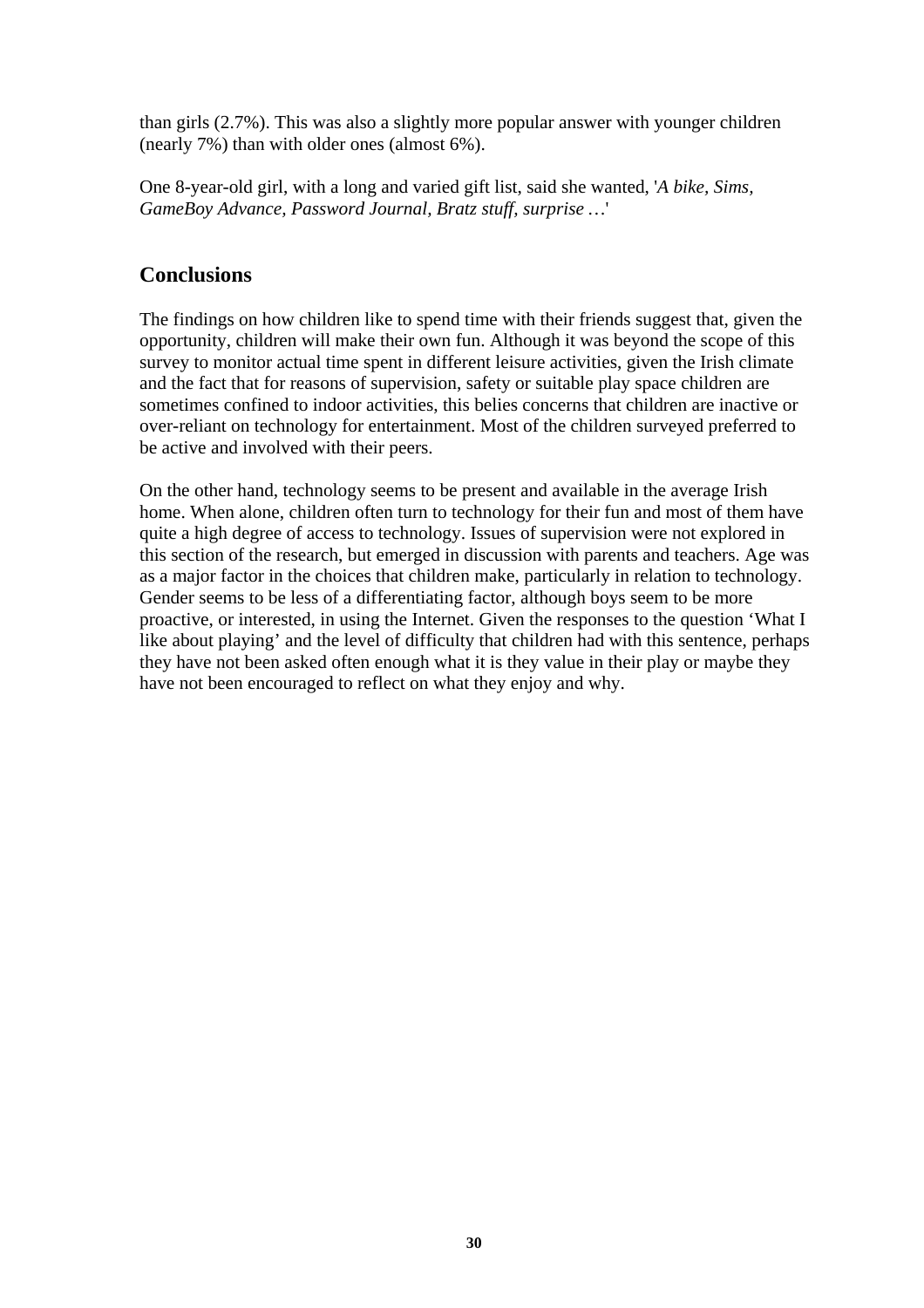## **4 What children and adults say about play and technology**

One of the objectives of this study was to access the views of both children and parents on the use of technology in their leisure activities. Focus group discussions were the main source for the qualitative data from children, although some points raised in association with filling out the questionnaire are also included. The focus group sessions were designed to be less formal than the questionnaire sessions in order to facilitate broader discussion and to encourage openness. Although the discussion sometimes drifted, the main focus was on the role and impact of technology in play, rather than a general discussion of play.

Hennessy and Heary (2005) define a focus group as 'a discussion involving a small number of participants, led by a moderator, which seeks to gain an insight into the participants' experiences, attitudes and/or perceptions'. They identify the advantages of focus groups, particularly when working with children, as providing a safe familiar environment, the flexibility of the method and a way to rebalance power between children and adults.

Focus groups for this study were first conducted with the older children in the sample (aged 8-12) in each of the 10 schools, representing 2nd to 6th class. Between 6 and 8 children were invited to participate in a recorded discussion. In one school, a member of staff advised on the focus group selection. In the other schools, the 'name out of a hat' method was used. Efforts were made to ensure equal or proportional gender representation (in terms of the constituents of the survey respondents). Topics were used to guide and stimulate the focus group and to create continuity between sessions for comparative purposes. The topic content was based on the main technologies with which children interact on a regular basis for the purposes of play or leisure. In addition, efforts were made to explore the context in which technology/media is used or consumed. Children were also encouraged to raise topics themselves.

The sessions were held immediately after the questionnaire session with the older children. The focus groups were presented as a type of 'circle time', where individual children responded to a particular question or in answer to someone else's response. There was very little dialogue involved. As can be expected with this age group, there was a lot of over-talk and verbal jostling, and contributions tended to be in shorter statements rather than in more extended discussion.

On the whole, boys were more likely to dominate the discussion than girls. Younger children were quieter than their older counterparts. When addressed directly, the shy children (usually girls or very young boys) tended to almost whisper. Responses tended to be quite direct, although a few of the older children were able to articulate a higher degree of reflected responses.

## **General findings**

In terms of children's general discussions on the theme of play, some universal trends emerged. Children tend to like outdoor activities and prefer to play with friends, but as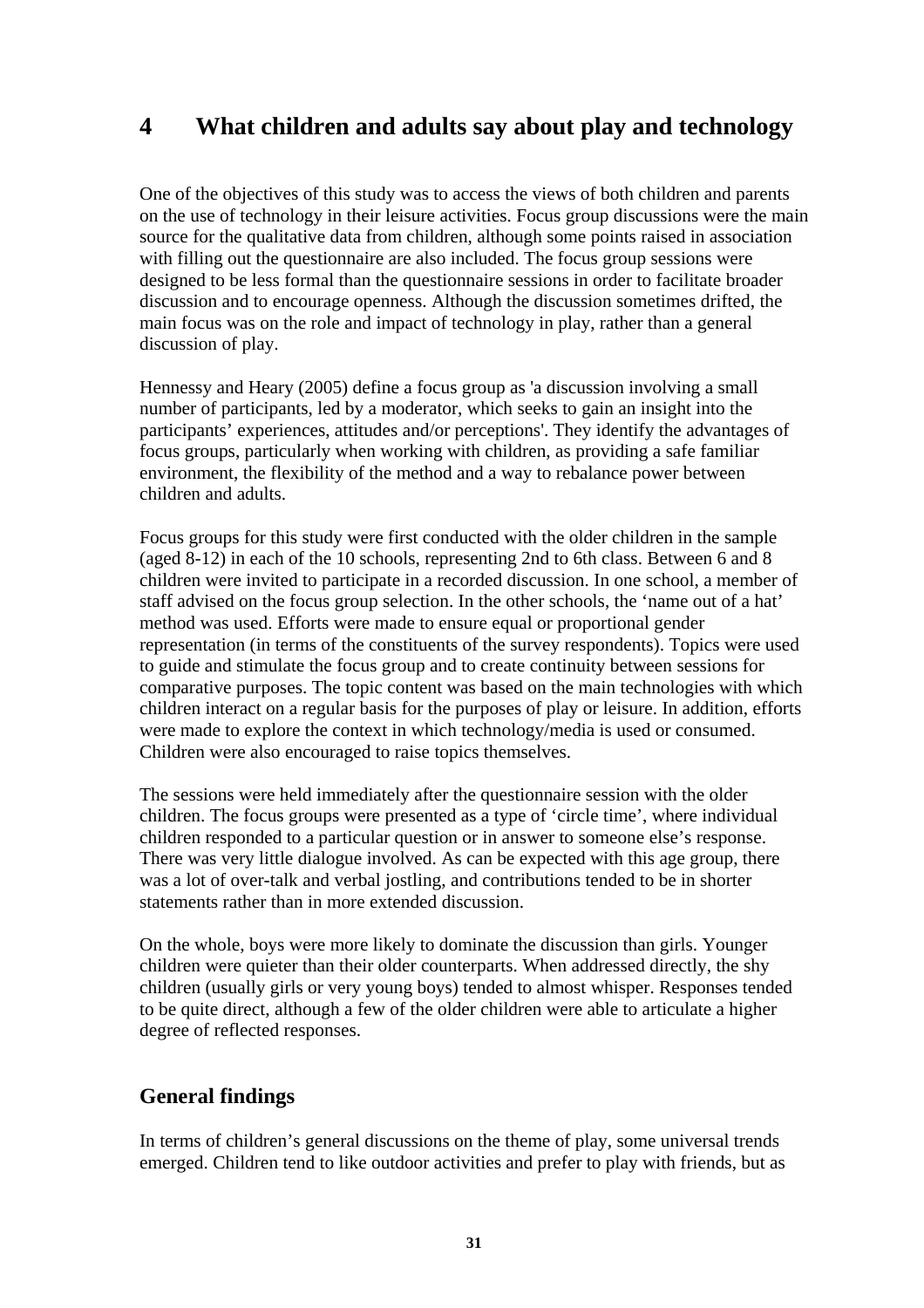they get older, their interest in outdoor pursuits wanes. Factors such as weather, time of year and the availability of playmates influence the leisure/technology choices they make.

Regardless of school, rural or urban, children seem to consume the same kinds of programs and games for the same kinds of reasons. All children use mobile phones, the Internet, games consoles and television in much the same way. Television is by far the most important of the leisure technologies and although both boys and girls play console/video games, this pursuit is more popular with boys. All children prefer to play these games against someone else. No common parental policy or rules regarding the use of TVs in bedrooms could be deduced from the discussions and equally, where rules are in place, different children reported different views in terms of compliance and subversion.

While there was some evidence of boisterous or aggressive play in children's comments, it was, in general, quite limited. In two of the schools, children described physical chasing games that involved a degree of aggression or where hurting people was part of the game. In one school, 'pranking' (nuisance phone calls or text messages) was discussed in a more serious way than in any of the other schools. However, these passing observations should not be used as a basis to infer a particularly high level of anti-social behaviour in these schools.

Throughout the focus groups, a number of central themes emerged and provide a useful framework for the presentation of the main findings.

#### **Play habits**

Although focus group discussions centred on the role of technology in leisure, many of the children also discussed their play preferences in general and revealed a wide range of play activities. Sports activities were widely popular, with soccer, football (GAA) and hurling being the main ones listed. Cycling, chasing games, basketball, gymnastics, hockey, trampoline, dancing, cheerleading, swimming and tennis were all mentioned as activities enjoyed and valued by children. Some children indicated that they were training as part of a team. A few children spoke about playing pool or fooze-ball type games.

A number of rural-based children spoke about farming activities as leisure. Playing with animals, such as a pony or dog, was mentioned, but infrequently. Traditional indoor games, such as playing with cards, charades, board games (Monopoly, Cluedo, Frustration and Don't Wake Dad!), were mentioned, with one child immediately mentioning that he liked the electronic versions: '*Board games … but I like the new ones that are on DVD. You know, the computer versions*.'

Shopping emerged as a popular leisure pursuit in the open questions on the questionnaire and was followed up in some of the focus group discussions. It was discussed at length in one school where a girl said that it was her preferred leisure pursuit. This arose in the context of a number of children describing what they liked to do during their free time, with several boys mentioning activities such as football; one girl spoke up and said that she liked to go shopping. The other girls in the group agreed with her, although the boys did not. One girl described her ideal leisure pursuits as '*40% TV and 50% shopping*'.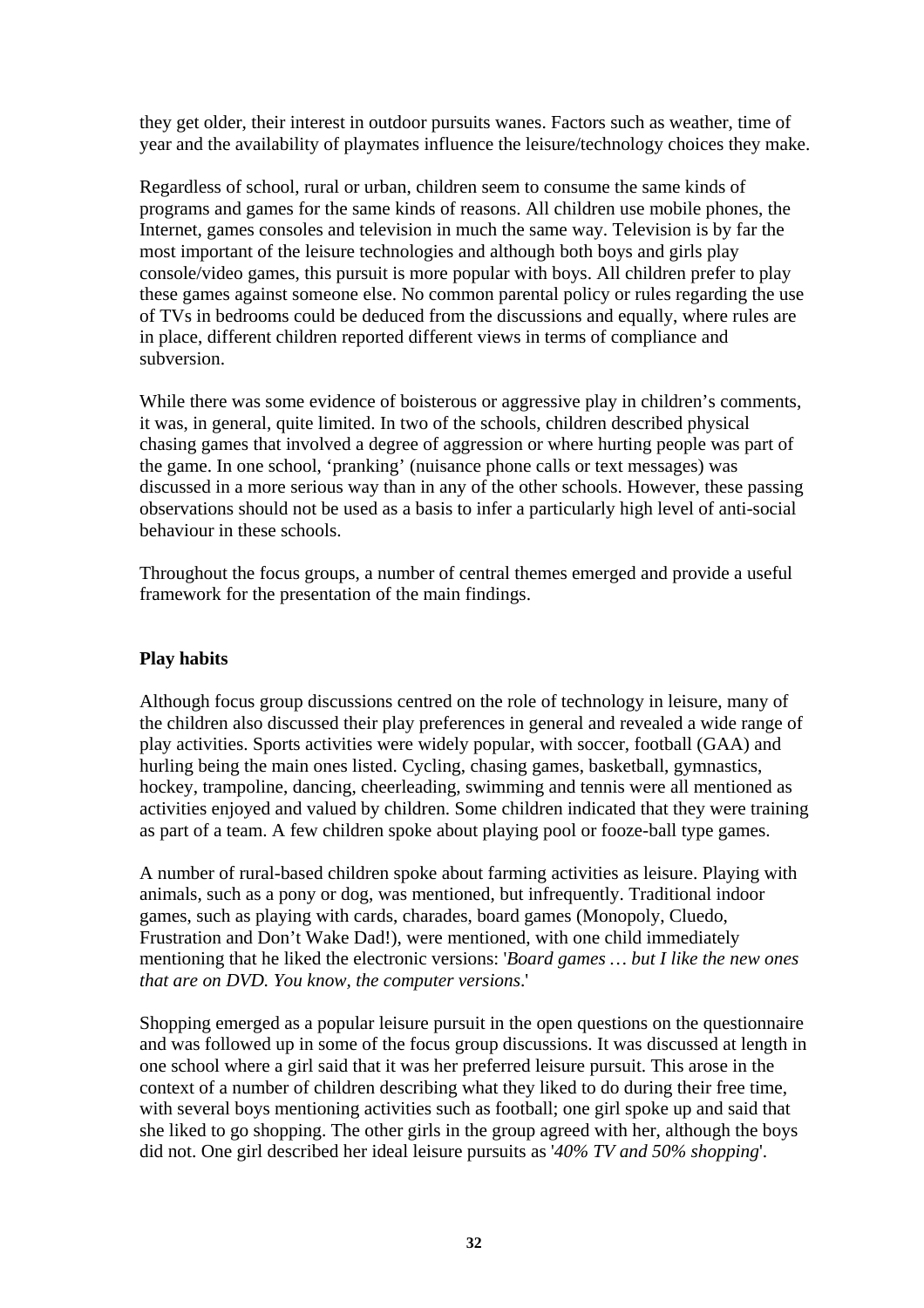Some children brought up reading as a pastime in the focus groups, if only to express their dislike. Three of the negative comments were '*I don't read at all*', '*I only read in school*' and '*I don't like reading*'. Others, however, were more positive. Two girls, for example, were enthusiastic about their reading: '*I love Jacqueline Wilson's books*' and '*I love The Worst Witch books*'.

#### **Parental rules and supervision**

Children's access to technology is mediated through the adults around them. If there are limits set on the time a child can spend engaged with technology at home or at school, these boundaries tend to be placed by their primary caregivers, parent or teacher, even though the parents of children currently in primary school, and many of the teachers, grew up in an environment with fewer options for interaction with technology.

Children reported regular routines during school term, involving homework and eating dinner before being allowed to play or watch television. Some children said that what they did after school depended on factors like their mood or the weather. Some comments on after-school routines included:

'*Well, I'd have my dinner, then I'd probably go do my homework and watch television. Then after, it depends if we have training or something like that.*'

- '*Em, have my dinner, then I do my homework and then it depends on what time I finish my homework, I might go outside or else I'll watch television.*'
- '*Dinner, homework and television, and PlayStation, and maybe go outside.*'
- '*Dinner, homework, if I haven't got soccer training or hurling or football, television.*'

There was a great variation in the application of rules about TV viewing, game playing and Internet/computer use. The most common rules that were discussed were time limitations (such as a maximum of 2 hours per day) or doing homework and having dinner before watching television. Comments included:

'*I don't really have any rules on TV*' (a child who controls his own TV viewing)

'*I have to do my homework and then I watch TV*' and '*Yeah, can't watch TV before homework*' (two children agree that homework has top priority)

'*No, I just do what I want*.' Adult: '*Is there anything you're not allowed watch on TV?*' '*No.*'

'*I'm not allowed watch kinds of movies that are on late or …*'

'*I'm allowed watch anything*.'

Adult: '*And is there a curfew for TV? A time the TV has to be switched off?*' '*Half four. Half four and then I go back at seven. My TV does be left on until two o'clock*.' Adult: '*In the morning?*'

'*Yeah, sometimes.*'

'*Only do an hour of PlayStation and two hours of TV.*'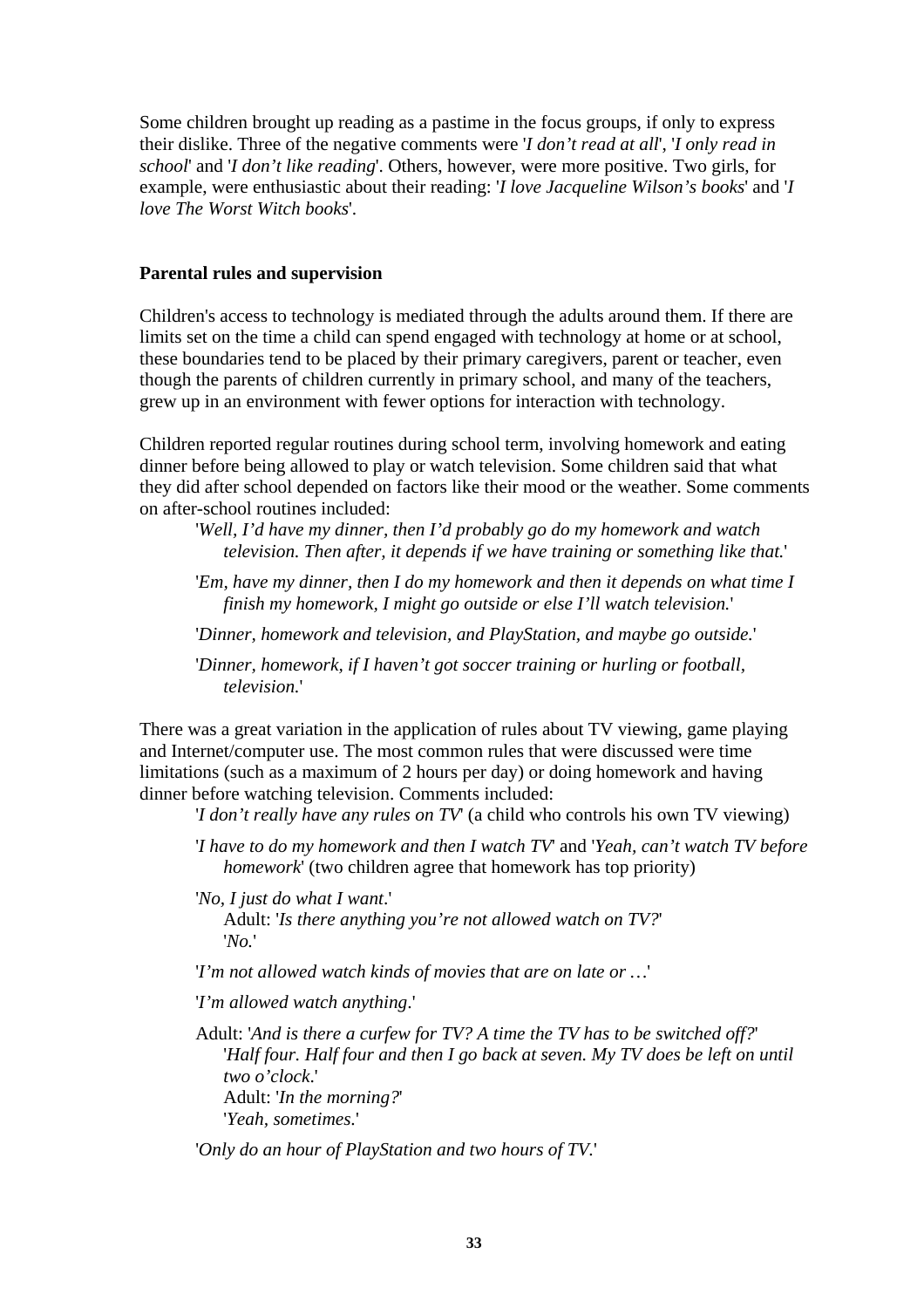One child mentioned not being allowed to watch programmes or films rated over-18 years, while another child described a situation based more on parental discretion: '*Well, em, I've no rules except like if it's a mature audience, my Mom has to have seen it or something. I think that would be, em, that my Mom would let me, but if it's something she hasn't seen that might be really bad, she wouldn't let me watch it.*'

Bedtimes were discussed and a few of the children admitted to having a set bedtime, but said that they did not go to bed at that time. Of the focus group children who had TVs in their bedrooms, a minority said that they obeyed the curfew. Others said that either they did not have a curfew or that they disobeyed it. A pattern that was raised formally or informally in all schools by some children described waiting until their parents had gone to bed and then switching the TV back on. As one girl put it, '*My Mom sees I'm reading and says "Go to bed now" at a quarter to eleven and when they're asleep, I turn the telly on.*'

Others, in both urban and rural schools, said that they were not supposed to watch TV on weekday mornings because it delayed them in getting ready for school.

Parents were asked about their views on children having TV, computers and other electronic equipment in their rooms, as opposed to in a family room. Some parents said that it can be convenient or useful, for example, when a child is ill or when the child wants to watch a different programme to another member of the household. However, 66% of parents said that they were very much against children having these devices in their bedrooms — one parent's comment was '*Anyone that allows children to have a computer online in their room should be shot*'. A small number of other parents expressed reservations. Interestingly, 37% of children surveyed said they had TVs in their rooms.

The main concern for parents was what children might be watching and the difficulty of supervising a child's viewing, as well as monitoring the time spent watching. One parent said that her children had TVs in their rooms, but only local channels (not cable, satellite or digital services); she felt that this was easier to control. Several parents said that they were 'guilty' of letting their child have a TV in their room and that they tried to be careful about the child's use of it. One parent said it was less of a concern where older children were involved, but that it was more problematic with younger ones. One parent said that he would be concerned about issues of safety if his daughter had a computer in her room.

#### **Television and film viewing**

Over 98% of the children who participated in this study had a television at home. In the schools where television was universally possessed, the children expressed surprise that not everyone had one. The absence of a television was reported as being a deliberate parental decision and one child said '*I prefer reading anyway*'.

In all schools, many children said they would prefer to be outdoors, engaged in other activities (sports, farming, playing with animals), rather than watching TV. These were activities that were repeatedly mentioned, although numbers were not formally recorded. Weather and time of day were mentioned as being factors that influenced when television was viewed. Some of the children's comments about watching TV included: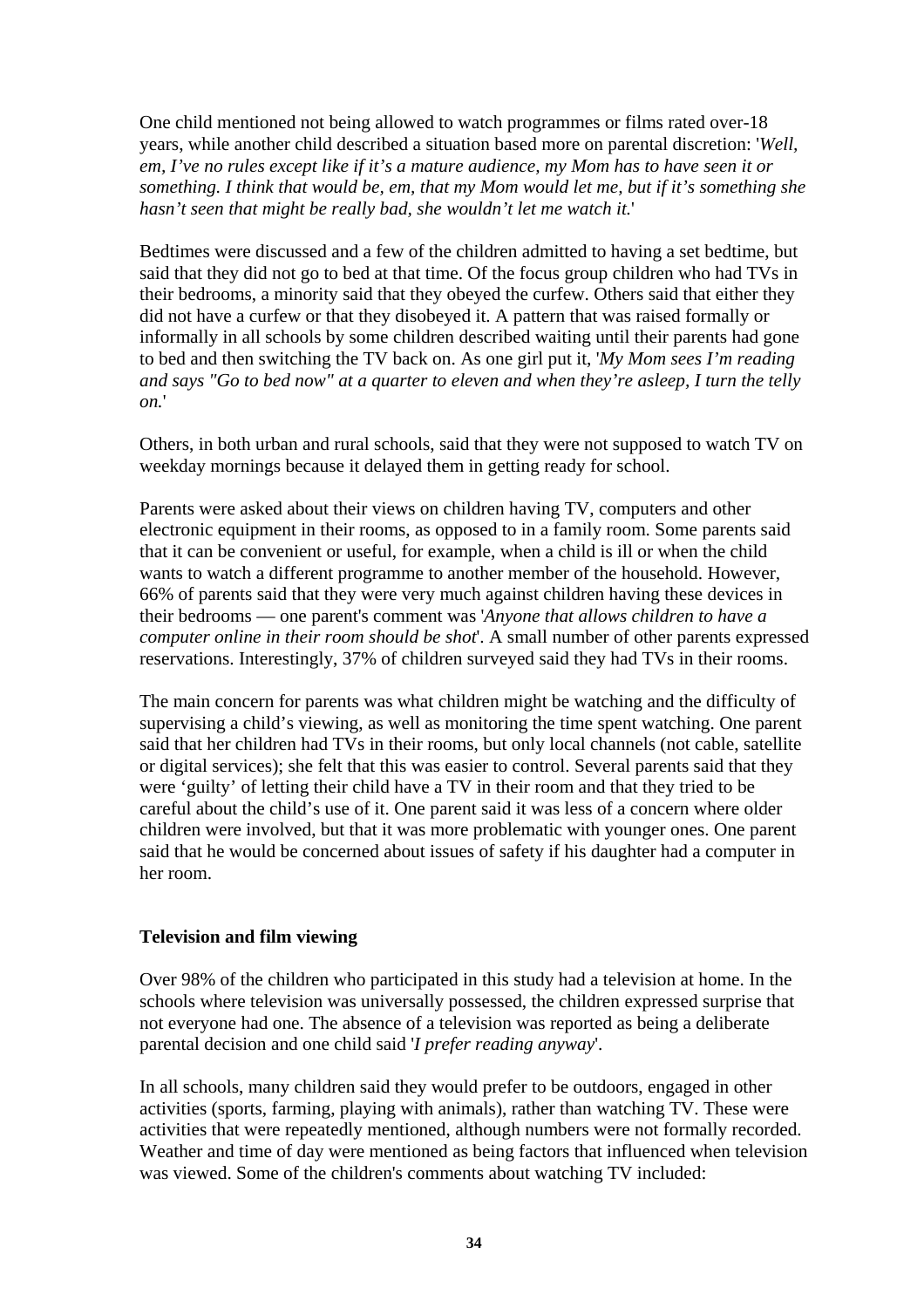- '*I don't really watch TV. I prefer to play outside and I play my own games in the tree house and that. I watch the telly like if it's raining or if it gets dark*' (a boy who uses TV as a last resort)
- '*In the winter you play video games and watch TV and all*' and '*We get homework and when you're finished your homework, it's dark outside and you can't go out*' (two children discuss turning to electronic entertainment)

'*Just inside, I don't go outside*' '*Boring!*' '*You're missing out on like, telly*' (a boy interrupts a girl who says she does not play outdoors)

Most of the children participating also said they watched a good deal of TV. Although this might appear to be contradictory, seasonal after-school daylight hours/weekends, weather, appropriate leisure facilities, parental concerns/schedules — all influence the leisure options available to children at any time. 37% of children reported that they had a TV in their own bedrooms (somewhat higher than the international average), so they could opt out of family viewing. One child described a typical day: '*I do my homework, watch telly, play, watch more telly, then go to bed*.'

By far the most popular TV genre watched by children was comedy. The same shows were frequently named across the range of schools. One boy explained that the widespread popularity of comedy was simply '*because they make you laugh*'. Children did not discuss characters or situations in terms of clear identification with them, or in relation to their own lives. 'The Simpsons' is almost universally watched. In one school, a girl sang the programme title tune, prompting a general chorus of 'Yeah'. When two children dissented from the general view, the others reacted in surprise; the exchange was as follows.

'*No? You don't like The Simpsons?*' '*How can you not like The Simpsons? Everyone loves them!*' '*It's weird …*' '*I don't mind them, but they wouldn't be my favourite.*'

Soap operas were popular, particularly with girls. Both boys and girls spoke positively about 'Coronation Street'. Its popularity seems to be due to an unusually high level of humour within the genre: '... *because it's funny!*' In one school, several children agreed that they watch soap operas from 6.30pm to 8pm most evenings during the week.

Popular vote shows appeared to be widely viewed, though only a small number of children said they had actually cast votes. The most frequently named one (which was current at the time of the survey) was 'I'm a Celebrity, Get Me Out of Here'. In one school, a girl expressed frustration that most of these programmes were British or American, and that voting was too expensive and only possible for the UK broadcasts.

Interest in drama appeared to be quite low. The US forensics-based drama 'CSI Miami' was named in a number of schools. In one case, a particular TV channel was named and true-crime programmes, as well as documentaries about animals, were the more popular kinds of factual programme — '*On Discovery, I like to watch those programmes about how people die and crime and that*.'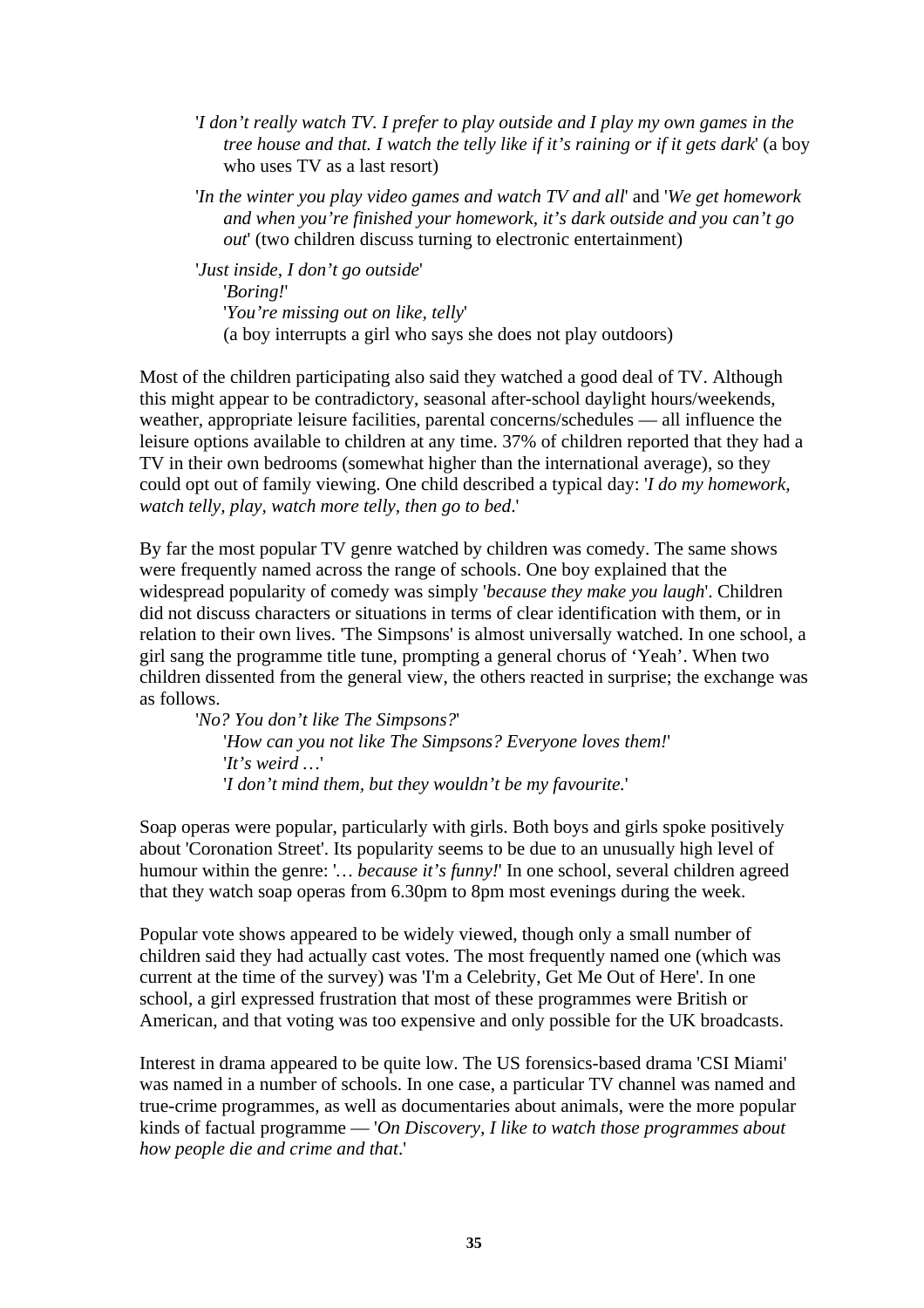News seems to be something that parents watch, but that children leave the room for. One child described having to give up control of the main household TV at 6pm; instead of remaining with his family, he withdraws to his own room: '*I have two televisions and I have to stop watching the big one at six because my parents watch the news and I've one in my room and I go up there and watch it.*'

Children in most schools presented a similar viewing pattern: they watch some programmes, such as soap operas, with their family, but they then withdraw, to their bedrooms in some cases, for something they really want to see. This is partly due to the fact that their parents might want to watch something else or that they prefer not to be disturbed or disrupted in their viewing. One of the focus groups described the advantages of viewing TV in their own rooms as follows:

'*I watch the soaps with my family*.' Adult: '*Yeah?*' '*Yeah.*' '*Soccer and sports on my own.*' '*With no-one annoying you.*' '*Yeah, they'd be walking in front of the television …*' '*And they'd be talking as well …*' *Making noise …*' '*In case she wants to watch Eastenders and I want to watch something else …*'

Sport programmes were often mentioned by boys; live football and rugby matches were particularly popular. As described above, some children felt it was better to watch sports on their own than with the family. One boy explained his TV diet as '*Soccer, rugby on television, hurling and Gaelic [football]*', while a girl revealed her football favourites — '*I like football and I follow Man United*.'

Stunt-type shows, such as those screened by music channels like MTV, were also mentioned, more frequently by boys than girls, although both seem to watch and be aware of these programmes. 'Jackass' was named in a range of urban and rural schools and by both boys and girls — '…*'cos they're freaky. You watch people scream*'.

Girls were especially enthusiastic about horror or scary films. Children in a couple of schools raised this genre. Horrors were described as being funny and this word recurred in several schools. One child described her ideal night-in, watching horror movies: '*I love the winter when the fire's on and stuff and it's nice and warm and then, you know, you've rented a DVD of a scary movie, you don't even need to know what it's about because you know it's scary so you know it's gonna be fun!*'

One focus group discussed a particular PG-13 rated horror film, as follows:

'*The Grudge is so funny … the naked Chinese guy …*' '*Yeah* [giggling]' '*But like, it's funny if you want it to be funny.*' '*It's really funny, it's totally funny …*' '*It's actually quite scary when she's sitting there …*' '*In the ring …*' '*Yeah, well, The Grudge, em, it was very weird the way the boy is in every single, eh, floor that she went up.*' '*Yeah, it was really scary.*'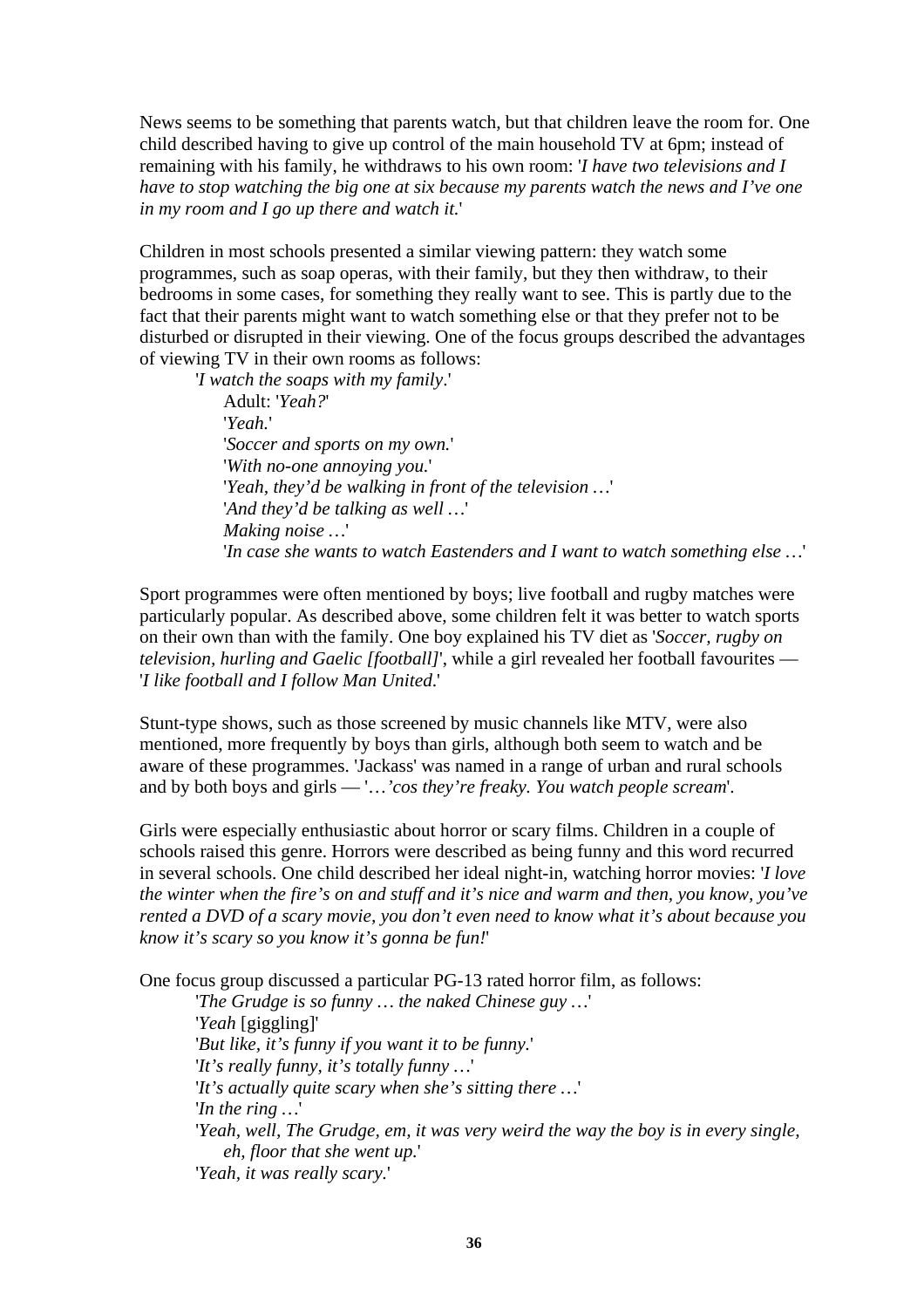'*Yeah, but what happened was …*' '*Something came up onto her and sucked her under the bed or something.*' '*Oh God, no, but in The Grudge, she's looking at the video camera footage, okay? 'cos, see, yer one says, she's walking up the stairs and …*' '*No, don't spoil it for us!*'

One child mentioned not liking horror, but most of the children seemed to enjoy these films and although it could be intimidating to make such an admission in a group situation, no one mentioned being too scared to watch them. No child was observed demonstrating discomfort during discussion of these films.

#### **Music**

Very few children had a large CD collection of their own. A few children said that they did not like music (e.g. '*I just think music is a waste of time*'), while it was very important for others (e.g. '*I like loads of different kinds of music*'). Most of those who were interested said that they tended to borrow CDs, usually from an older sibling and often from a sister. Two children who knew what it was to lend and to borrow said, '*My brother robs my CDs!*' and '*I just get 'em off my sister*'.

With the exception of children in one school, very few children bought CDs from their own money. Most said that their mother would buy a CD they wanted for them and a few children said that they would ask for a CD they wanted as a birthday gift. Three children who liked music said, '*I used some of my Communion money to buy [CDs]*', '*Sometimes I do and sometimes my Mom pays for them*' and '*Me Dad pays for loads of CDs because he likes music*'.

#### **Console Game Types**

Most of the children said that they play console games. All of the children said that they had tried console games, although not everyone liked them. Almost all had PlayStations. Only a few children mentioned owning an XBox or Nintendo GameCube. Three children who rated console games highly said, '*… and playing PlayStation and watching the Simpsons*', '*GameBoy and PlayStation*' and '*I have a PlayStation 1, a PlayStation 2, a Nintendo 64 and a Nintendo GameCube*'. One boy who was enthusiastic and loyal to the console he owns said, '*The XBox is the best game — it's got the best graphics*'.

Some children said that they would play every day, others not so often. Getting a new game acted as an incentive to staying in front of the console until the player gets through. Playing against other people is also reported as more attractive than playing alone. One focus group described playing a new game:

'*If you have a new game you might …*' '*… and it took five hours to complete it.*' Adult: '*And did you complete it? Yeah?*' '*Yeah.*' Adult*:* '*And did you play it all in one run or ...?*' '*Yeah! I couldn't leave the run until it's done!*' '*Oh … you still have my game.*'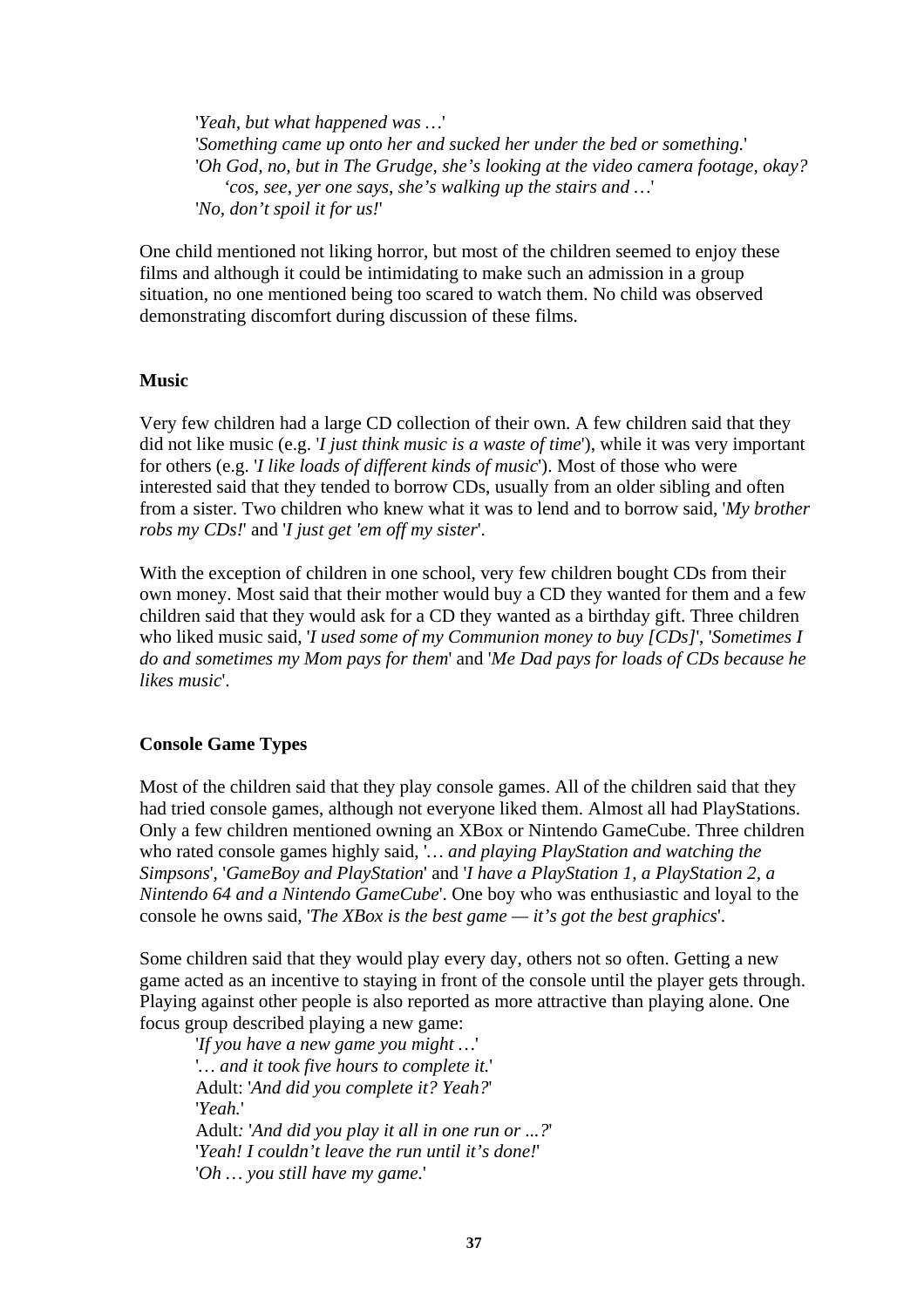#### '*Yeah, I know.*'

A few children said that playing depended on their mood: sometimes they would play console games a lot and at other times they would not play very often. '*Sometimes I play with them a lot. It just depends what kind of mood I'm in*', said one girl. Another girl explained how she got to play console games, '*I don't have a PlayStation except I play at other people's houses*'.

*The Sims* games were widely lauded, even though some of the games are rated 18s. In fact, most children had seen, if not played, games that were rated much higher than their own age. The concept behind *Sims* is that the player controls an environment and is responsible for all that unfolds. A successful player runs a thriving environment, whereas if the player fails, the environment declines. Unlike many other games, *The Sims* has a dark side.

Action and adventure games, some of which are considered violent and bloody, seem to afford the children great opportunity for fun. Children in all schools said they had access to, or even owned, an 18s-rated game that involves car theft and pimping as part of the scoring storyline. Although some borrowed games belonging to an older sibling or cousin, others said that these games were bought for them by a parent or a relative.

One boy explained the range of console games he likes as '*Racing games and adventure and fighting. Racing games are cool because I like cars mostly … The adventure games give you a certain thrill and fighting games are just cool*'. One child with an eye to the future said, '*I like being the Manager of soccer teams*'*.* A girl who likes speed-based challenge games said, '*I like the ones that you race, any kind of ones that you race*'*.* 

Both boys and girls expressed enjoyment of these games in all locations. Some children commented on graphic quality, though not audio. One girl referred to playing on her *Dancemat* (a PlayStation plug-in dancing game). Two boys discussed a controversial new games release: '*There's new games, like Grand Theft Auto just came out [San Andreas]*' to which the other boy replied, '*Grand Theft Auto is boring!*' A girl in another school expressed another opinion: '*I like playing the PlayStation with Grand Theft Auto on it*.'

Parents were asked if they bought games, CDs or films for themselves or for their child. Most reported that they did not buy, or rarely bought, for themselves; most buy or hire games or films for their children. One father said that his wife usually takes care of buying these items for the children. Two parents said that the child's father usually picks games for their children and that they did not know much about them. One parent said that he reads game reviews. Two parents who buy games for their children said, '*He tells me what he wants*' and '*I'm given the name, I'd buy, and that's it!*' One girl described her mother's tolerance of electronic toys: '*My Mum doesn't really approve of GameBoys, but she still lets me have them*.'

Some parents commented that they do not buy these games at all, while others said that they buy what the child asks for or that the child tells them the title and they get it. One parent said that horror was out of bounds, another that she did not like games that feature car theft and another that she will not allow anything that promotes disrespect of other people. Many parents also look for educational content or languages. Other words that parents used were fun, entertainment value, suitable, playability, learning curve, graphic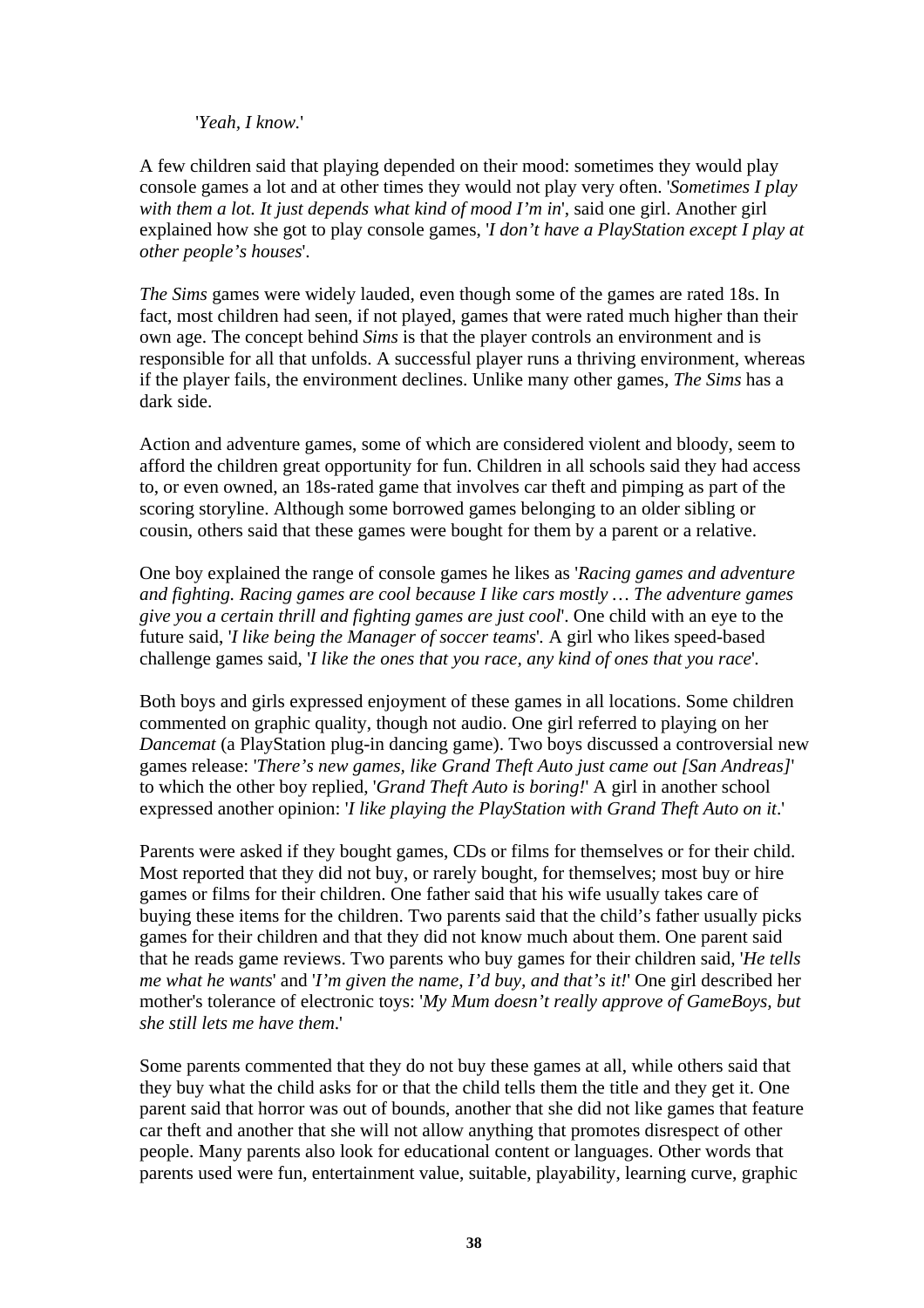quality, parental guidelines and film characters. Most, however, look for ageappropriateness and try to avoid violence or sexual content. Violence is one of the concerns most frequently articulated. A few parents said it depended on the child and their level of maturity. Some parents said that they did not find the ratings very helpful. One parent commented that she was sure the games were classified by proper authorities, while another said that he felt they were not screened enough. Parents did not seem to be aware of who was responsible for classifying games.<sup>1</sup>

Observing children's discussions on this topic of game preference suggests that perhaps part of the fun of violent 'shoot-'em-ups' is adult disapproval and shock, or the thrill is in doing something they should not (due to age ratings). However, many children seemed to feel that the violence was not important; it was more about reaching a high score. Some children could not explain the appeal; one, when asked why he liked these 'killing games', simply answered '*Don't know*'. Another child in the same school responded that he liked '*video games that are violent*'; when asked why, he said, '*'cos they're fun*' and then went on to talk about puzzle games. In a different school, one child elaborated on his liking for violent console games: '*Well, they're not really that violent 'cos they're mostly cartoony.*'

One of the attractions of these games appears to be their complexity and the problemsolving challenge presented to the player. As one boy said, '*I like to play shooting games … it's not really about the shooting. It's more complex than most games. You go around and you mostly do missions. And there's like free role modes where you can just go around the place doing what you want*'. Several peers agreed with this boy's explanation of the appeal of 'shoot-'em-up' games. Another child indicated that games portraying the darker side of life are more realistic and that '*you can do things you can't do in real life*'.

In one of the focus groups, two children continued the discussion into how they saw themselves still playing as adults; when they were earning money and going to nightclubs, games would still be a part of their lifestyle.

#### **Mobile phones**

l

A high proportion of the children in the focus groups said they had a mobile phone. 59% of children in the older age group (8-12 years) said they owned a mobile phone. One boy specified that he had had a phone since he was 9 years old. Of those who did not already own one, most wanted one. Some children said they would ask for one for a special occasion, such as a birthday, Christmas or Confirmation. One boy stated, '*I'm getting one for Christmas! A GX10*'. One girl, however, said that she thought she would not be allowed get one until she was 18 since her parents did not approve.

Camera phones were also seen as highly desirable, although one child described giving her camera phone to her mother because her father did not like her having that phone.

Texting is by far the most popular and prevalent use of the phone. Usually, this involves simply keeping in touch with friends (to gossip, discuss homework and the like), letting

<sup>&</sup>lt;sup>1</sup> While the Irish Film Censor's Office is responsible for rating cinema film releases, DVDs and videos, games are rated on a voluntary basis by the games distributors, who are members of the European Leisure Software Providers Association (ELSPA). Distributors recommend that 15s- and 18s-rated games be submitted to the local film censor. However, there is no legislation to compel this.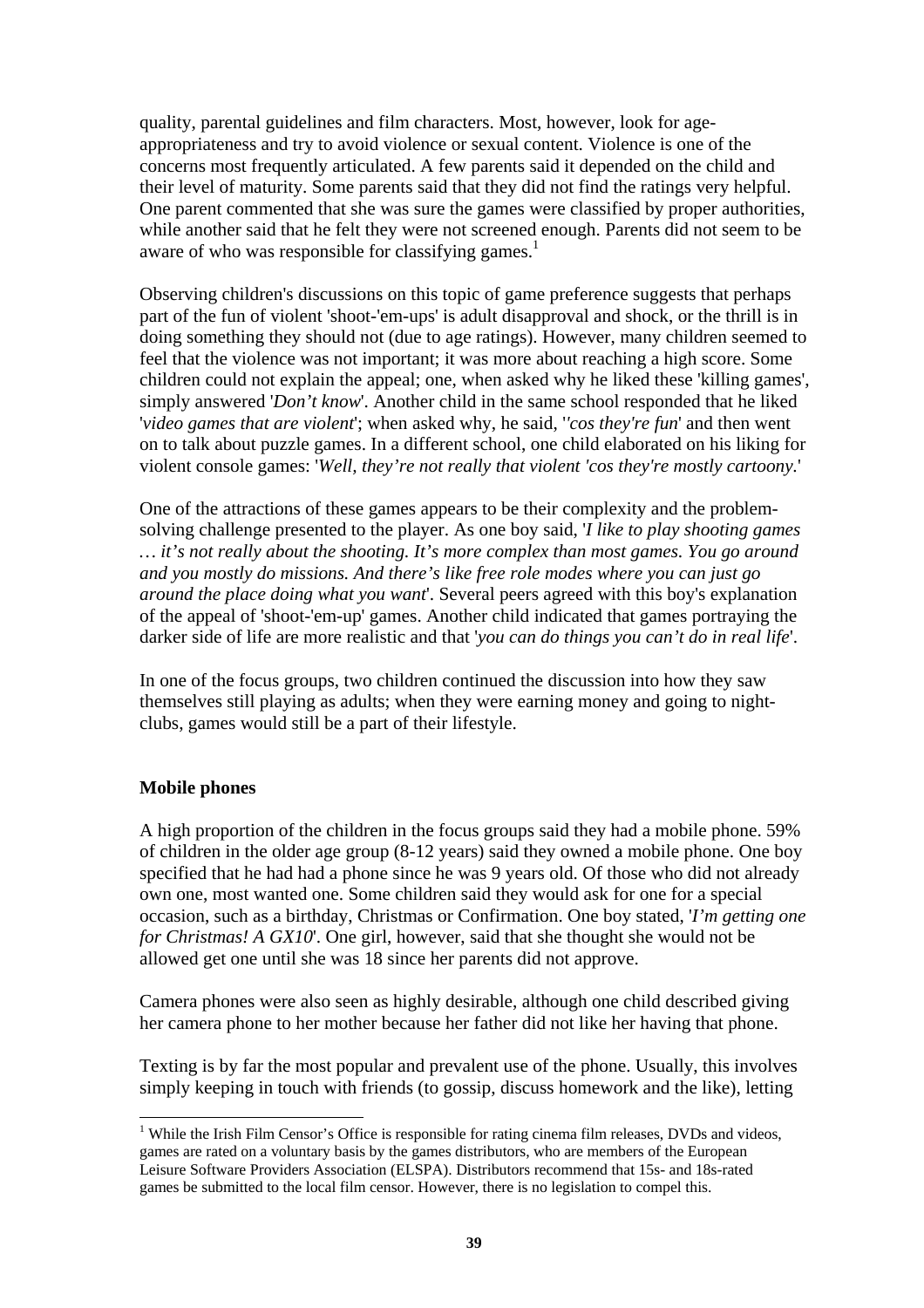friends know that you were on the way over to visit, or to contact a parent to arrange collection from a friend's home. One child said he used his mobile phone for various things — '*It depends. Sometimes I just keep on texting everyone and I spend about €5*.'

Most of the children had credit-based phones (only one child specified that he had a bill phone). Parents, especially mothers, were the ones who paid for phone credit (i.e. it did not come out of pocket money). Some children estimated that they could spend between  $\text{\large\ensuremath{\in}}$  and  $\text{\large\ensuremath{\in}} 0$  a week in credit. Some children had the phones in case of emergency only.

'Pranking' was mentioned as a popular activity. This was described as sending silly text messages or, more often, phoning numbers to make what are known as nuisance calls. For most children, this was considered harmless fun or as a means of wasting credit. One girl said that she would dial a number similar to her own, just changing one digit. In one school, although described as a means of fun, there were slightly more serious undertones. The activities described involved ordering pizzas or making nuisance phone calls to businesses. One boy said that he only used freephone numbers and another that he called phone numbers given in advertisements. Two boys described how they got out of trouble for pranking: '*When I was pranking, someone called the Guards on me … I took out my SIM card and got a new one the next week*', to which the other boy replied '*That's why I bust my phone*'.

Quite a few children said that they played the games that are installed on mobile phones. One child referred to 'borrowing' his mother's phone on more or less a permanent basis to text and play games. Only one child described using her phone to go on to the Internet to download ringtones. Downloading ringtones and games was bemoaned as a waste of credit. Although most had done it, it was considered expensive; some of the comments were '*too dear*', '*a waste of time*' and '*you pay about €6 — they take it from your credit*'.

#### **Internet use**

Many children reported that they had access to and used the Internet. A wide range of activities was involved and a capacity to source the information desired was evident. The most frequently described activities were to listen to music (rather than download it), to check out websites of interest (e.g. bands or sports organisations, such as the GAA) and to look up game cheats. One boy, describing the information he seeks online, said '*I use it for new cars coming out, games and TV*'.

Another use of the Internet is to research projects at school. One of the suggestions here was that if a project was unfinished, printing straight out from a website was a quick and simple means of completing the assignment — '*If you've a couple of pages left in a project, you can print it straight out*'. This particular use of the Internet raises a number of issues. The children did not specify whether they credited the work or if they were simply taking, at best, a shortcut. The quote above implies that there was a perception that this was a simple solution to achieving a homework goal. Children also appeared to be unaware of ethical considerations, such as copying the content of a website (especially if presenting it as the child's own work), or the wider context of piracy of music and/or films through downloading via file-sharing networks.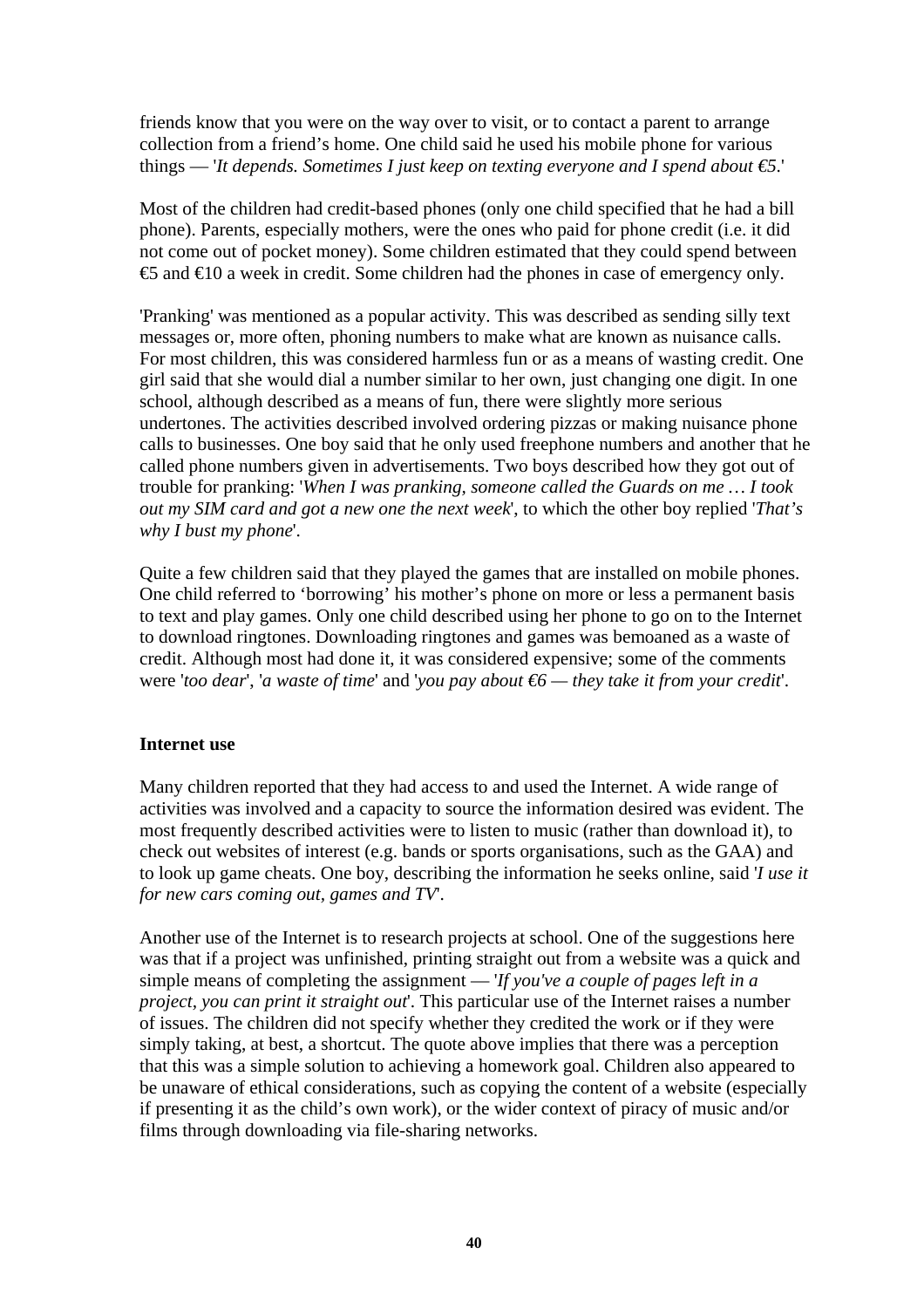In one school, the children said that they all had their own e-mail address, which they could access from anywhere (these had been set up through the school). The children were very aware of security issues. They understood and spoke about the risk of viruses and taking care with e-mail. One girl discussed protecting her identity on-line — '*My friends would know who I was, but no-one else would know who I was*.' A group discussion about Internet security went like this:

'*Never, ever, ever give your real name or age*.' '*And you have to be careful with the e-mail, and e-mails you don't know*.' '*You can get viruses*.' '*Viruses, yeah*.'

Although some children discussed chat rooms, none said that they used them regularly. Several said that they would not use real names or contact details online. The children who spoke on this topic seemed to be reasonably aware of the issues of safety and security online. Two children in the same group talked about not giving personal information online: '*My Dad told me don't fill in your address or anything like that on the Internet*', to which the other child replied, '*Yeah, 'cos you don't know who has access to it*'.

#### **Children as technology experts**

The children in this study did not seem to be intimidated by or afraid of any technology. They said that at home they were often the person who would set up the DVD or programme the VCR. Even if their parents knew how to do it, the children would often 'end up' doing it anyway. They did not seem to mind coaching an adult or showing them how to use some new device, as some of the comments show: '*I taught my babysitter how to text*' and '*I gave my Mam a camera phone I had because my Dad didn't really like me having it, so I gave it to her and I showed her how to use it*'. Other children talked about teaching a parent how to do something on the computer or how to work the PlayStation (Dad was specified in the last case).

This contention was supported by parents themselves. Rating their own expertise in terms of information and communication technologies on a scale from 1 (novice) to 5 (expert), parents reported a reasonably moderate or high rate of expertise with most technologies. Most parents scored themselves between 2 and 5 in terms of television, video, DVD, computer and Internet. One parent noted that the family used the PlayStation 2 to play DVDs. Most said that they were familiar with mobile phones, although many rated themselves lower in terms of texting, downloads, games and handling photographs.

One area where there was little parental expertise or interest was in console games. In this category:

- 18 parents said that they had low or novice-level knowledge about these devices (one even said that he merited a below zero score);
- 7 parents said they knew a little (a rating of 2);
- 3 parents put themselves in the middle of the 5-point scale;
- only 2 said they had a good knowledge (a rating of 4);
- one parent claimed expert knowledge (a rating of  $5$ ) and he described himself as 'addicted' to console games.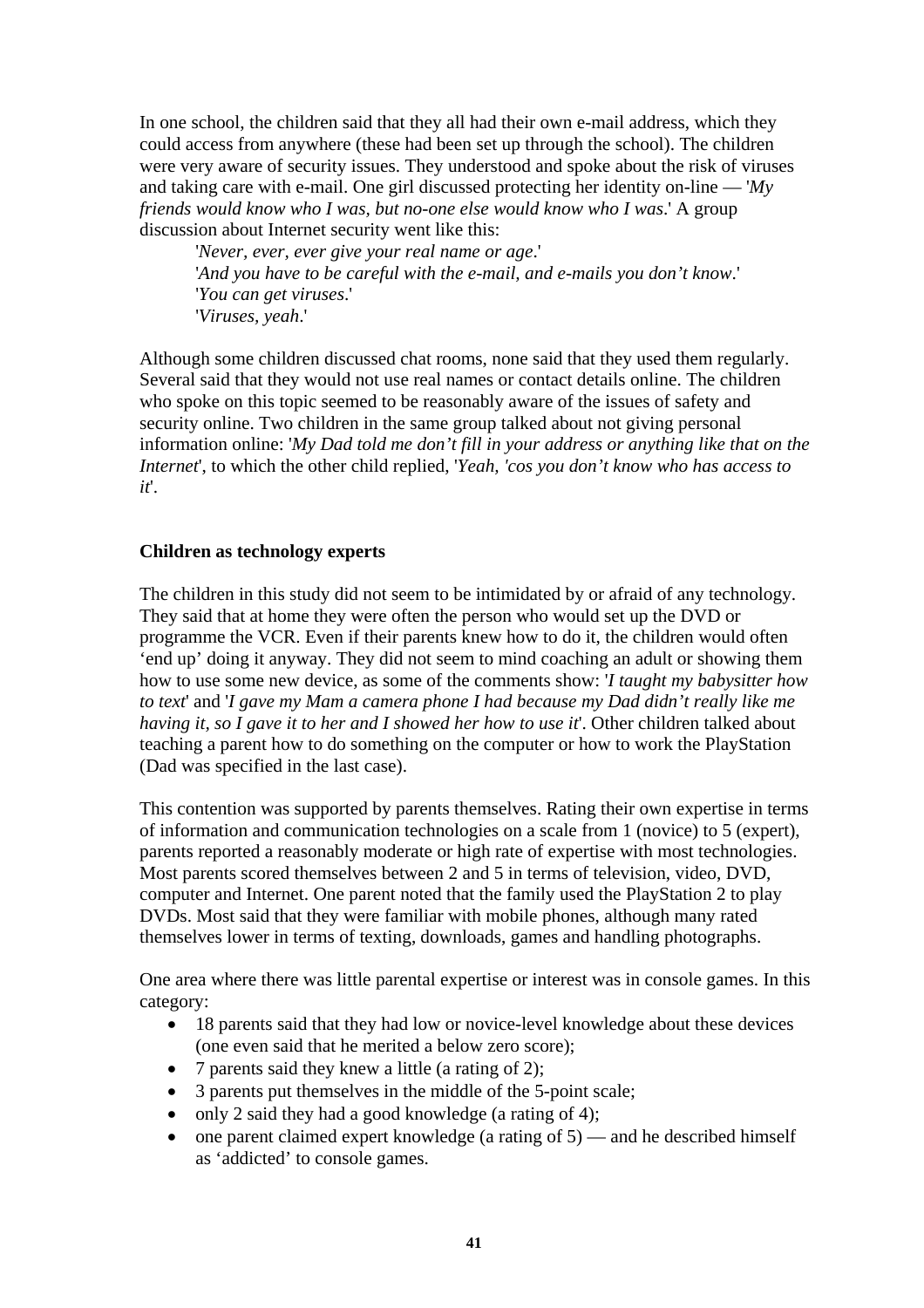In terms of 'other' technologies, digital cameras were named most commonly by the children (more stills than video), as well as MP3 players and iPods.

## **What parents and teachers say about play**

When asked to describe how their children spent their leisure time, most parents said that their children were quite active. Many parents listed sporting activities (some teams, some informal); others named after-school classes, such as music and dance lessons. Only a few parents mentioned TV or computer/console games at this point, one relating these activities to weather conditions.

When asked to compare their own childhood experiences to those of their children, one parent replied, '*Bored wasn't in our vocabulary!*' Most parents said that they used to spend far more time outdoors than their children do. One parent said that today, parents are more 'hands on'. Several people said that children used to have more freedom than today's children, where there are more restrictions, partly because parents are more safety-conscious. Only one parent said that she did not see much difference in the lifestyle — she had taken after-school classes also, but she possibly read more. One father said that there were far fewer children around for his child to play with. Commenting on the lack of interest today in traditional toys, one parent lamented '*it's all PlayStation now*'.

Most parents expressed a preference for their children to be playing outdoors, but can also see how attractive technology is to them by contrast. Issues of exercise, fresh air, interaction with friends, building skills and trying to inculcate a sense of balance and control emerged strongly from parental comments.

Parents reported that their children have many more possessions (toys as well as entertainment devices) than they had when young and observed that if people did not have something, they would made fun where they could — for example, one parent described using an old car tyre hung from a tree as a swing. Parents pointed out that consoles and home computers were not invented when they were children, naming PlayStation in particular as a popular form of entertainment with their children. One of the main concerns to emerge was that parents felt their children were less imaginative than they themselves had been, although some parents did comment that children seem more confident and advanced for their age nowadays.

When asked where they source information about games, phones and computers, no single authoritative or trusted source was identified. Most people named a range of options, such as shops, catalogues, TV, the Internet, newspapers or going into the shop and looking at the boxes. One of the other sources is word-of-mouth — from their own children or from friends. There was no reference to the Government-appointed Internet Advisory Board, which has formal responsibility for issues of child protection in relation to Internet use.

## **Parents' views on children's use of technology**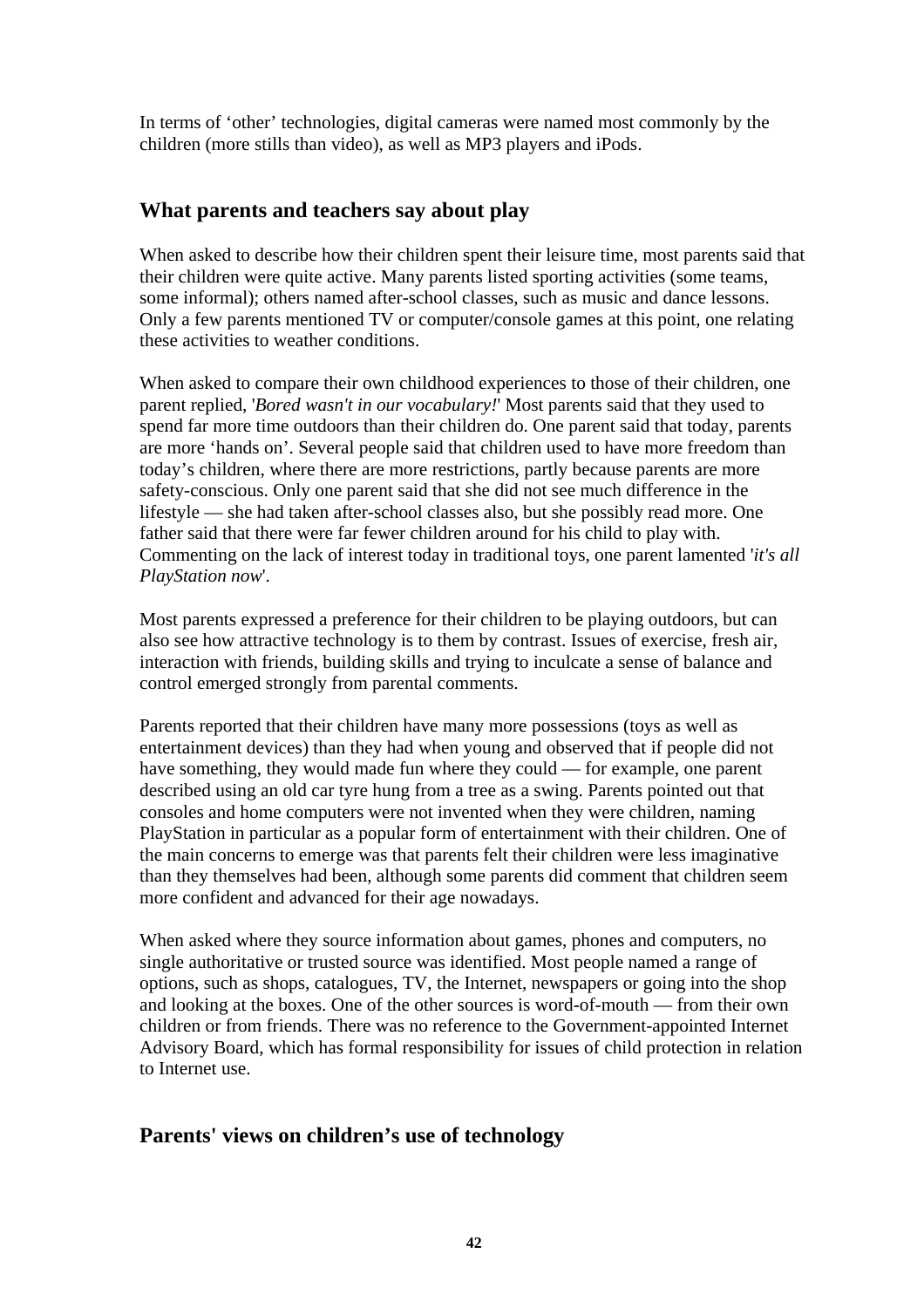On the role technology plays in children's leisure, all parents responded that technology had a big part to play, with some parents describing it as 'huge'. A few parents made the point that weather can be a factor in increasing indoor play and that technology is a natural fallback.

Most parents said they could see both the advantages and disadvantages of technology in play. Some parents commented on the need to be involved and that using technology for entertainment needs to be monitored, with parents aware of what their children are being exposed to. Some said that parents should guide their children and not use technology for 'childcare'. One parent observed that technology should be integrated into life as a tool: '*If the children are educated and steered in the right ways, once the resources are there to be utilised and they are in the right way, it's a valuable asset. Otherwise, it's the babysitter.*'

Moderation and a sense of perspective was stressed by several parents, with a balanced, controlled, 'small doses' approach to technology recognised as good for children. They were well aware of the pressure from children to buy games consoles: '*To expect children not to play with computers or PlayStations is a bit unrealistic*' and '*They all want PlayStations now because everyone has them*'.

Some parents felt it important for children '*to get into technology at a young age*' because it will be a part of their adult world and their childhood experiences will help to prepare them. Several parents argued that technology in play helps children to develop new skills and pointed to the range of educational programs available and how they can help with a child's developing knowledge. One parent said she thought it fed into children's imaginations.

Not all views about technology were positive. Some parents felt that technology plays '*too big a part*' in children's leisure and can '*take over*'. One parent reported how her son would become aggressive if he was frustrated by a game when he could not get through to the next level of play. Peer pressure was noted as a concern by many parents — cases where a child who did not have what others had is not considered cool or trendy. A few parents were concerned that interaction with friends could be diminished and that technology might be used as a substitute for friends or physical activity. Some parents fear technology makes children lazy or over-reliant on technology for entertainment. One parent even wondered how a child who was used to technology would cope without it: '*Some kids might get lost if they're used to technology and then don't have it*.'

When parents were asked how they thought technology had influenced children's play, it was seen as a major influence. Parents reported that they were worried about their children's lack of activity, becoming too sedentary and being indoors too much. The word 'battle' was used repeatedly in terms of getting children to play outside and yet many parents too have reasons for not encouraging unsupervised outdoor play. As one parent said, '*Parents are more safety-conscious now about letting their children out to play*'.

Several parents referred to traditional games not being played anymore (e.g. 'Cops and Robbers') and one said that technology had taken a lot of the fun out of play. There is a fear that children turn to technology for entertainment rather than to reading or to being imaginative. Others also mentioned that they observed children were less able to go out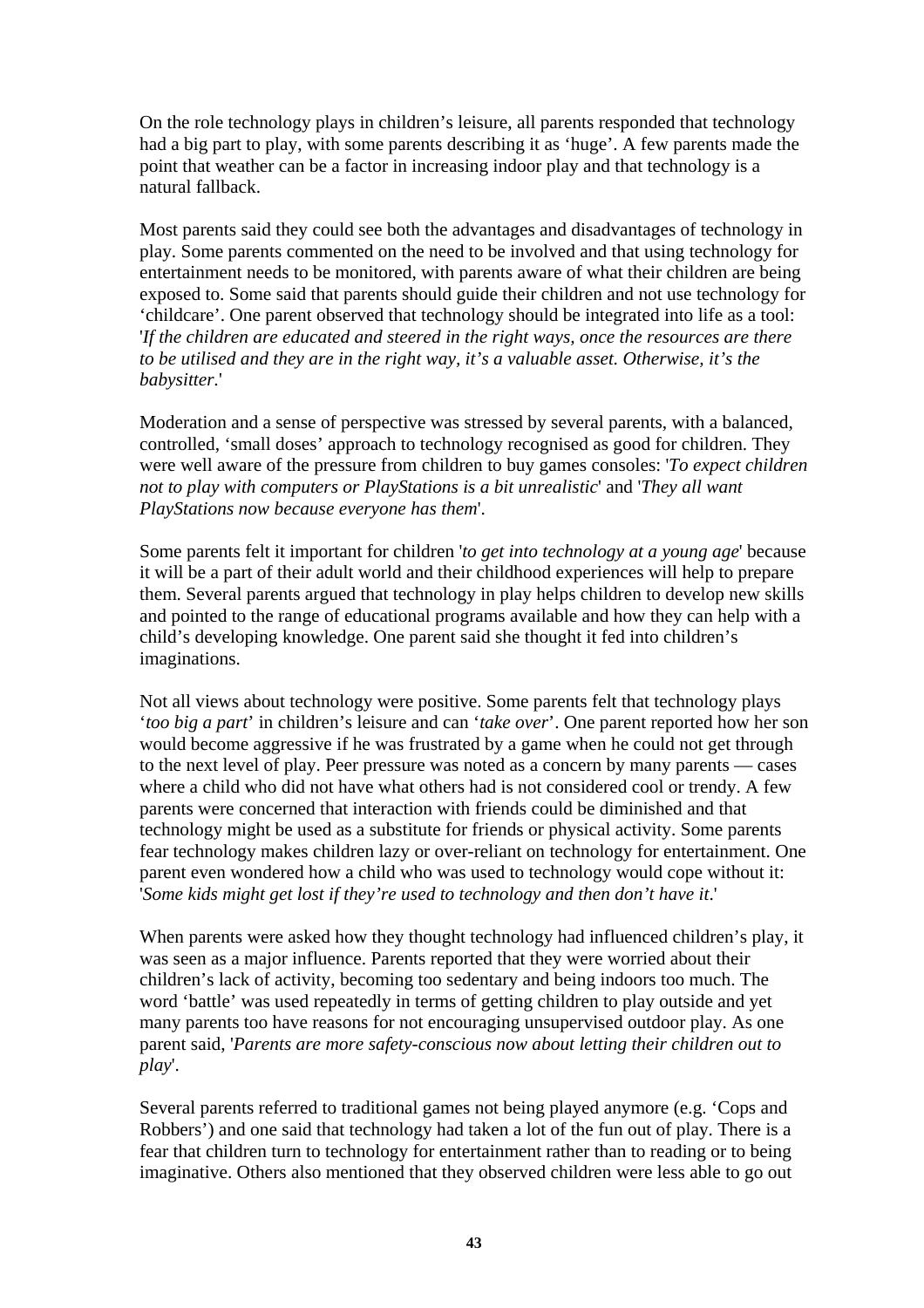and create their own games. By contrast, one mother told a story of how her 5-year-old daughter, in playing pretend games with her friends, tends towards very dramatic storylines: whatever game they play includes a funeral and '*Someone always has to die!*'

Parents recognised the need to take control of their children's use of technology and most saw positive effects when used in moderation. Several parents said that their sons compared to their daughters were less able to manage their time or resist technology — '*It's not a good thing with boys especially*'.

The issue of screen violence influencing children's play was raised by a number of parents. One reported that his daughter was quite mature for her age and could differentiate between the fantasy and reality, while another expressed the concern that some children might be more prone to influence than others and that violence could manifest itself in the playground. On the other hand, one parent said he thought children were too resilient to be influenced by technology.

Although parents had concerns about the influence of technology on play, most expressed a positive attitude overall. Most acknowledged that there were benefits as well as downsides. Several returned to the parent's responsibility to ensure balanced access to technology for their child. While there were concerns about sedentary lifestyles and the lack of creative play, there was a welcome for the skills and knowledge that technology can bring. Where peer pressure was an issue, this was somewhat countered by socialisation opportunities that can develop. One parent, commenting on the 'swings and roundabouts' nature of change, said, '*Technology has probably opened up areas and closed down others*'.

## **Teachers' views on children's use of technology**

Teachers reported a high level of access to technology at school, for both children and staff. In all cases, child computer use in school settings is highly supervised, especially when the Internet is being accessed. One school specified that they also had computer software to provide an additional level of access control for Internet use. Some teachers said that children in their locality tended to play outdoors a lot or to be involved in various clubs and after-school activities, with TV dominating the less active leisure time. Many others said that there was either more of a mix, or that more children were very sedentary, citing TV, computers and console games as popular pastimes.

All teachers surveyed said that the children had a very high level of ownership of technology. One teacher described this as '*very good*'. Most teachers said that 75% upwards of homes had computers and that many children, boys in particular, had games consoles. One teacher, commenting on the high level of technology in the home, said, '*A lot of the children have access to/ownership of these devices and probably spend too much time at them*'.

In relation to mobile phone ownership, teachers noted that the demand for phones seemed to reach younger and younger children each year, with some children asking for mobile phones as presents for their First Communion. Teachers seemed particularly concerned about phone ownership, '*which they probably shouldn't have in primary school*'. One teacher referred to past problems with bullying by mobile phone.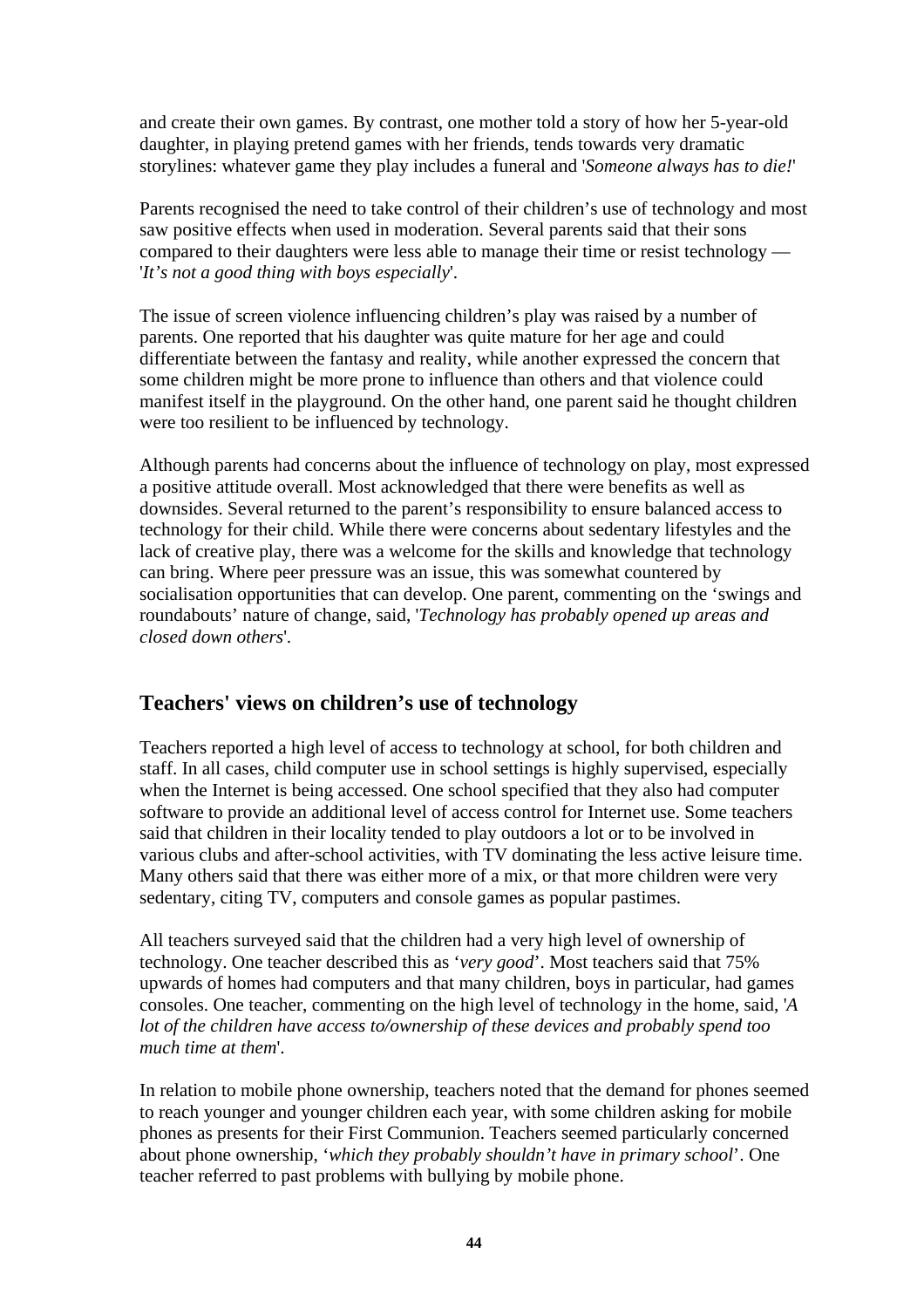Teachers were also asked their views on children having TVs, computers and other electronic devices in their own rooms as opposed to in a family room. The majority of respondents reacted strongly against this, saying it was '*an absolute no*' or that they were '*totally opposed*' to technology in children's bedrooms. One teacher explained that it contributed to children being tired at school, while another said it affected children's ability to concentrate in class — '*I feel it contributes to attention deficit in class and short attention span*'.

On the impact of technology on children's leisure, most teachers described technology as playing a 'central', 'huge' or 'significant' role, and something of a mixed blessing. The educational benefit of technology, particularly in terms of structured assignments, was noted by a number teachers. This was also considered to be even more positive when adults engage with or guide the child. One teacher said that it was only beneficial when supervised by parents. Teachers also commented on children's responses to using technology for entertainment and information: '*They expect the same kind of entertainment from teachers*' and '*It's useful as a tool, but just as a tool*'.

Some teachers expressed concern that children were becoming too sedentary and lazy, mentally and physically. One teacher described technology as '*a social retardant*' and another said that it makes children insular. Some teachers feared that children spend too much time in front of a screen. One teacher, expressing a need for balanced consumption of technology and media, said, '*It can be very positive and can be overdone. There is definitely a place for it in children's lives*'.

Many teachers also believed that language development and social skills have been curbed through the increased presence of technologies. One said that children seem to find it harder to communicate, especially when they are beginning to construct sentences and stories. Another lamented the loss of playground games and rhymes as the influence of TV and media has become stronger.

Some teachers thought that technology and media serve business interests primarily. They expressed concern about the powerful influence of advertising and its inappropriate content, with specific fears that small children were being sexualised. One teacher described how all the children have soccer moves that they see on TV and how hairstyles and dress style have been clearly influenced by TV.

On the whole, teachers had reasonably moderate or high rates of self-reported expertise with most technologies. Many teachers scored themselves between 2 and 5 in terms of TV, video, DVD, computer and Internet. In terms of console games, two teachers rated themselves as a 4 and one as a 3. The remaining 7 teachers described themselves as 'novice'. Most teachers used the same kinds of technology for their own leisure as did parents: TV, DVD, video, computer, mobile phone and the Internet. One teacher said he also used a digital camera.

## **Conclusions**

Technology is an integral part of most children's lives and a medium through which they access entertainment and within which they play. Most of the children in the study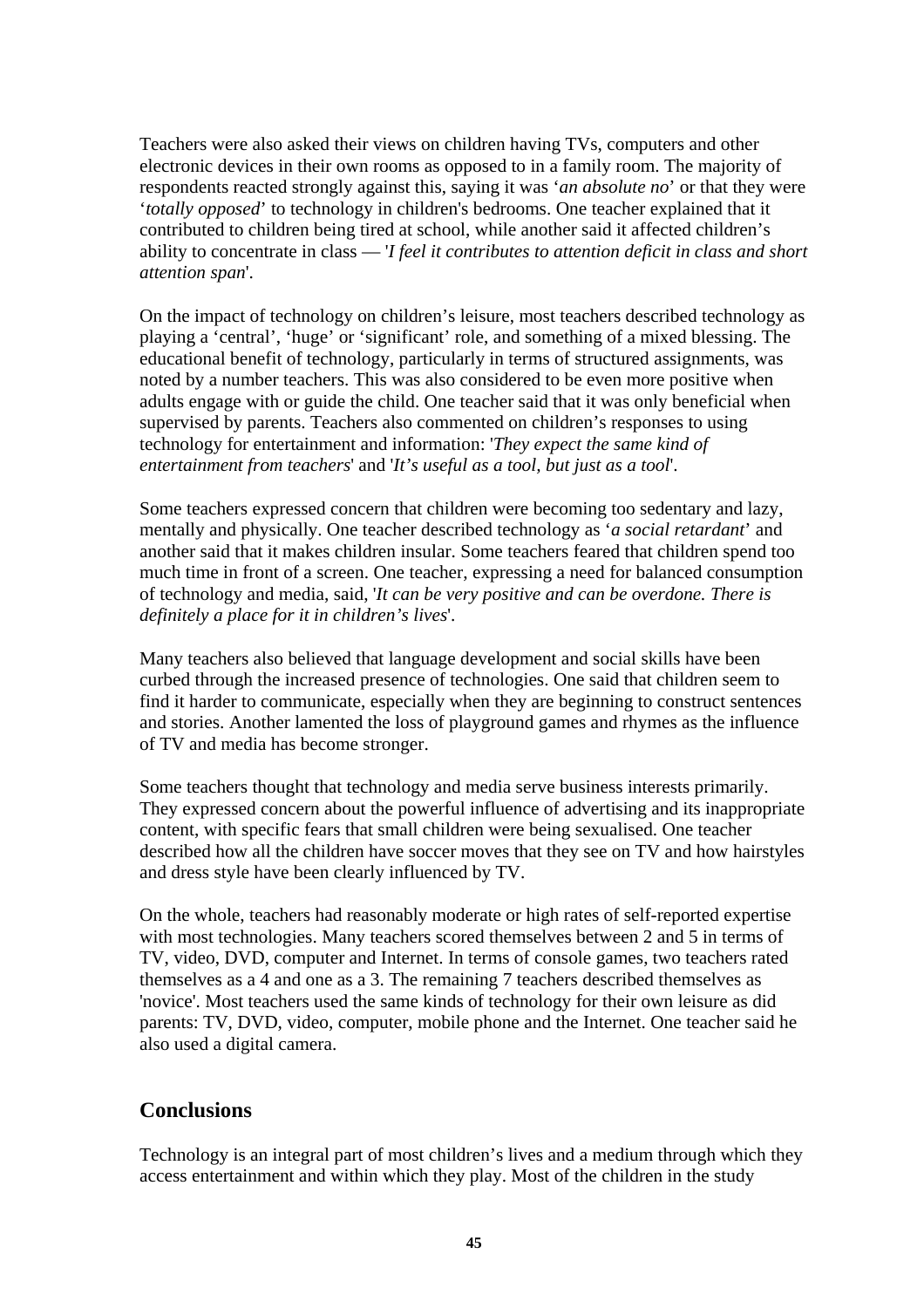enjoyed light entertainment programmes on TV, with a few progressing towards factual reports and documentaries. When pressed to explain why they liked a particular genre of programme or game, answers tended to be general and only a few were readily able to articulate a thought-through response. Few of the children expressed particular interest in music, although most knew what they liked and did not like. Overall, girls seemed to be more actively interested in music than boys.

Adult concerns about exposure to violence in video, computer or console games were not expressed by the children. They seemed not to focus on the subtext of the storylines in these games; the achievement of reaching a high score and overcoming adversaries was their primary concern. While there is much debate about exposure to such stimuli having potential long-term desensitising effects or influence, there was no evidence on this topic from the present study.

Teachers share much of the ambivalence and many of the concerns that worry parents in matters relating to technology in children's play. Concerns about child safety, exposure to appropriate (or inappropriate) content, diminished creativity, lack of physical activity all these are countered by the potential learning opportunities available and the acquiring of new skills. Teachers reported specific additional concerns, such as attention deficit, difficulty with communication and impact on socialisation. However, both parents and teachers understand that technology is an important part of children's lives and that it is a long-term element, not a passing fashion. Moderated consumption appears to be the favoured method of dealing with technology in children's lives. While both sets of adults can relate to children about most technologies, the one area where adults fail to understand the appeal of a particular technology is console games.

Most children seem aware of the potential risks in the online world. They seem capable of taking the measures necessary to protect their online identity and safeguarding against external malignancy. They are not panicked by potential dangers. They also seem wise to how business tries to make money in terms of mobile phone services: they know where they are spending money when they order a download.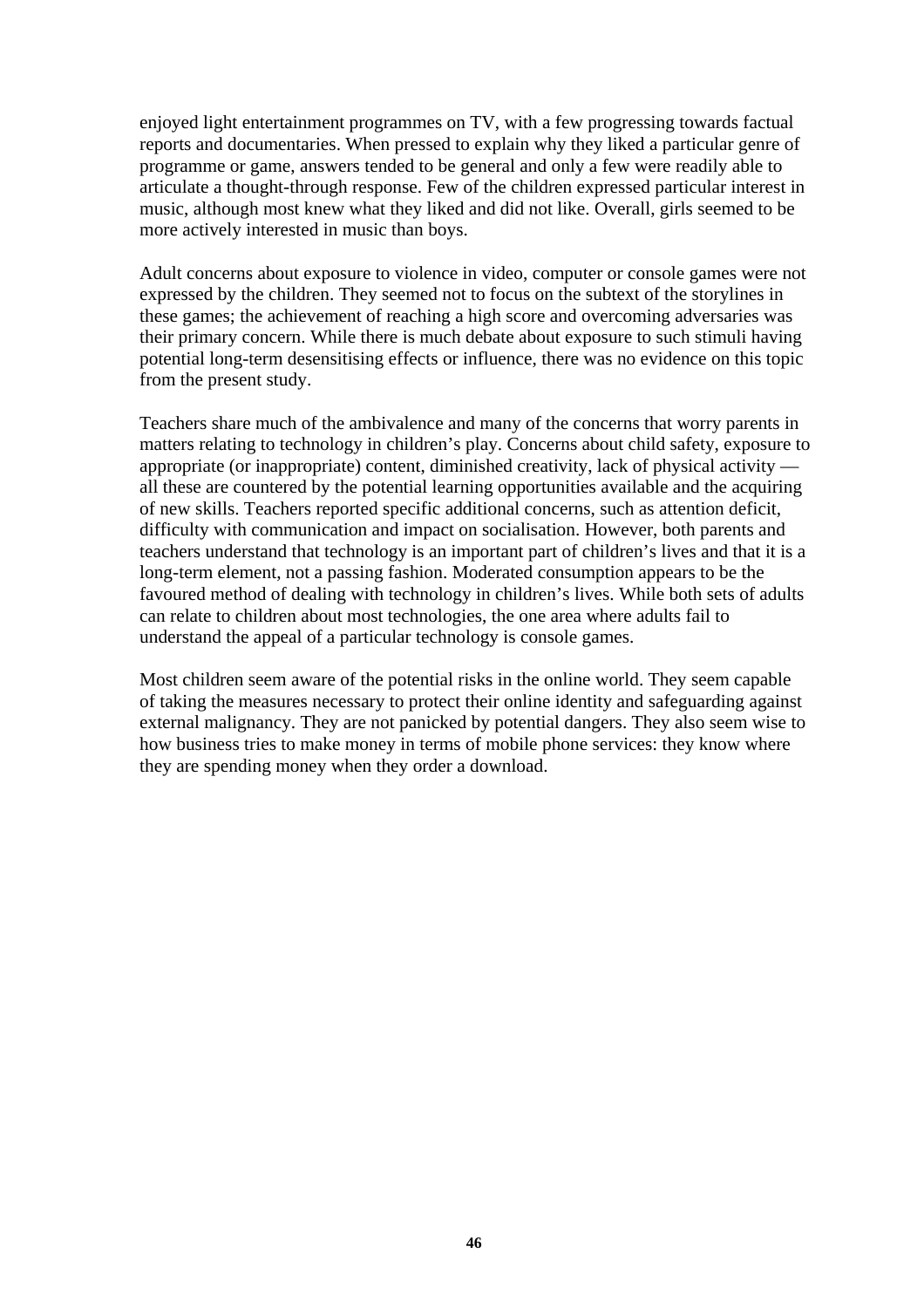## **5 Conclusions and Recommendations**

While the sample used for this study is not a nationally representative one, the research findings offer an indication of trends and a number of emerging research issues in relation to technology and children in Ireland. When set in the context of larger international studies, many of the findings confirm trends towards the growing presence of technology in childhood at all ages. Particular foci of national significance are also highlighted and summarised below.

The emerging picture from the Play and Technology Survey, conducted in 2004, is that entertainment, as well as information and communication technologies, are omnipresent in Irish children's lives, mirroring international trends toward a high presence of technologies in people's homes in the developed world. Despite this, children's expressed first preference is always to play outdoors with their friends, with technology-based play a second choice. There is a definite 'bedroom culture' phenomenon among a sizeable minority of Irish children and the older a child gets, the more likely it is that he or she will engage with it. Children are very confident about using technology, again a trend that increases with age. They are also aware about self-protection online and appear to have absorbed the messages about the potential dangers of online activity. Children view screen-based violence or horror through a different lens to most adults and are not concerned about its potential effects.

## **Family background**

Siblings provide many opportunities for play, as well as for learning about technology in play. Over 91% of the children in the survey grew up with at least one brother or sister. For 61% of these (a child in the middle or the youngest), there was an older sibling to offer some degree of influence, although there are examples of younger children influencing their elder siblings. Less than 9% of the children surveyed were only children (i.e. had no brothers or sisters). At the least, a child with a sibling is more likely to have greater choice about joint play opportunities.

One child in the focus groups referred to an elder sister working out how to use new pieces of technology in the home and learning from that sibling. Other children also mentioned borrowing music CDs from an elder sibling, usually sisters, and some referred to having access to computer/video games through older siblings. Within the focus groups, there was some minor discussion about the effect a younger sibling can have on the gaming experience: one child talked about a baby sister or brother 'messing up' a game by walking in front of the screen or interfering with the console or television.

## **Playing with friends**

Given the choice, most children prefer to be with their friends and active outdoors. This is popular with both urban and rural children. Ball games and chasing games were the top two choices for both, with console games in third position. Younger children followed the same pattern, although older children rated console games in the middle. With girls,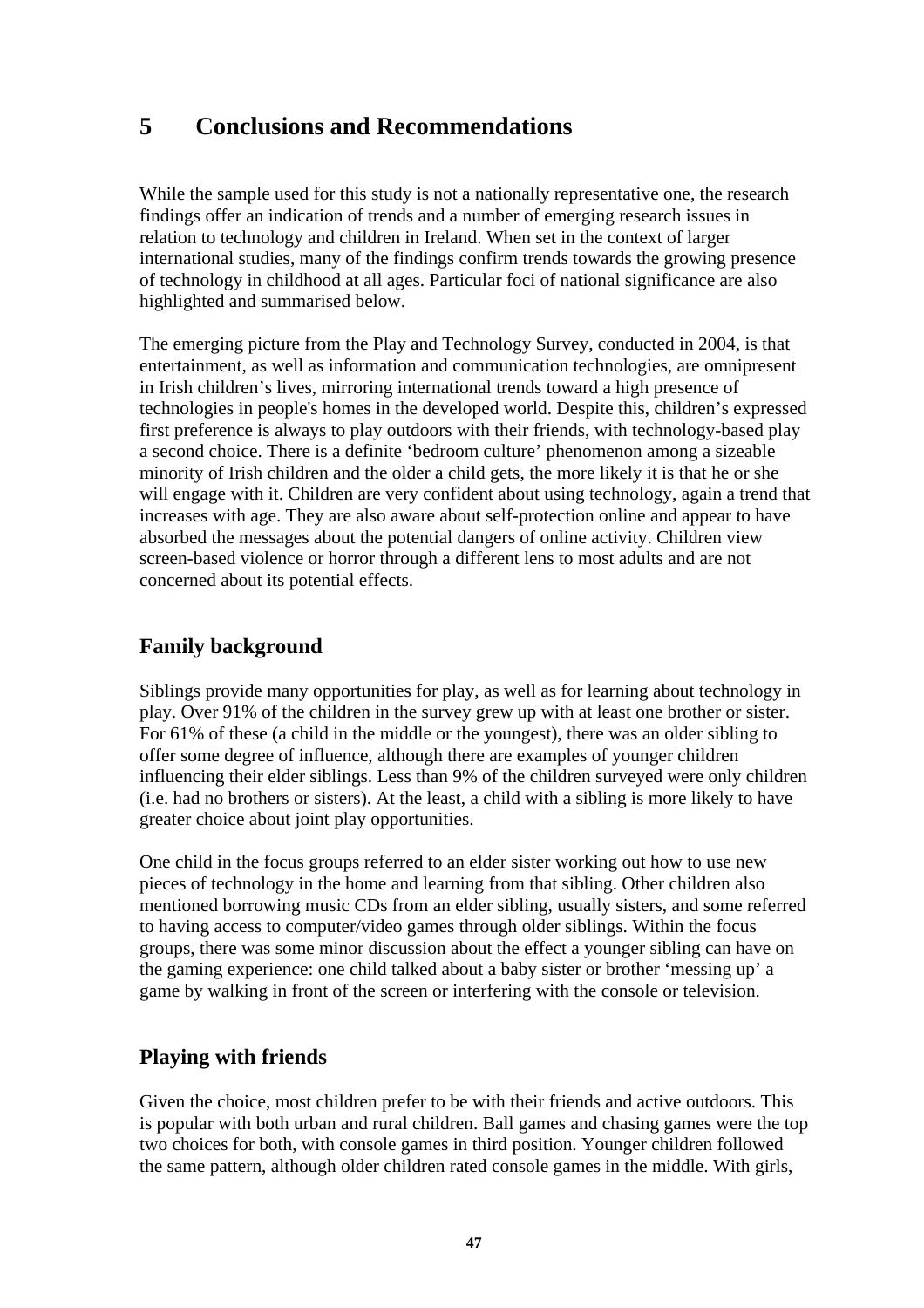chasing was more popular than ball games, with talking in third position. With age, interest seems to wane in outdoor pursuits, with TV and console games gaining importance. This seems to be true for both urban and rural children, as well as in terms of gender. Console games are a particular favourite social activity with older boys.

Communication with friends seems to be particularly important for girls, again becoming more so with age. Both talking and texting rate highly, with the latter being a little more popular with rural-based girls than city-based ones, perhaps reflecting the level of opportunity to meet up outside of school, whereas city girls tend to favour talking slightly more than rural ones.

That shopping is named as a social activity at all is perhaps a reflection of an increasingly consumer-oriented culture. Listed by 1.6% of children in the survey, shopping as a group activity was also female-dominated and, again, seemed to rise with age. Although urbanbased children have greater access, rural-based children rated this slightly more highly (more than half of the shopping responses came from rural children; just over one-fifth of these responses were from boys and over 85% were from the older age group of 8-12 year-olds). Perhaps the added dimension of an outing contributed to the excitement for children in rural areas. This activity was named in the questionnaires, but was not often discussed in the focus groups. However, in one group, when one girl raised it, the other girls tended to agree. In only one school did most of the focus group say that they tended to buy their own CDs; in other schools, the buyers were in the minority and borrowers in the majority.

## **Solo activities**

If playing alone, urban children are far less likely to play outside than rural children. This may reflect concerns about safety (one boy said specifically that his mother did not like him to play outside of their flat; she did not want him in the stairwells or in the square of their block). It could also reflect fewer appropriate facilities for playing outdoors in cities. Although they were lower-ranked preferences overall, rural children gave a much higher rate of response for outdoor games and cycling than urban children.

When they are on their own, all children are more likely to turn to technology-based entertainment. For urban children, the top three responses were TV, console games and reading. For rural children, they were console games, TV and playing with toys. Girls chose TV most frequently, with console games and reading at the same percentage. Boys chose console games, TV and outdoor games most often. As with the general trend towards screen-based entertainment, the interest level seems to rise with age: younger children most frequently answered that they played with toys, watched TV and played console games, whereas older children said they played console games, watched TV and read. The increase in reading can be expected due to age and development. It may also be due to the 'Harry Potter' effect (the series of books first published in 1997 that caught children's imaginations and spurred huge book sales, as well as spin-off films and merchandising), mentioned by a number of children in the context of checking out a website for interest or a hobby.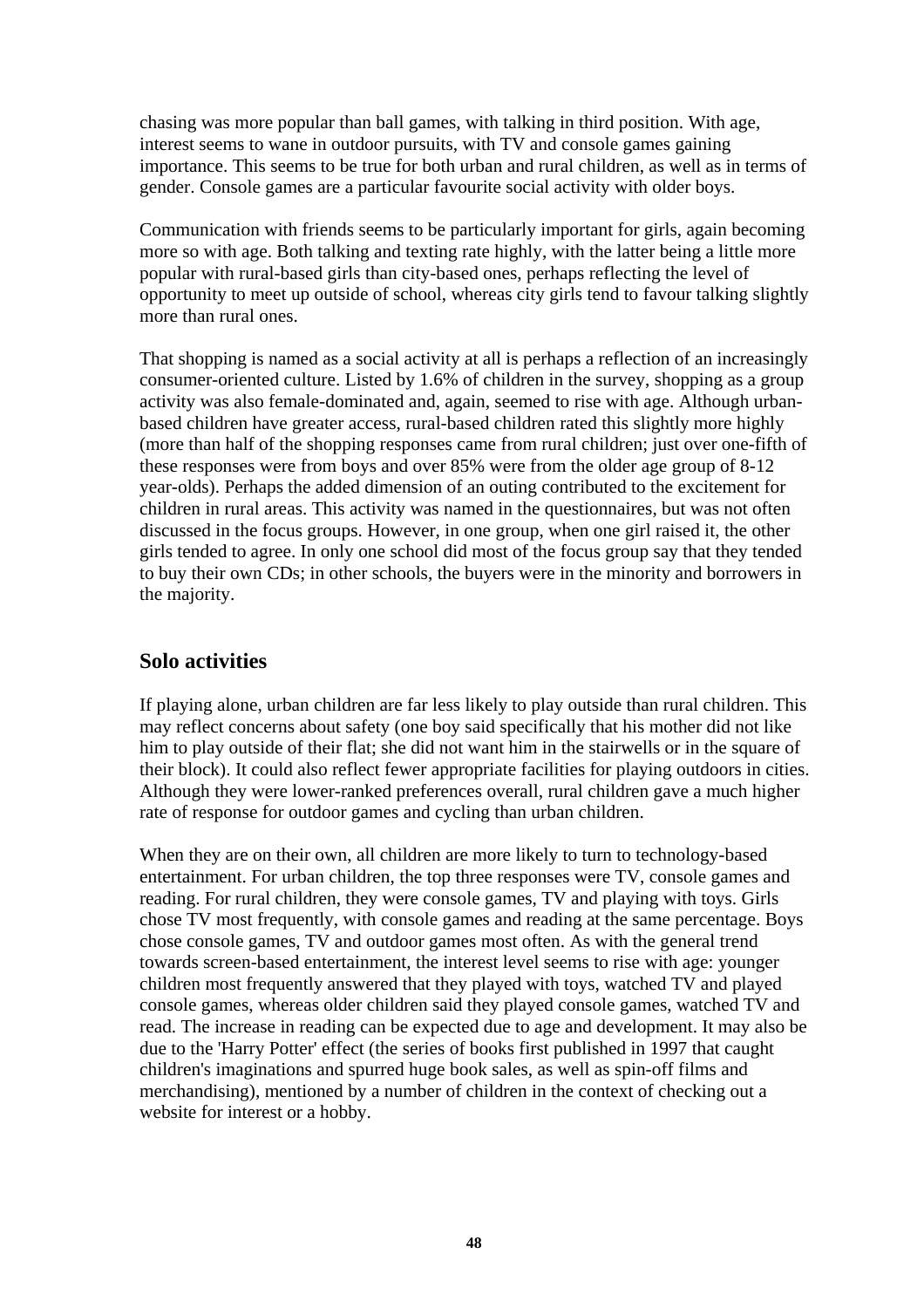## **Domestic access to technology**

Although a higher proportion of older children named reading as a favourite pastime, over one-fifth said that they did not have any books in their own room. Some rural-based children cited music as a favourite pastime and also gave music as a frequent response in terms of using the Internet. Although none of the urban-based children gave music as a response for favourite pastimes, they were more likely to have a radio in their bedrooms than rural-based children. Girls had more radios in their rooms; on the other hand, boys had a higher level of ownership of CD players in their rooms. It seems unlikely that children use radios for news or information, since within the focus groups children seemed indifferent or uninterested in current affairs (they regarded it as a matter for adults or an impediment to watching what they wanted to). Tape recorders were less common in households with younger children, although this could be seen as an indication that the technology is becoming obsolete.

While 66% of parents surveyed said they were against technology in the bedroom, with another 10% saying that they had some reservations particularly with regard to age, over 31% of younger children and over 42% of older ones said they had a TV in their bedrooms, with over one-fifth of older children and about 9% of younger ones having computers in their bedrooms. Only 16% of the survey population did not have a computer in the home. There is a slightly higher rate of ownership in rural areas, which may be partly explained by parents' concern that their children do not 'miss out' on educational opportunities or suffer isolation or deprivation by not living near a city. In the parent survey, several mentioned the importance of children gaining familiarity with technology at a young age and being equipped with technical skills for the adult world. Others mentioned some educational benefits of technology, while the majority expressed some mixed feelings about the role of technology in their children's lives.

Neither parents nor children were asked their primary reason for having a computer and Internet access at home, and some parents possibly work from home. The presence of a computer/Internet in the home does not necessarily mean that the children are allowed to use it, or even want to. The lowest levels of ownership of a home computer and Internet access were both reported by children in designated 'disadvantaged' urban schools. The highest levels were reported by children in private and Irish-language schools. When it came to possession of these facilities in the child's own room, these positions were quite different, although not completely reversed.

However, over 58% of children said that there was an Internet facility in their home, well above the national average of 30% for home-based Internet access. This was slightly higher in households with girls. Only 4% of children said there was Internet access in their own rooms, with the differences in age, gender and urban/rural location being very small.

Just under 50% of children said that they used the Internet, although the frequency of response rose with age. Little difference was recorded in terms of gender or urban/rural location. Perhaps as their interests broaden and their confidence grows, children begin to use the Internet for a wider range of tasks. Younger children listed playing games online far more often than any other task, with online chat and games and information on hobbies lagging behind. Older children most frequently responded that they seek information on hobbies, with homework, game cheats and online games as the next most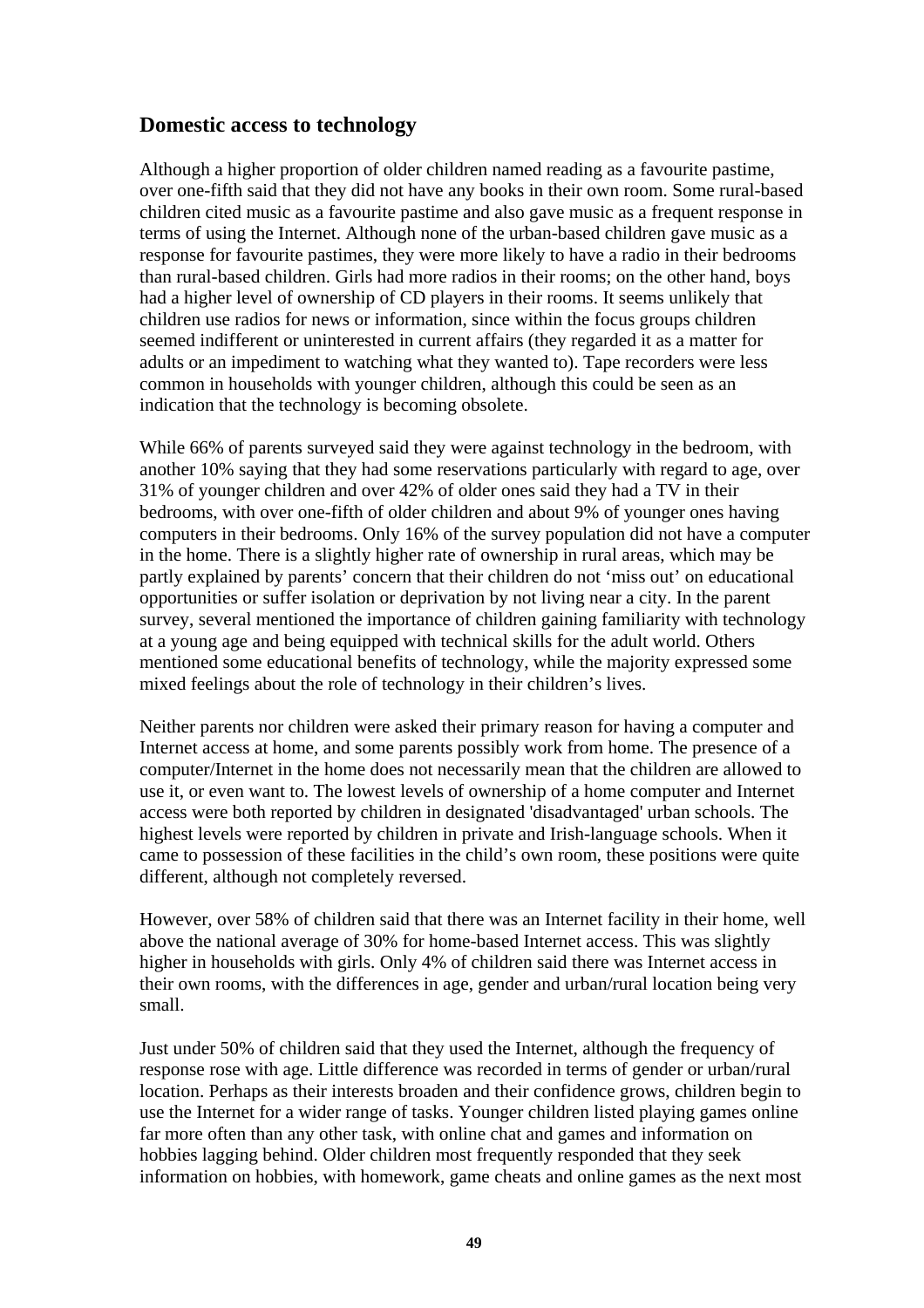popular options. The most frequent options listed by girls were information on hobbies, online games, homework and music. The most frequent options listed by boys were online games, information on hobbies, game cheats and homework. This reflects a different set of priorities and interests. Where urban children listed online games, information on hobbies, homework and game cheats, rural children differed little, listing information on hobbies, online games, homework and music (game cheats was the next item). That homework creeps into the top three for rural children could reflect a lack of access to information sources, such as public libraries, rather than a greater commitment to education.

Online games can mean a range of game types, from activities on special 'channels' such as Cbeebies (the BBC's channel for young children, pronounced see-bee-bees) to Disneybranded sites, Kinder-egg games (the child gets a code in the egg) to the networked 'shoot-'em-up' such as 'Doom' (players can interact with avatars controlled by another person at any location in real time).

Overall, less than half of the children said that there was an electronic musical instrument at home. The main difference was between urban and rural households, with more than half of rural children responding positively. As stated above, urban children did not list music as a favourite pastime, whereas a small proportion of rural children did.

Nearly 60% of older children and almost one-fifth of younger ones said that they already have a mobile phone. Popular with both genders, 14% of children said they had camera phones. Children in the city were more likely to own a mobile phone than rural children, although children in all schools said that if they did not already have one, they would like one. As might be anticipated, ownership of mobile phones increases with age.

While boys gave console games a higher priority than girls, these were immensely popular with both groups according to the survey questionnaires. Possession of a console in the bedroom increases with age and is slightly more likely with boys. Boys were also more likely than girls to own a GameBoy or other pocket game.

While older children were more likely to play console games in their own rooms and younger children in a family room, younger children were more likely to play alone. Urban children were also more likely to play alone. Girls of all ages were more inclined than boys to play either with their friends or with a sibling than alone; they seem to treat games more as a social activity. Children in rural locations said that they played in their own rooms and at friends' houses more frequently than urban children did. This may reflect differences in household structure or socialising patterns.

At less than a quarter, the most infrequent companion with whom to play console games was a parent. Parents play more with their younger children than they do with their older ones and more frequently with sons than with daughters. Rural children were also less likely to play with their parents (less than one-fifth) than urban children (one-third). (Note that frequency is used here in terms of children's responses, not as a count of times.) Whether this reflects an increasing lack of willingness as a child grows, reluctance on the child's part or reluctance or inability on the parent's is not clear. However, in rating their own ability in terms of console games, 75% of parents were at the lowest level.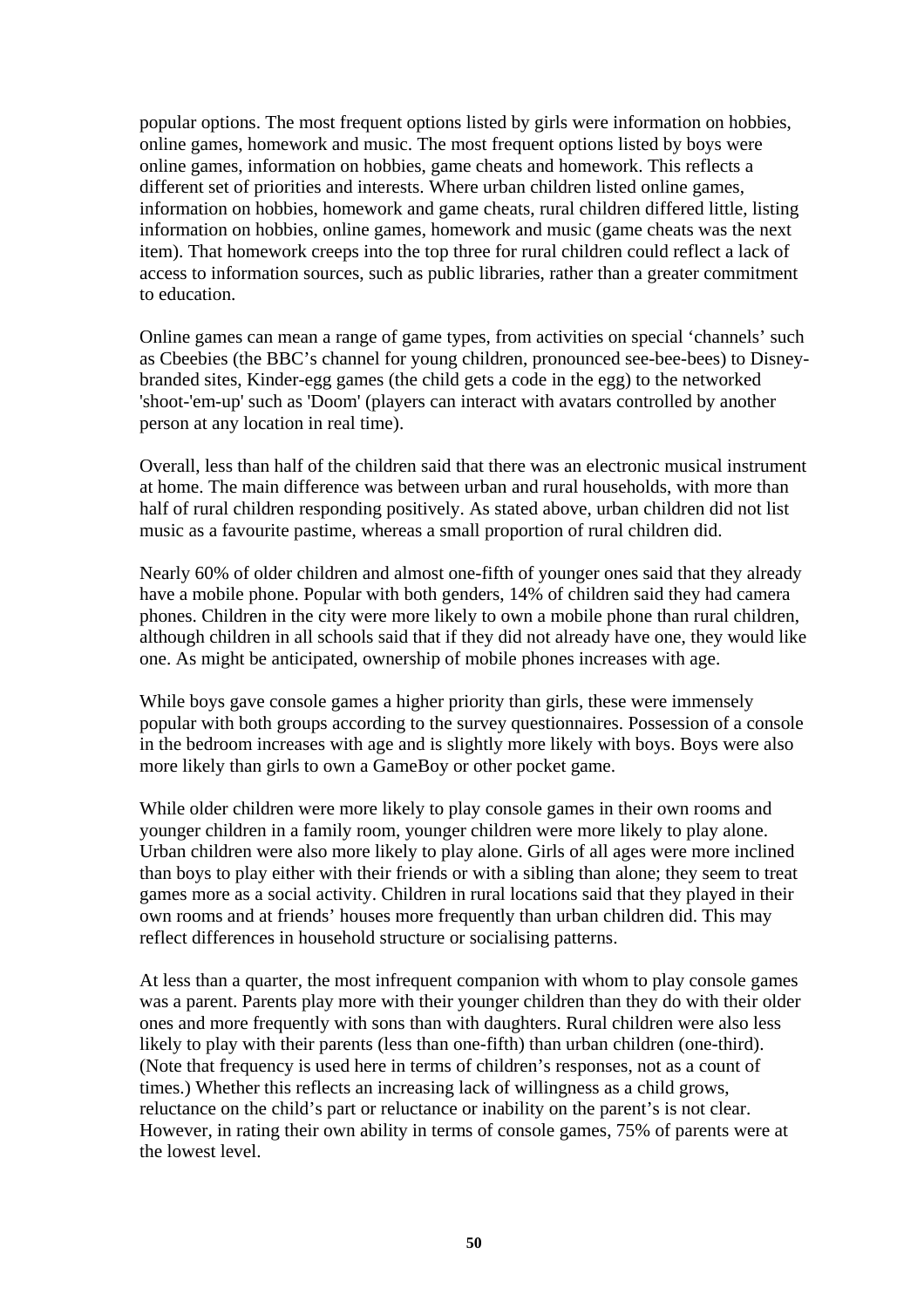The desire for entertainment hardware (TVs, stereos, games consoles, pocket games, DVD players, phones, etc.) increases with age. Although girls were less focused on games consoles, they listed more hardware choices than boys in terms of gifts they would like to receive. They also listed personal items (such as watches, hair-straighteners, cosmetics) more frequently than boys, who listed more games titles.

## **Adult concerns**

Parents clearly feel a huge level of responsibility for ensuring that their children's play is balanced in terms of the range of activities, as well as a need to monitor and supervise what they are watching or playing. Although many parents said their children were fairly active when describing how they spend their leisure time, some parents still expressed concerns about children's use of technology-based entertainment.

Both parents and teachers voiced concern about the prevalence of technology in children's leisure, although technology use and media interests appear to increase with age in any case. Teachers, as well as some parents, voiced concern about children's imaginations being affected, fearing that their creative play could be suffering. Several teachers mentioned developmental delays (such as language acquisition), attributed to screen entertainment, that they thought affected children's socialisation. As a counterargument, at least one parent said technology had enabled her son to socialise where he had previously been unsuccessful. Both sets of adults, however, saw some educational potential in technology. Parents, in particular, were anxious that their children acquire the skills necessary to operate in a technological world.

While the majority of parents and teachers expressed the opinion that technology, particularly TV, in a child's room could be problematic, the rationale used differed. Parents were concerned about their ability to monitor the content or type of a child's viewing, whereas teachers spoke about tiredness, inability to concentrate at school and expectations of entertainment being carried into the classroom.

The technology most adults criticised, particularly parents, was games consoles. Some concerns that they might have with Internet use, or TV, could also be directed at games — that children might be exposed to inappropriate content. On the other hand, several parents said that they let their children choose the games themselves and others said that they either did not use, or find useful, the ratings system for games.

Although many children opt for sports-based games, violent games ('*I like the ones where blood splatters on the screen …*', one child said in a focus group) are seen to be fun by children and abhorred by adults. Children seem to emphasise the scoring aspect or overcoming obstacles and opponents. Two or three children explained in the focus groups that the game was not really about the shooting, that the violence was not real. Others did not articulate their response beyond the 'fun' aspect. A similar low level of reflection was evident in other discussions — most children could not explain why they liked something, a factor possibly due to their age and stage of development.

Although most parents and teachers were very or moderately familiar with most technologies, the vast majority (75% parents and 70% teachers) rated themselves as knowing little or nothing about games consoles. Some even expressed more negative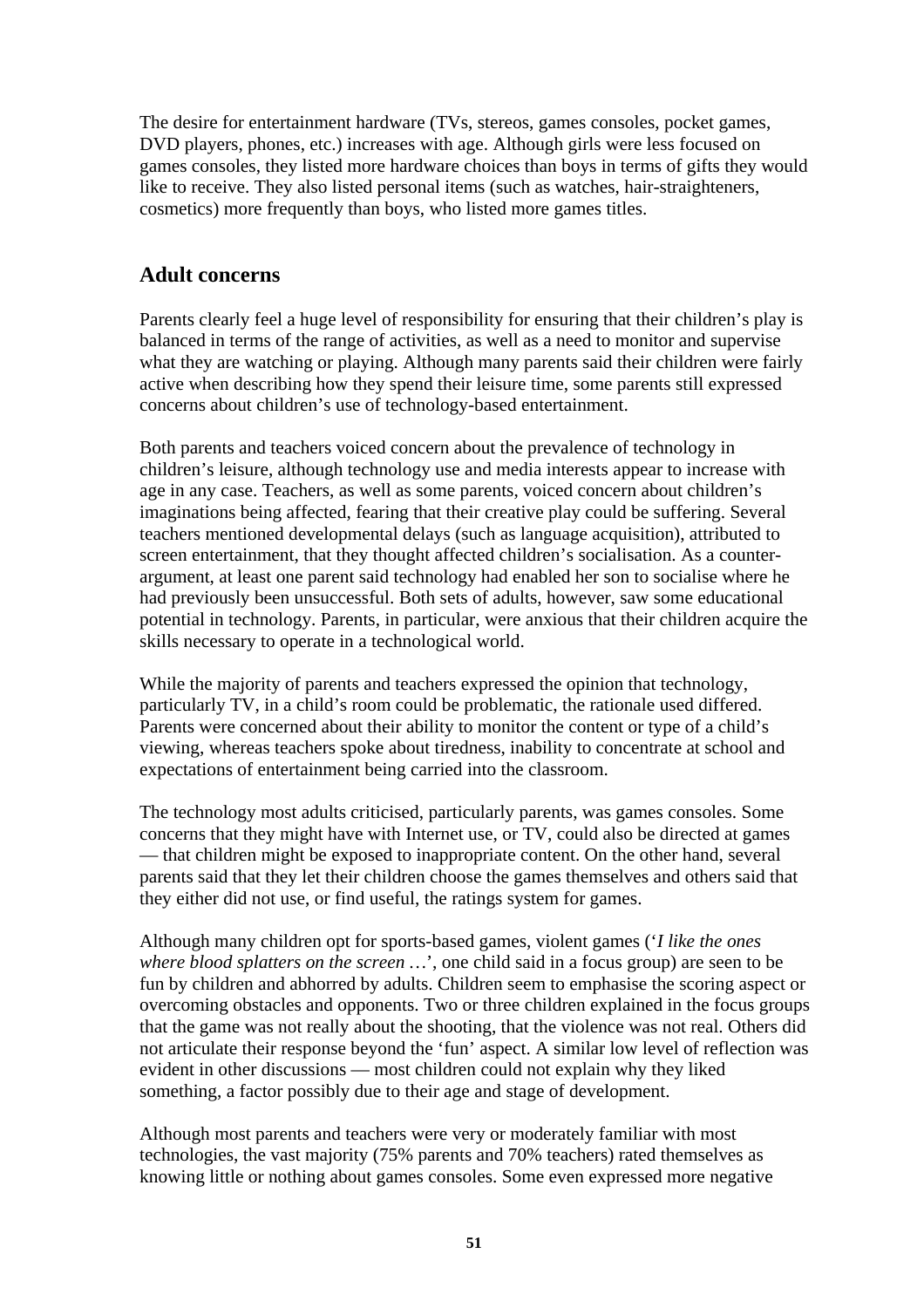attitudes towards this genre — that they were not interested in knowing more — without having tried to play. Over 95% of children said they played this kind of game. This indicates grounds for conflict: children feel that these games are an important feature of their leisure and parents tend not to know very much about what their children rate so highly. If adults fail to understand the appeal of these games for children, what can be done to bridge this gap? Children demonstrated a reasonably mature attitude to Internet use and were aware of the measures they should take for safety online. Without further research, it is difficult to assess the extent to which they can judge the impact of content for themselves.

## **The digital divide?**

An issue of much public discussion and concern is the notion of a digital divide — that children from less well-off households may not have access to technology to the same degree as children living in better economic circumstances. Yet, the highest levels of ownership of technological possessions listed in the questionnaire, particularly in regard to the presence of technology in the child's own room, were almost always with children from the designated 'disadvantaged' urban schools. There were two exceptions to this: the presence of computers in the home and the presence of the Internet at home. In both instances, these were recorded in the designated 'disadvantaged' urban schools as being lower than in most other schools. However, in terms of the presence of these technologies *in children's rooms*, children from these two 'disadvantaged' schools indicated the highest and fourth highest levels of computers and the highest and fifth highest level of Internet usage.

The extent to which this study reflects the national landscape requires further research. A child in one of these designated 'disadvantaged' urban schools also produced an advanced phone during the focus group — an N-Gage (designed for wireless gaming) — the only one observed in any school.

The issue of access to computers in schools was one that varied across the sample. Three of the participating schools had computers in a more formal, lab-like setting. While the research team did not have access to all classrooms, in most schools at least one member of the research team had access to classrooms for a brief period. In most instances, a single computer was observed; usually at the back of the classroom (i.e. there is a computer in most classrooms). Often, these appeared to be older models, running on earlier versions of programs. (In the semi-structured interview, a teacher from one school made reference to the age of some computers installed in her school and said that there were only one or two computers per classroom, 'some very old', and that they did not have a dedicated computer room.) However, this element was not formally surveyed and none of the teachers interviewed said that they considered provision to be inadequate. All computer use by children at school is supervised; in one of the focus groups, one child mentioned that her father is always present when someone goes online at home.

## **Limitations on comparisons**

With only very limited comparative data from 10 or 20 years ago, it is difficult to chart how children's lives are changing in terms of leisure. This is the first study of its kind in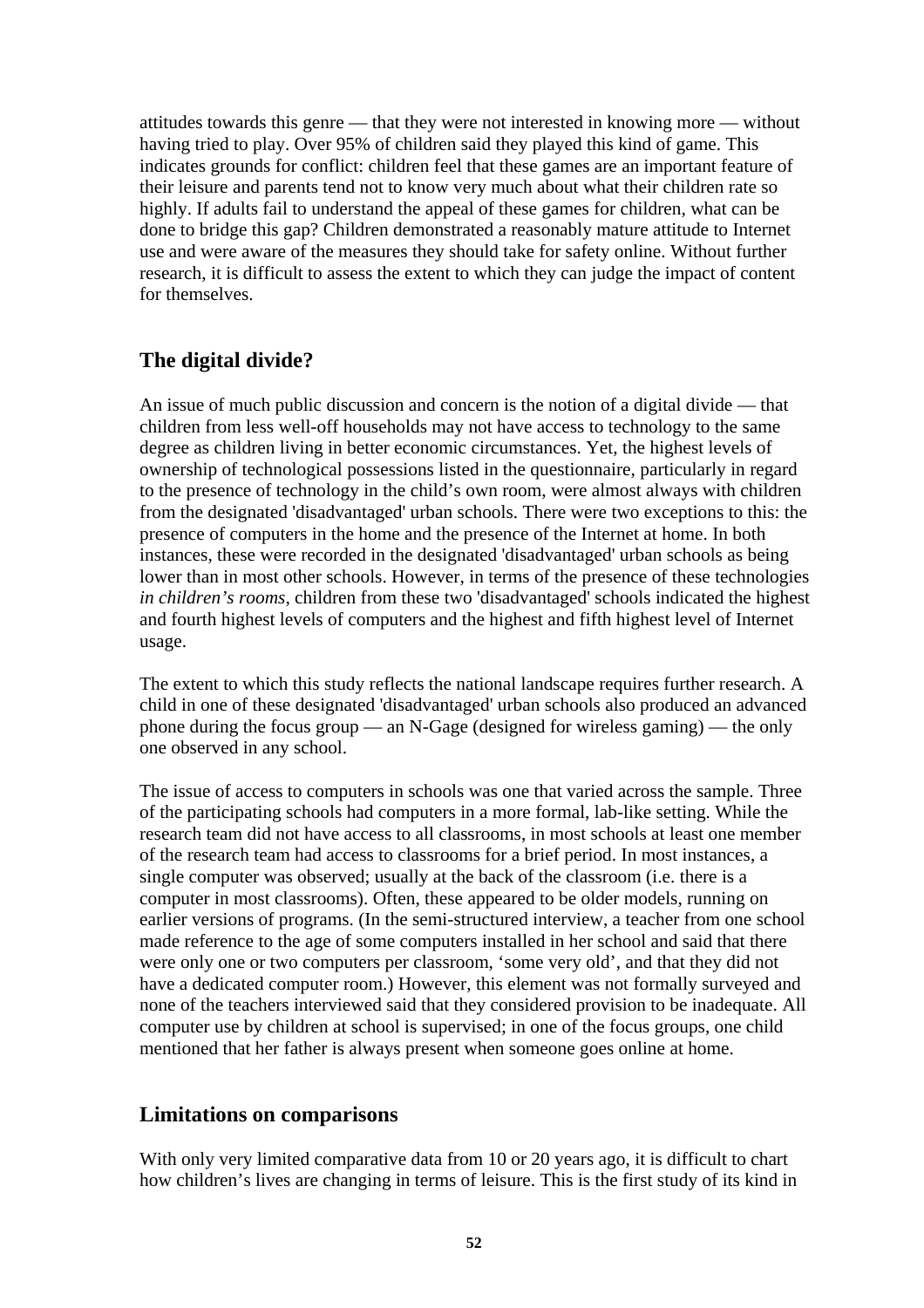the Irish context. However, it is generally accepted that Ireland has experienced great societal change, with increased migration, the return of emigrants and the upturn in the economy (CSO, 2003). The range of schools participating in this research was broadly representative of the educational options available to children in Ireland. In several schools during the questionnaire session, children referred to a variety of family arrangements (e.g. step- and half-siblings, or non-cohabiting parents), which coincides with trends discussed in *Family Well-being: What makes a difference* by McKeown *et al* (2003, p. 23).

In particular, the urban multi-denominational school had a population drawn from a variety of international backgrounds; a teacher there mentioned the challenge of working where English is the child's second language. The urban private school also had a higherthan-average number of children with a range of international backgrounds, although they did not appear to experience similar difficulties with English as a second language. This difference in experience could perhaps be due in part to more of the children from the multi-denominational school being immigrants themselves and more of the children from the private school being first-generation Irish, or maybe their parents were more established in Ireland.

In most schools, the younger members of the focus group, or the very shy, tended to almost whisper and often had to be asked questions directly — they were less likely to engage freely in discussion. General ground rules, intended to facilitate recording of the sessions, were agreed prior to beginning the focus group work. However, in some schools, the children had more difficulty with the rules. From the researchers' observations, in both Gaelscoileanna, the private school and the multi-denominational school, the children appeared to be highly articulate and were inclined to abide by the ground rules to allow others to take their turn and speak. In one of the designated 'disadvantaged' urban schools, the group appeared to have a little more difficulty with taking turns than the others, and this was the only setting in which the session had to be stopped (twice), resulting in one participant being asked to leave.

The vast majority of the children who participated in this research actively embrace technology and see it as being an intrinsic part of their lifestyle. They aspire to owning an array of entertainment and communications devices, and are confident about their ability to negotiate the technological world. In some groups, children discussed the risks associated with entering chat rooms or revealing personal, identifying information online. Whatever concerns adults may have, children believe that they are able to evaluate situations and content (online or televisual) for themselves. Whether this is true, or if there are potential long-term subliminal effects of exposure to adult-oriented content, has not been established. However, no child volunteered any story of personal distress nor did teachers or parents reveal actual experience of children demonstrating inappropriate behaviours directly related to their TV or games consumption (other than an inability to be attentive in class due to tiredness).

#### **Issues for further research**

Issues for further research emerging from the current study may be summarised as follows: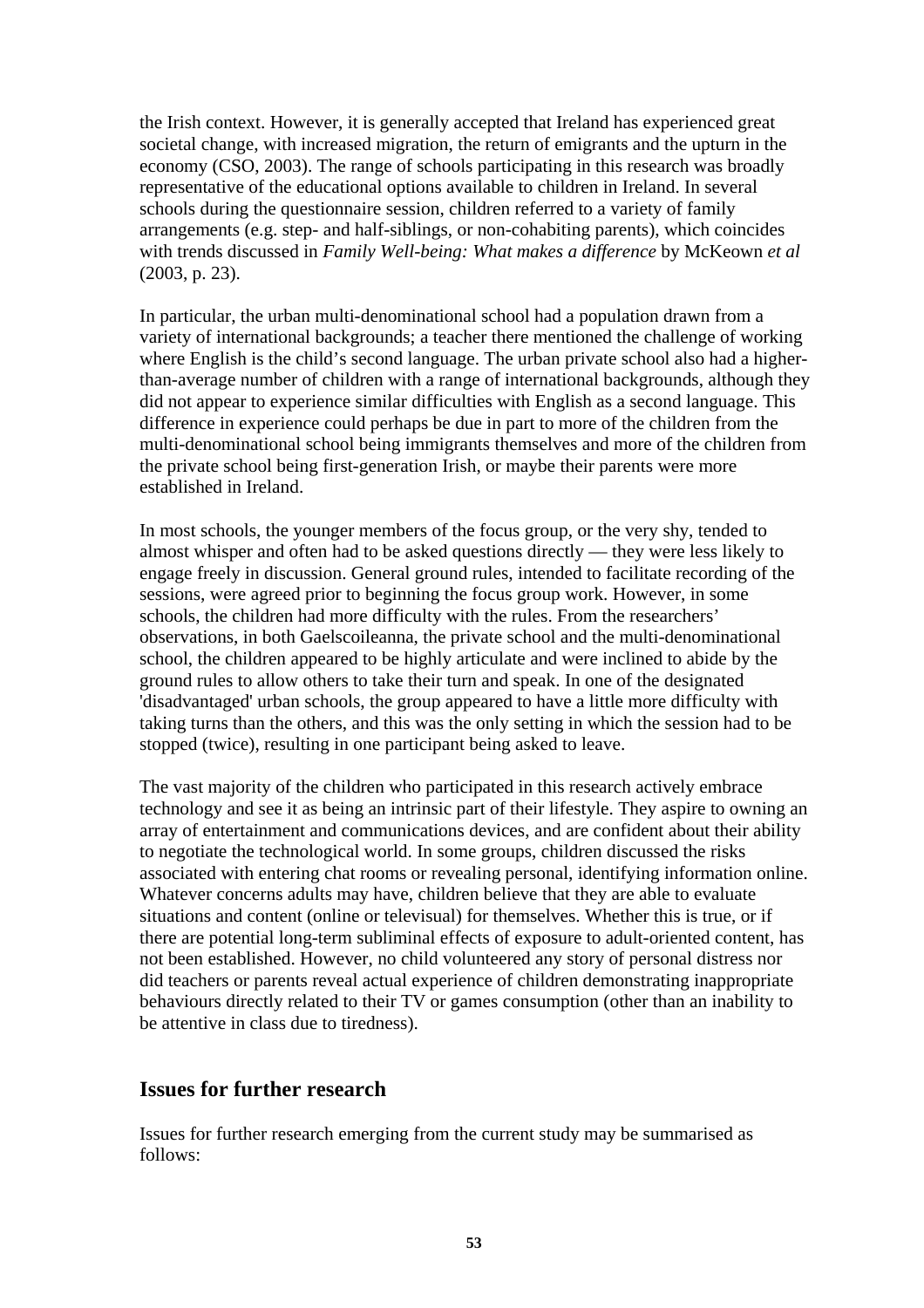- Most children in the current study are growing up in families of two or more children. What role do siblings play in providing play and learning opportunities for children in relation to technology?
- Is there an emerging 'mall culture' among Irish children and to what extent is it centred around children's consumer interests or simply because of the lack of other suitable outdoor venues for socialising?
- What is the extent of the generational gap between children and adults in relation to technology? How adept are children in their use of computers, consoles and other ICT devices? How knowledgeable are their parents about these same platforms and devices?
- Both children and adults strongly value outdoor play activities. But some parents also report great difficulties in encouraging their older children to go out and play. Further research is required on this topic to identify some of the factors governing children's access to and use of outdoor play opportunities.
- Children expressed confidence in their ability to assess and evaluate content on the Internet. How do children go about evaluating online content and what criteria do they apply? What critical media literacy skills do children have in their engagement with media content more generally?
- The rising awareness and use of technology with age is a major finding of this study. At what age and how does this increasing affinity with technology take place? Who are the key influencers — peer groups, parents, siblings, school, other media? How does learning about technology take place?
- The study recorded high levels of ICT possession at home, especially in the households of children attending the designated 'disadvantaged' urban schools. This suggests that the relationship between socio-economic status and the ownership, access and use of technology, is highly complex. This relationship requires further research.
- With the rapid pace of technological change and the imminent deployment of high levels of broadband access, as well as the development of new mobile devices and services, there is an urgent need to research how such technologies will be adopted and used by children. Ideally, the National Longitudinal Study of Children in Ireland, commissioned by the Office of the Minister for Children and commenced in 2006, should incorporate, in some measure, questions on technology access and use. A specific study — as a spur from the main one could be commissioned to study in more depth the technological habits and opportunities available to children and young people.

## **Policy implications**

In addition to the issues for further research outlined above, there are a number of policy implications of the current research findings, summarised as follows:

• The strong preference for outdoor active play provides major support and endorsement of the strategic objectives of the National Play Policy, in particular Objective 3 ('To ensure that children's play needs are met through the development of a child-friendly environment') and Objective 4 ('To maximise the range of public play opportunities available to children, particularly children who are marginalised or disadvantaged or who have a disability'). Further engagement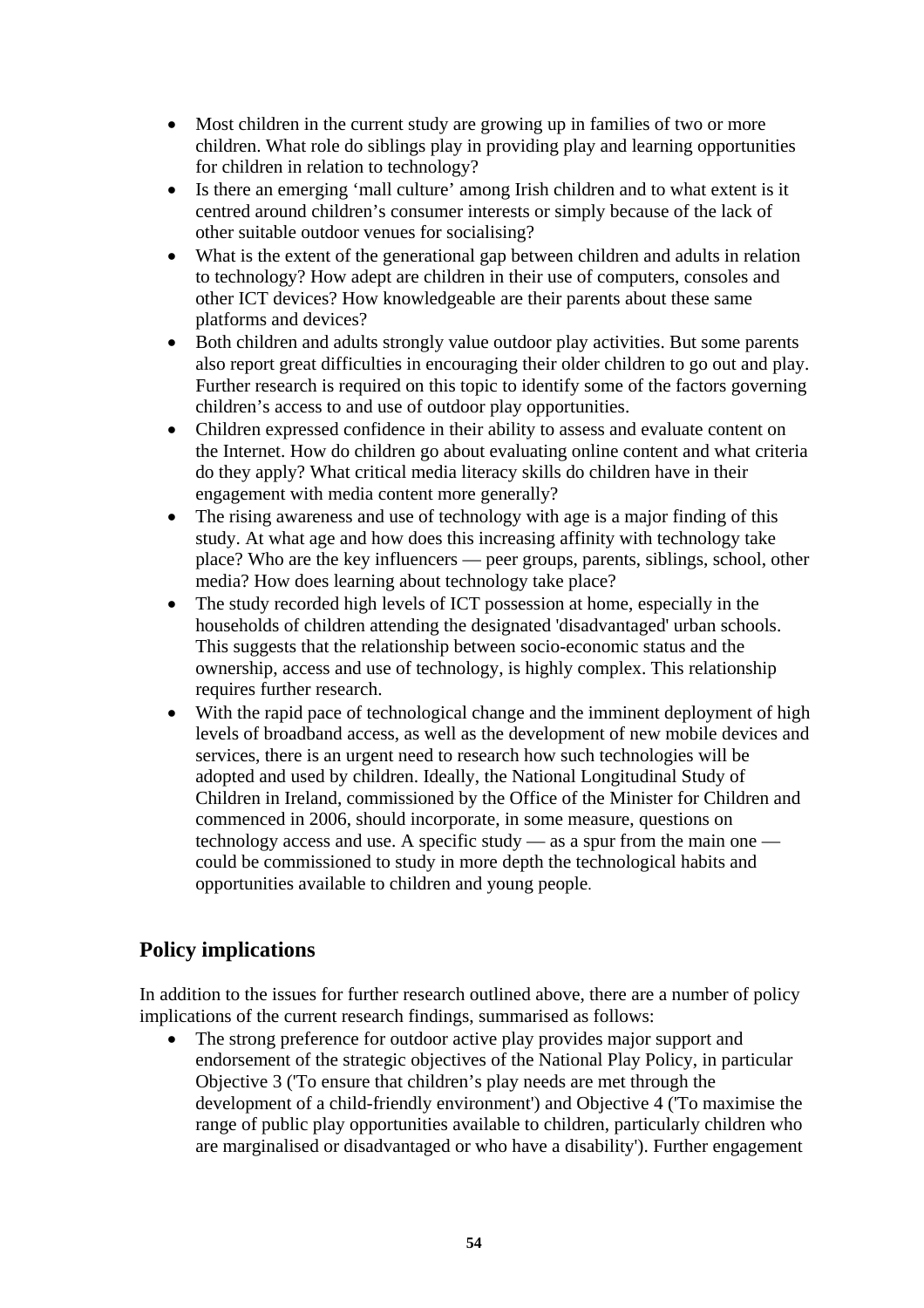with older children, particularly girls, may be necessary to encourage more active play activities.

- There is relatively little awareness of the statutory and non-statutory regulatory frameworks in Ireland for digital media content, console games, DVDs and videos, and online content. Ratings systems for software are often not heeded. There was no awareness of the Hotline provided by the Internet Service Providers Association of Ireland (available at www.hotline.ie) for the reporting of child pornography. Nor was there any apparent awareness of the Internet Advisory Board (available at www.iab.ie), which provides awareness of online safety.
- With relatively high levels of computer technology in the home, schools by contrast appear to have far fewer resources. While it was not formally studied in this research, schools in many instances appeared to have just one computer in the classroom and of a lower specification than many children would have at home. The deployment of computers in schools has been, and will continue to be, a major focus of public policy and, as such, the adequate resourcing of such programmes is an urgent requirement.
- In addition to adequate levels of computers, whether in the home or at school, there is also a major requirement for carefully designed information packages about information and communication technologies (ICTs) for parents, teachers and others working with children. It was clear from the research that parents in many instances were unaware of, or lacked confidence in, educational applications of computer technology or Internet-based educational content.
- There also needs to be greater emphasis given at policy level to the potential of technology to enrich children's development. It is not just an issue of wider access to technological resources, whether at home or in school. What is important is the context in which technology is understood and the vision for realising its benefits in education, recreation and social life.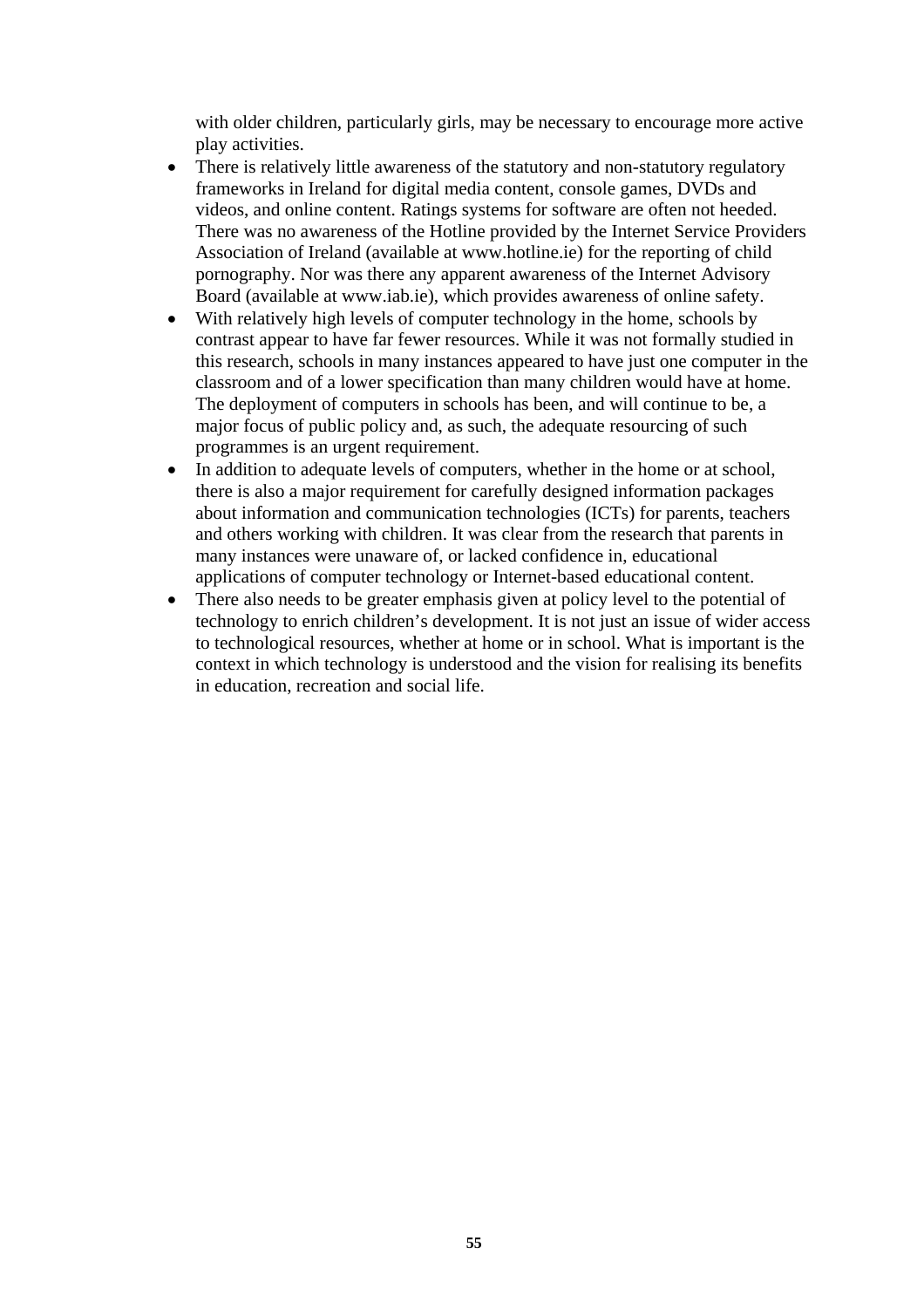## **Bibliography**

- Attewell, P., Suazo-Garcia, B. and Battle, J. (2003) 'Computers and young children: Social benefit or social problem?', *Social Forces*, Vol. 82, No. 1, pp. 277-96.
- Belton, T. (2001) 'Television and imagination: An investigation of the medium's influence on children's story-making', *Media, Culture and Society*, Vol. 23, No. 6, pp. 799-820.
- Brennan, M. (2001) *'Free time before tea time': A sociological study of children's free time* (unpublished thesis). Dublin: National University of Ireland.
- Bruckman, A. (1999) 'Approaches to educational use of the Internet: The Day After Net Day', *Convergence*, Vol. 5, No. 1, pp. 24-46.
- Bruner, J. (1996) *The Culture of Education*. Cambridge, MA: Harvard University Press.

Bruner, J., Jolly, A. and Sylva, K. (eds.) (1976) *Play: Its Role in Development and Evolution*. Harmondsworth: Penguin Books.

- Buckingham, D. (2000) *After the death of childhood: Growing up in the age of electronic media*. Oxford: Polity Press.
- Buckingham, D. and Scanlon, M. (2001) 'Parental pedagogies: An analysis of British "edutainment" magazines for young children', *Journal of Early Childhood Literacy*, Vol. 1, No. 3, pp. 281-99.
- Buckingham, D. and Scanlon, M. (2002) *Education, Entertainment and Learning in the Home*. Milton Keynes: Open University Press.
- Cawley, A. and Trench, B. (2004) *Current Perspectives on the Information Society: Revisiting the Future*. Dublin: Information Society Commission.
- Christensen, O. and Tufte, B. (2001) *Familier i forandring: Hverdag og medier i danske familier* ('The changing family: Media in the lives of Danish families'). Copenhagen: Akademisk Forlag.
- ComReg (2004) *Quarterly Survey, October 2004*. Dublin: Commission for Communications Regulation. Available at: www.comreg.ie/publications/docs.asp?s=5&navid=98&ydate=2004
- CSO (2003) *Census 2002*. Dublin: Central Statistics Office.
- Daly, M. and Leonard, M. (2002) *Against all odds: Family life on a low income in Ireland*. Dublin: Institute of Public Administration.
- Department of Health and Children (2000) *The National Children's Strategy: Our Children Their Lives*. Dublin: The Stationery Office.
- Devine, D., Nic Ghiolla Phadraig, M. and Deegan, J. (2004) 'Time for Children Time for Change? Children's rights and welfare in a period of economic growth in Ireland', in *Childhood in Ageing Societies: Country Studies on Children's Welfare and Everyday Life*, Volume 1, A. Jensen, A. Benn Arieh, C. Conti, D. Kutsar, M. Nic Ghiolla Phadraig and H. Nielsen (eds). Trondheim: Norwegian Centre for Child Research and Tartu University Press.
- Dyson, A. (1997) *Writing Superheros: Contemporary Childhood, Popular Culture and Classroom Literacy*. New York: Teachers' College Press.
- Elkind, D. (1988) *The Hurried Child: Growing Too Fast Too Soon*. Reading, MA: Addison Wesley.
- Elkind, D. (1998) *Reinventing Childhood: Raising and educating children in a changing world*. Rosemont, NJ: Modern Learning Press.
- Elkind, D. (2003) 'The Reality of Virtual Stress', *CIO Magazine*, Fall/Winter.
- Fleming, D. (1996) *Powerplay: Children, Toys and Popular Culture*, Manchester: Manchester University Press.
- Fromme, J. (2003) 'Computer games as a part of children's culture', *Games Studies: The International Journal of Computer Game Research*, Vol. 3, No. 1. Available at: www.gamestudies.org/0301/fromme/ Garvey, C. (1990) *Play*. London: Fontana.
- Gentile, D.A. (ed.) (2003) *Media Violence and Children: A Complete Guide for Parents and Professionals*. London: Praeger.
- Gentile, D.A., Lynch, P.J., Linder, J.R. and Walsh, D.A. (2004) 'The effects of violent video game habits on adolescent hostility, aggressive behaviors and school performance', *Journal of Adolescence*, Vol. 27, No. 1, pp. 5-22.
- Giacquinta, J.B. , Bauer, J.A. and Levin, T. (1994) *Beyond Technology's Promise: An examination of children's educational computing at home*. Cambridge: Cambridge University Press.
- Goldstein, J. (2000) *Effects of Electronic Games on Children*. Utrecht: University of Utrecht. Available at: www.commerce.senate.gov/hearings/0321gol.pdf
- Gunter, B. and McAleer, J. (1997) *Children and Television*, 2nd Edition. London: Routledge.
- Haugland, C. (2000) 'Early childhood classrooms in the 21st century: Using computers to maximise learning', *Young Children*, Vol. 55, No. 1, pp. 12-18.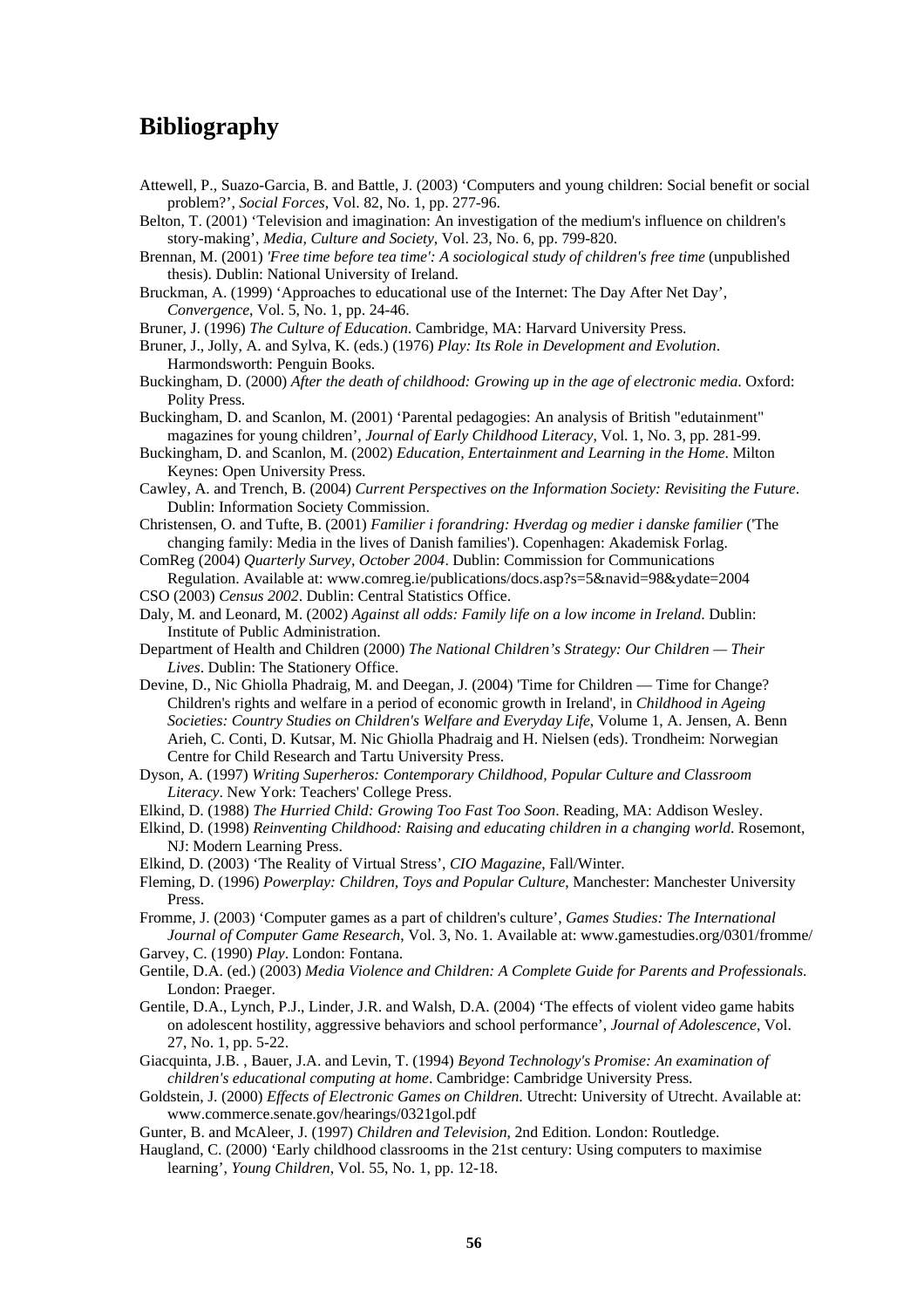- Healy, J. (1998) *Failure to connect: How computers affect our children's minds for better or worse*. New York: Simon and Schuster.
- Hennessy, E. and Heary, C. (2005) 'Exploring Children's Views through Focus Groups', in *Researching children's experience: Approaches and Methods*, S. Greene and D. Hogan (eds.). London: Sage Publications.
- Himmelweit, H.T., Oppenheim, A.N. and Vince, P. (1958) *Television and the Child*. Oxford: Oxford University Press.
- Hodge, B. and Tripp, D. (1986) *Children and Television: A Semiotic Approach*. Palo Alto, CA: Stanford University Press.
- Hohman, C. (1998) 'Evaluating and Selecting Software for Children', *Childcare Information Exchange*, No. 9, pp. 60-62.
- Hoover, S.M., Schofield Clark, L. and Alters, D.F. (2004) *Media, Home and Family*. London: Routledge.
- Amárach Consulting (2004) *The Use of New Media by Children*. Dublin: Internet Advisory Board. Available at: www.iab.ie/publications/research/d63.pdf
- *Irish Times* (2006) *Most schoolchildren own a mobile phone by sixth class Report on INTO survey*, 30 January 2006. Dublin: The Irish Times.
- Judge, M. (2003) *Wired for learning in Ireland: Final Evaluation Report*. Dublin: National Centre for Technology in Education.
- Katz, J. (1996) 'The Rights of Kids in the Digital Age', *Wired*, Vol. 4, No. 7, pp. 120-23.
- Livingstone, S. (2002) *Children's Use of the Internet A Review of the Research Literature*. London: National Children's Bureau.
- Livingstone, S. (2003) 'Children's use of the Internet: Reflections on the emerging research agenda', *New Media and Society*, Vol 5, No. 2, pp. 147-66.
- Livingstone, S. and Bober, M. (2003) *UK Children go online: Listening to young people's experiences*. LSE Report. London: London School of Economics and Political Science.
- Livingstone, S. and Bovill, M. (1999) *Young People and New Media*. London: London School of Economics and Political Science.
- Livingstone, S. and Bovill, M. (eds.) (2001a) *Children and their changing media environment: A European comparative study*. London: Lawrence Erlbaum Associates.
- Livingstone, S. and Bovill, M. (2001b) *Families and the Internet: An observational study of children and young people's Internet use*. London: British Telecom. Available at: www.lse.ac.uk/depts/media/people/slivingstone/index.html
- Livingstone, S.M. (1990) *Making Sense of Television The Psychology of Audience Interpretation*. London: Pergamon Press.
- McArdle, J. (2001) 'Children's Play', *Child: Care. Health and Development*, Vol. 27, No. 6, pp. 509-14.
- McKeown, K., Pratschke, J. and Haase, T. (2003) *Family Well-being: What makes a difference?* Shannon: The Céifin Centre and the Department of Social and Family Affairs.
- Meyrowitz, J. (1985) *No Sense of Place: The impact of electonic media on social behaviour*. Oxford: Oxford University Press.
- Moyles, J. (1994) *The Excellence of Play*. Buckingham: Open University Press.
- National Health and Lifestyle Surveys (2003) *Report of National Health and Lifestyle Surveys, Phase 2*. Galway: Centre for Health Promotion Studies, National University of Ireland Galway.
- NCO (2004) *Ready, Steady, Play! A National Play Policy*, National Children's Office. Dublin: The Stationery Office.
- NPADC (2001) *The impact of schools IT2000*, National Policy Advisory and Development Committee. Dublin: Dublin City University.
- Papert, S. (1993) *The Children's Machine: Rethinking school in the age of the computer*. New York: Basic Books.
- Papert, S. (1996) *The Connected Family*. Atlanta, GA: Longstreet Press.
- Papert, S. (2005) 'A conversation with Seymour Papert, Marvin Minsky and Alan Kay', *Communications of the ACM*, Vol. 48, No. 1, pp. 35-38.
- Postman, N. (1994) *The Disappearance of Childhood*. New York: Vintage Books.

Roberts, D.F. (1999) *Kids and Media@the New Millennium: A comprehensive national analysis of children's media use*. Menlo Park, CA: Kaiser Family Foundation.

- Roberts, D.F. (2000) 'Media and youth: Access, exposure and privatization', *Journal of Adolescent Health*, Vol. 27, No. 2, pp. 8-14.
- Rushkoff, D. (1999) *Playing the Future: What we can learn from digital kids*. New York: Riverhead Books.
- Schramm, W., Lyle, J. and Parker, E. (1961) *Television in the lives of our children*. Stanford, CA: Stanford University Press.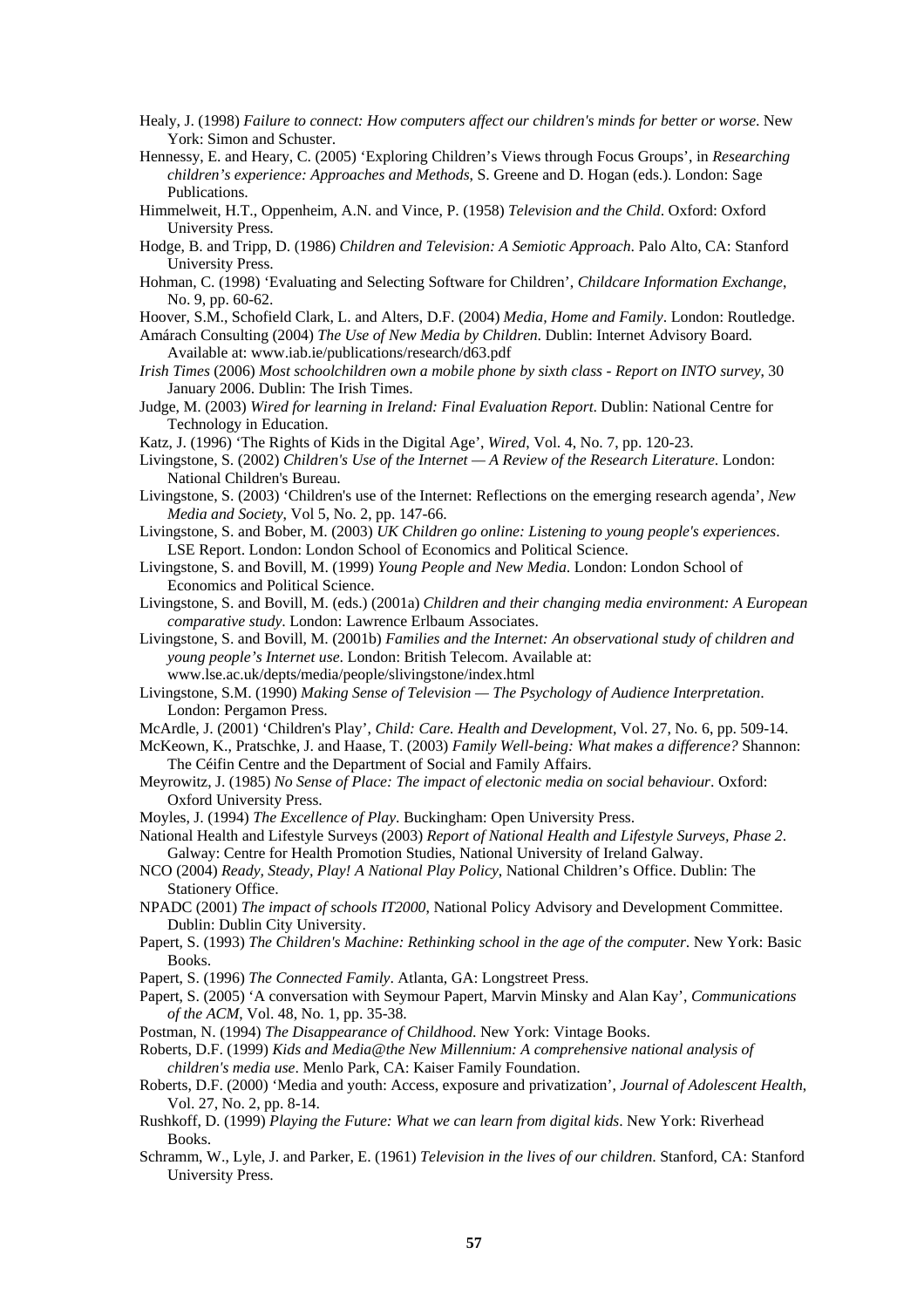Sefton-Green, J. (ed.) (1998) *Digital Diversions: Youth culture in the age of multimedia*. London: UCL Press.

Seiter, E. (1999) *Television and New Media Audiences*. Oxford: Oxford University Press.

Sheridan, S. and Pramling-Samuelsson, I. (2003) 'Learning through ICT in Swedish early childhood education from a pedagogical perspective of quality', *Childhood Education*, Vol. 79, No. 5, pp. 276-77.

- Smith, P.K. (1986) *Children's play: Research, development and practical application*. New York: Gordon & Breach.
- Sorensen Holmes, B. and Jessen, C. (2000) 'Isn't it Real? Children, computer games, violence and reality', in *Children in the New Media Landscape*, U. Carlsson and C. von Feilitzen (eds.). Göteborg: UNESCO/Nordicom.

Sutton-Smith, B. (1997) *The Ambiguity of Play*. Cambridge, MA: Harvard University Press.

- Tapscott, D. (1999) *Growing Up Digital: The Rise of the Net Generation*. New York: McGraw Hill.
- Tobin, J. (1998) 'An American otaku (or, a boy's virtual life on the Net)', in *Digital Diversions: Youth culture in the age of multimedia*, J. Sefton-Green (ed.). London: UCL Press.
- Valentine, G., Holloway, S. and Bingham, N. (2002) 'The digital generation? Children, ICT and the everyday nature of social exclusion', *Antipode*, Vol. 34, No. 2, pp. 296-315.
- Valkenburg, P.M. (2004) *Children's Responses to the Screen: A media psychological approach*. London: Lawrence Erlbaum Associates.
- Valkenburg, P.M. and Cantor, J. (2001) 'The development of a child into a consumer', *Journal of Applied Developmental Psychology*, Vol. 22, No. 1, pp. 61-72.

Wartella, E.A. (2002) 'New Generations — New Media', *Nordicom Review*, Vol. 23, No. 1-2, pp. 23-36.

Whyte, J. (1995) *Changing Times: A comparative study of children — Belfast, London, Dublin*. Aldershot: Avebury.

Winn, M. (1977) *Plug in drug: Television, computers and family life*. Harmondsworth: Penguin Books.

- Winn, M. (1984) *Children without Childhood: Growing up too fast in a world of sex and drugs*. Harmondsworth: Penguin Books.
- Wright, J., Huston, A., Vandewater, E., Bickham, D., Scantlin, R., Kotler, J., Caplovitz, A., Lee, J., Hofferth, S. and Finkelstein, J. (2001) 'American children's use of electronic media in 1997: A national survey', *Journal of Applied Developmental Psychology*, Vol. 22, No. 1, pp. 31-47.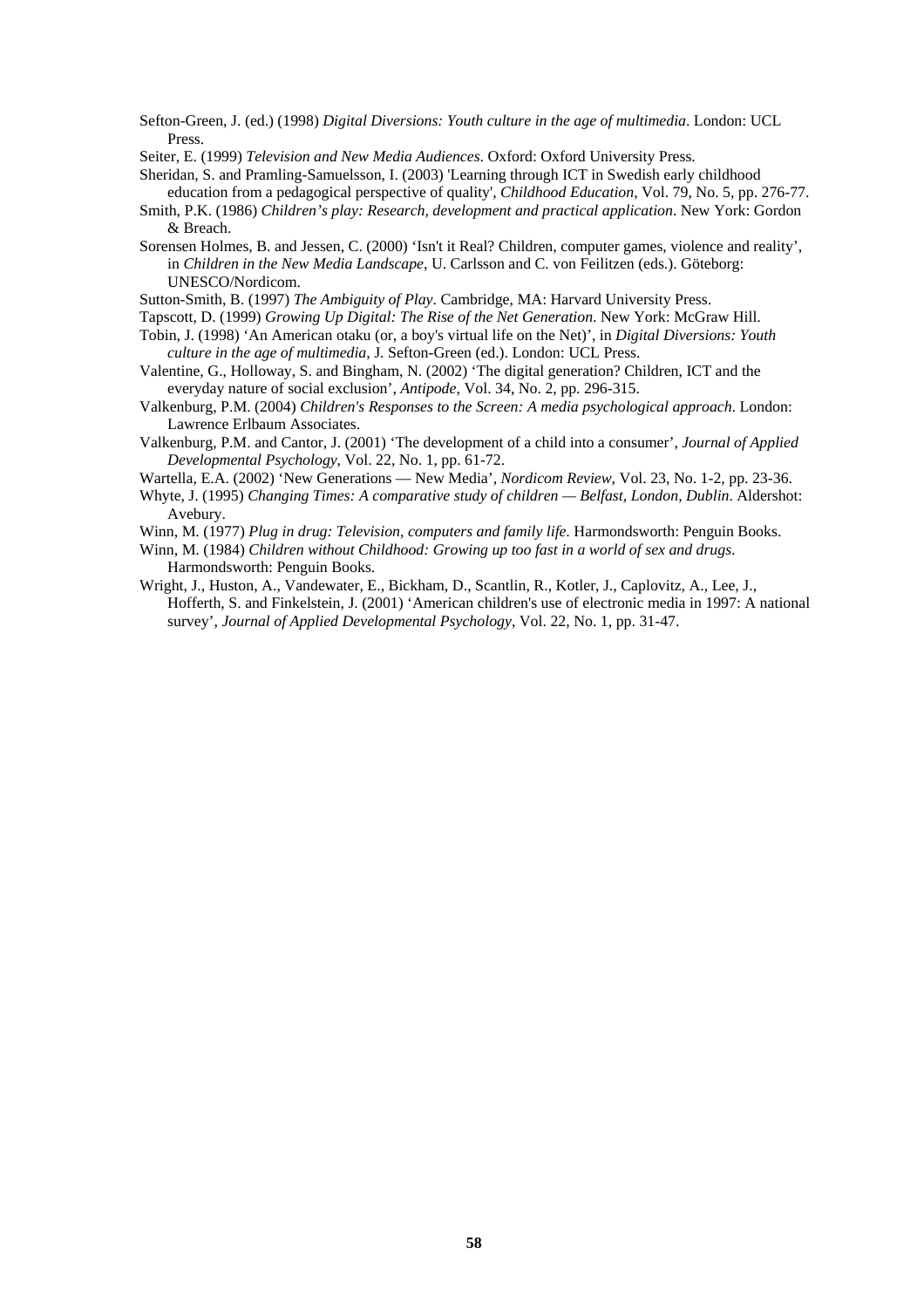## **Appendix 1: Play and Technology Questionnaire for younger children (aged 4-8)**

## **ABOUT ME**

| 1. Are you:                              | a girl       | a boy      |
|------------------------------------------|--------------|------------|
| 2. How old are you?                      |              |            |
| 3. Do you have any brothers and sisters? |              | brothers   |
|                                          |              | sisters    |
| 4. Are they older or younger than you?   |              |            |
| the oldest<br>in the middle              | the youngest | only child |

## **WHAT I LIKE TO DO BEST**

**5. What is your favourite thing to do when you are playing with your friends?** 

\_\_\_\_\_\_\_\_\_\_\_\_\_\_\_\_\_\_\_\_\_\_\_\_\_\_\_\_\_\_\_\_\_\_\_\_\_\_\_\_\_\_\_\_\_\_\_\_\_\_\_\_\_\_\_\_\_\_\_\_\_\_\_\_\_\_

\_\_\_\_\_\_\_\_\_\_\_\_\_\_\_\_\_\_\_\_\_\_\_\_\_\_\_\_\_\_\_\_\_\_\_\_\_\_\_\_\_\_\_\_\_\_\_\_\_\_\_\_\_\_\_\_\_\_\_\_\_\_\_\_\_\_

\_\_\_\_\_\_\_\_\_\_\_\_\_\_\_\_\_\_\_\_\_\_\_\_\_\_\_\_\_\_\_\_\_\_\_\_\_\_\_\_\_\_\_\_\_\_\_\_\_\_\_\_\_\_\_\_\_\_\_\_\_\_\_\_\_\_

\_\_\_\_\_\_\_\_\_\_\_\_\_\_\_\_\_\_\_\_\_\_\_\_\_\_\_\_\_\_\_\_\_\_\_\_\_\_\_\_\_\_\_\_\_\_\_\_\_\_\_\_\_\_\_\_\_\_\_\_\_\_\_\_\_\_

| 6. What is your favourite thing to do or play when you are on your own? |  |  |
|-------------------------------------------------------------------------|--|--|

**THINGS I USE** (tick as many of these answers that are true)

**7. Do you have any of these things at home?** (Circle things in own room)

| Books? | $\Box$ Yes | No                             |
|--------|------------|--------------------------------|
| Radio? | $\Box$ Yes | No<br>$\overline{\phantom{a}}$ |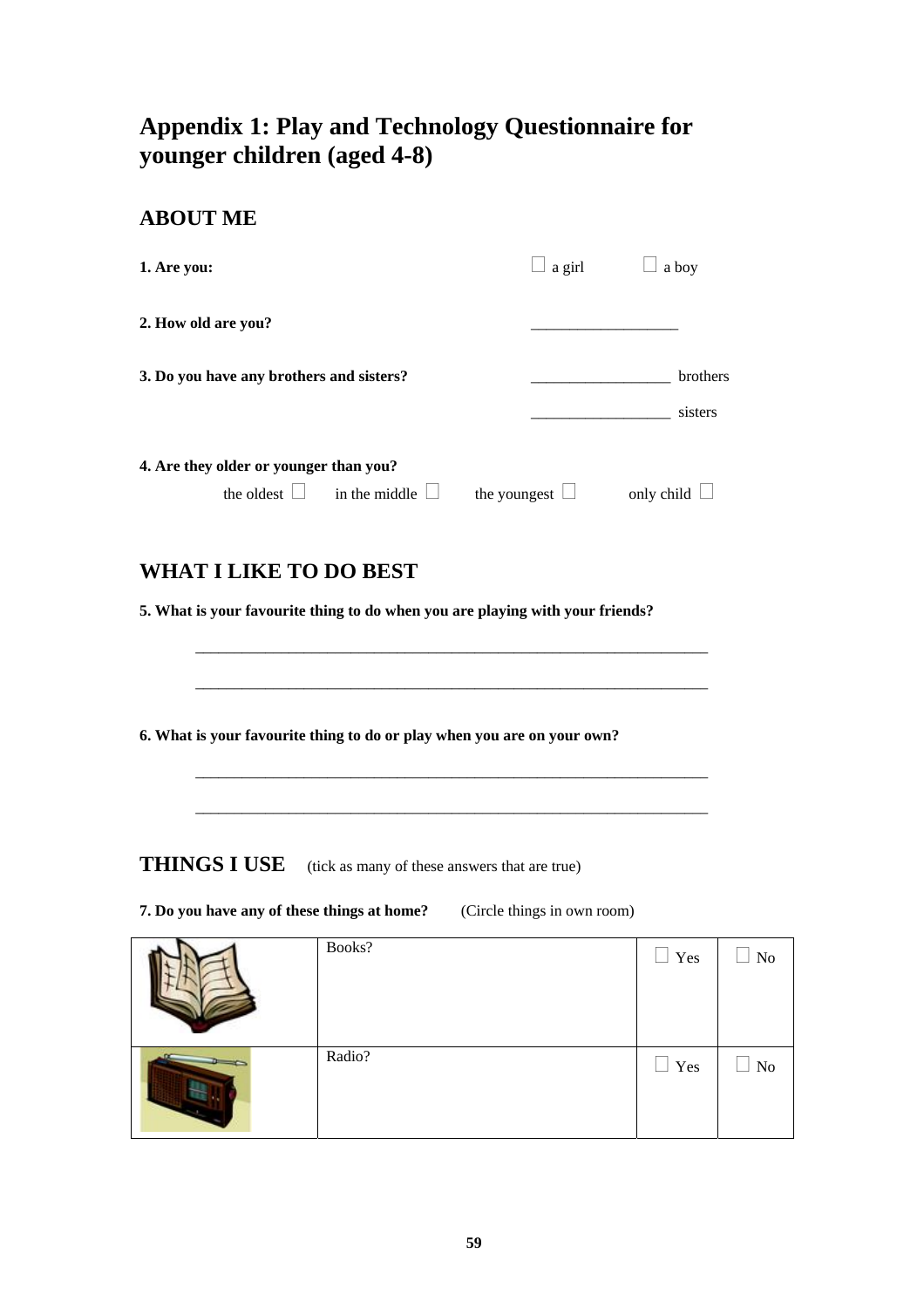|                   | Tape recorder?                                                            | Yes        | N <sub>o</sub> |
|-------------------|---------------------------------------------------------------------------|------------|----------------|
|                   | CD player?                                                                | $\Box$ Yes | N <sub>o</sub> |
|                   | Television?                                                               | $\Box$ Yes | $\Box$ No      |
|                   | Video machine?                                                            | $\Box$ Yes | N <sub>o</sub> |
|                   | DVD player?                                                               | $\Box$ Yes | $\perp$ No     |
|                   | Computer?                                                                 | $\Box$ Yes | N <sub>o</sub> |
|                   | Does it have Internet access?                                             | $\Box$ Yes | N <sub>o</sub> |
|                   | PlayStation or other games machine?                                       | $\Box$ Yes | $\Box$ No      |
|                   | Gameboy or other pocket game?                                             | Yes        | N <sub>o</sub> |
| <b>CONTRACTOR</b> | An electronic musical instrument,<br>such as keyboard or electric guitar? | $\Box$ Yes | No             |

| 8a. Do you own a mobile phone? |    | 8b. If yes, is it a camera phone? |  |
|--------------------------------|----|-----------------------------------|--|
| Yes                            | No | Yes                               |  |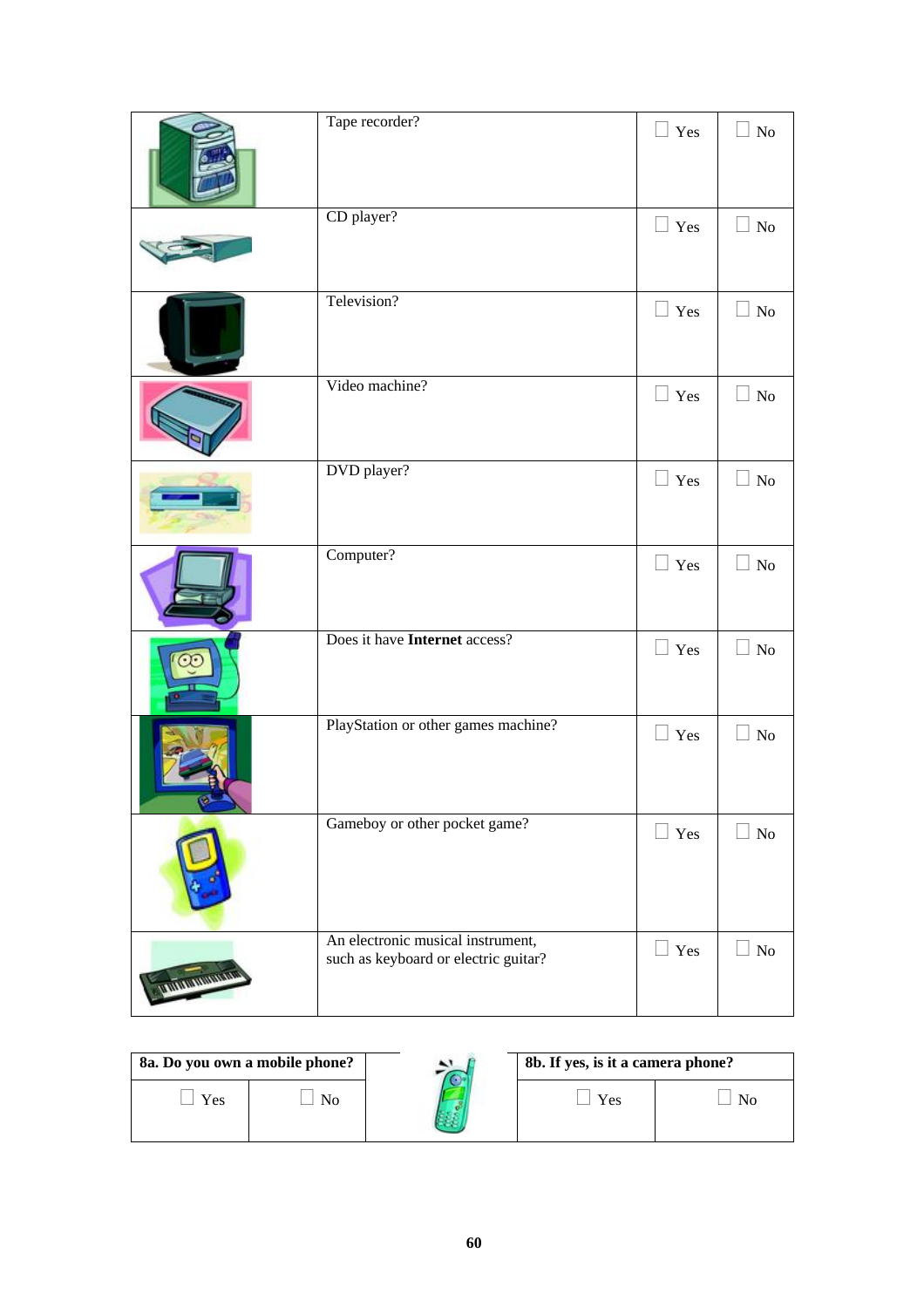| <b>WHEN I PLAY</b> (tick as many of these answers that are true) |                                                                             |           |                |  |
|------------------------------------------------------------------|-----------------------------------------------------------------------------|-----------|----------------|--|
|                                                                  | 9. Do you play games on computer or PlayStation (or another games machine)? |           |                |  |
| Yes                                                              |                                                                             | $\Box$ No |                |  |
| If YES,                                                          |                                                                             |           |                |  |
| 9a. Where do you play the games?                                 |                                                                             |           |                |  |
|                                                                  | in my bedroom                                                               |           |                |  |
|                                                                  | in a family room at home                                                    |           |                |  |
|                                                                  | at a friend's house                                                         |           |                |  |
|                                                                  | 9b. Who do you play with or do you play alone?                              |           |                |  |
|                                                                  | alone                                                                       |           |                |  |
|                                                                  | with friends                                                                |           |                |  |
|                                                                  | with my brother or sister                                                   |           |                |  |
|                                                                  | with my parents                                                             |           |                |  |
| 10. Do you use the Internet?                                     |                                                                             | Yes       | N <sub>o</sub> |  |
| If YES,                                                          |                                                                             |           |                |  |
| 10a. What do you use it for?                                     |                                                                             |           |                |  |
|                                                                  |                                                                             |           |                |  |
|                                                                  |                                                                             |           |                |  |

## **WHAT I WOULD LIKE**

**11. What do you hope to get for Christmas?** 



**Thank you!**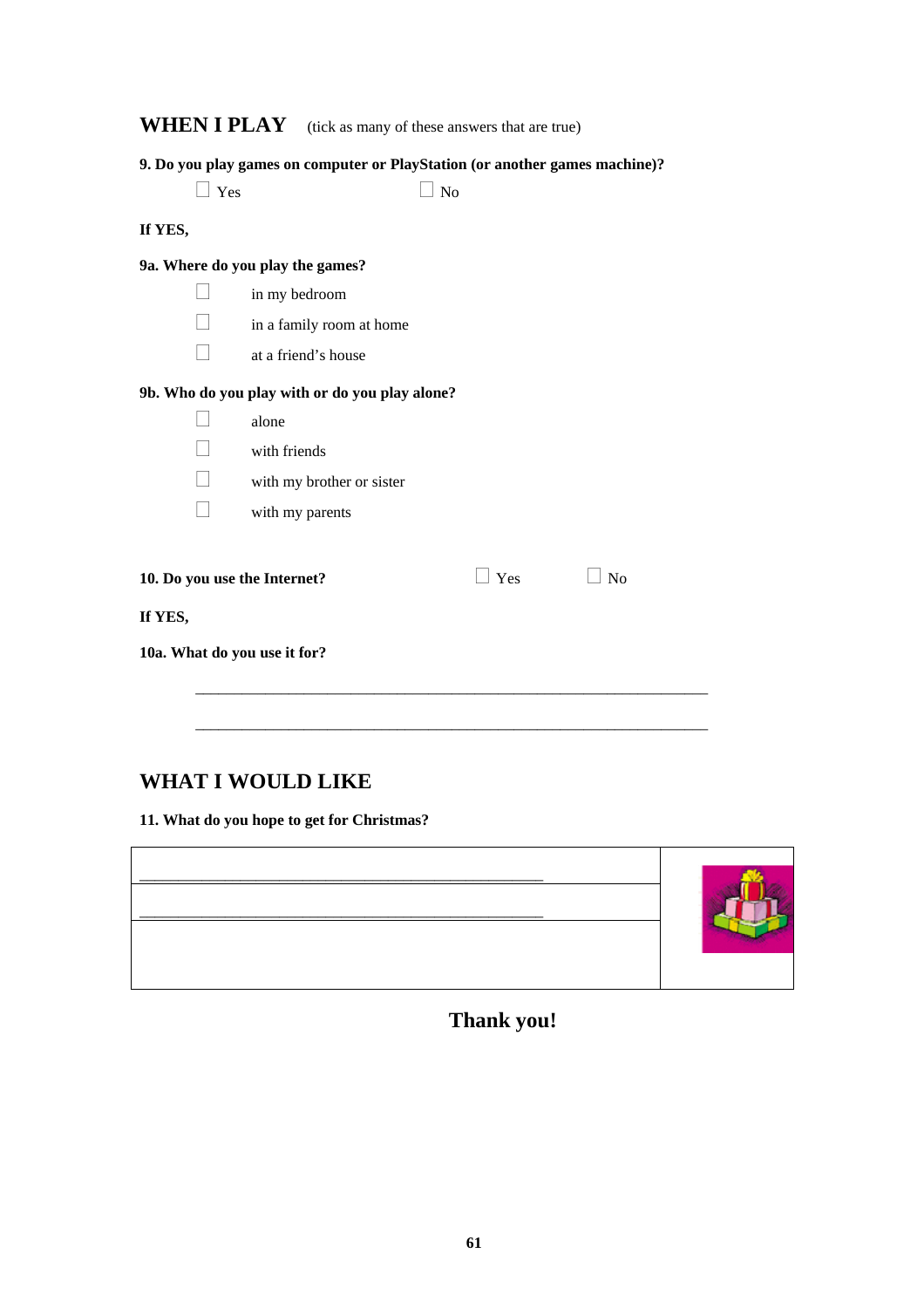## **Appendix 2: Play and Technology Questionnaire for older children (aged 8-12)**

## **ABOUT ME**

| 1. Are you:                        | a girl             | a boy      |
|------------------------------------|--------------------|------------|
| 2. How old are you?                |                    |            |
| 3a. How many brothers do you have? |                    |            |
| 3b. How many sisters do you have?  |                    |            |
| 4. In your family are you          |                    |            |
| the oldest child<br>in the middle  | the youngest child | only child |

## **WHAT I LIKE TO DO BEST**

**5. What do you like to do with your friends in your free time?** 

1. \_\_\_\_\_\_\_\_\_\_\_\_\_\_\_\_\_\_\_\_\_\_\_\_ 2. \_\_\_\_\_\_\_\_\_\_\_\_\_\_\_\_\_\_\_\_\_\_\_\_ 3. \_\_\_\_\_\_\_\_\_\_\_\_\_\_\_\_\_\_\_\_\_\_\_\_

#### **6. What do you like to do on your own in your free time?**

- 1. \_\_\_\_\_\_\_\_\_\_\_\_\_\_\_\_\_\_\_\_\_\_\_\_
- 2. \_\_\_\_\_\_\_\_\_\_\_\_\_\_\_\_\_\_\_\_\_\_\_\_
- $3.$

## **THINGS I USE** (tick as many of these answers that are true)

**7a. Do you have any of these things at home? Which rooms are they in (e.g. kitchen, living room)?** 

| Books? | Yes | $\overline{\text{No}}$ |  |
|--------|-----|------------------------|--|
|        |     |                        |  |
|        |     |                        |  |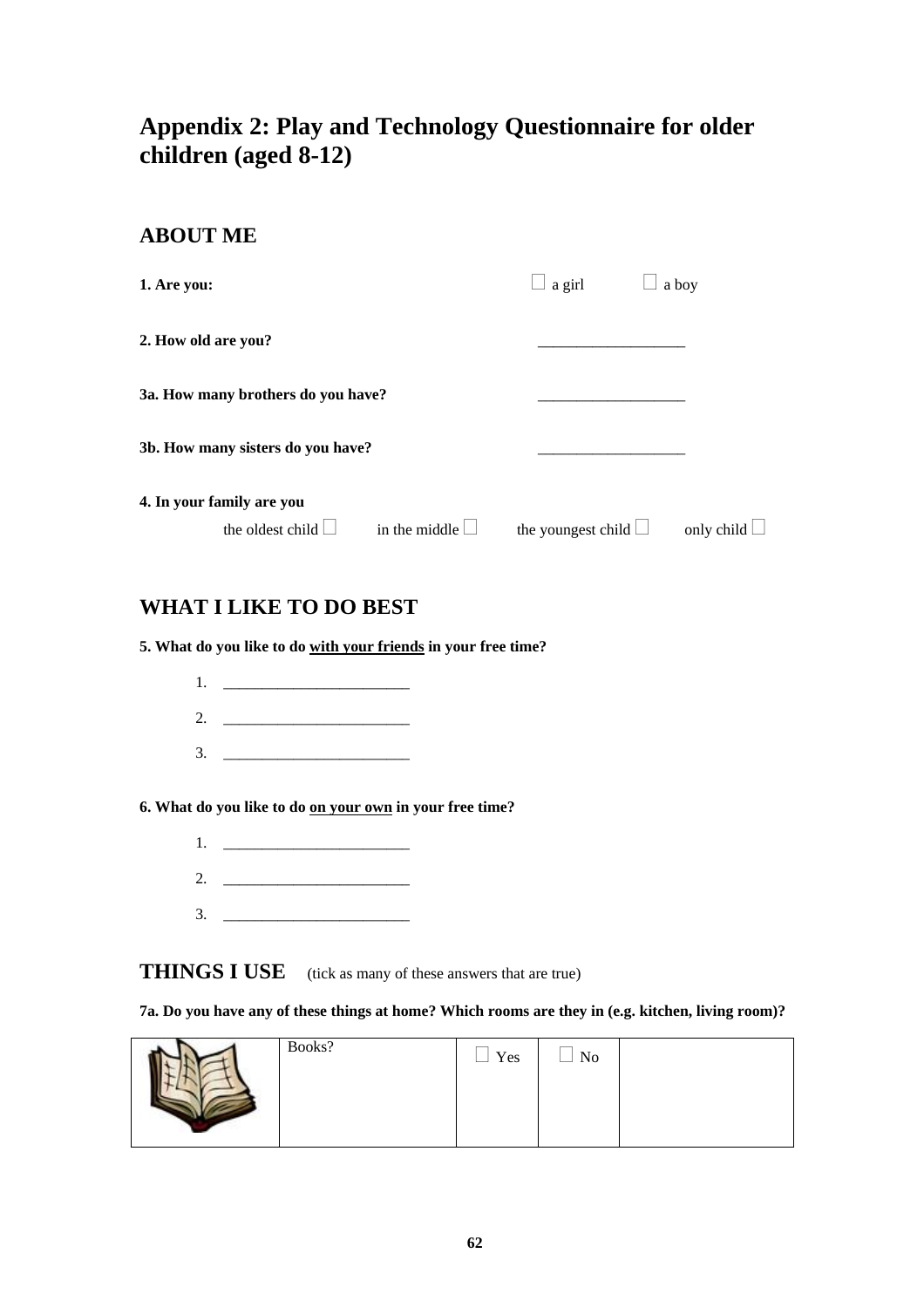|                          | Radio?                                                                            | $\Box$ Yes    | $\Box$ No |  |
|--------------------------|-----------------------------------------------------------------------------------|---------------|-----------|--|
|                          | Tape recorder?                                                                    | $\Box$ Yes    | $\Box$ No |  |
|                          | CD player?                                                                        | $\Box$ Yes    | $\Box$ No |  |
|                          | Television?                                                                       | $\Box$ Yes    | $\Box$ No |  |
|                          | Video machine?                                                                    | $\Box$ Yes    | $\Box$ No |  |
|                          | DVD player?                                                                       | Yes<br>$\Box$ | $\Box$ No |  |
|                          | Computer?                                                                         | $\Box$ Yes    | $\Box$ No |  |
|                          | Does it have Internet<br>access?                                                  | $\Box$ Yes    | $\Box$ No |  |
|                          | PlayStation or other<br>games machine?                                            | $\Box$ Yes    | $\Box$ No |  |
|                          | Gameboy or other<br>pocket game?                                                  | Yes<br>$\Box$ | $\Box$ No |  |
| <b>THE REPORT OF ALL</b> | An electronic musical<br>instrument, such as a<br>keyboard or electric<br>guitar? | Yes           | $\Box$ No |  |

Something else?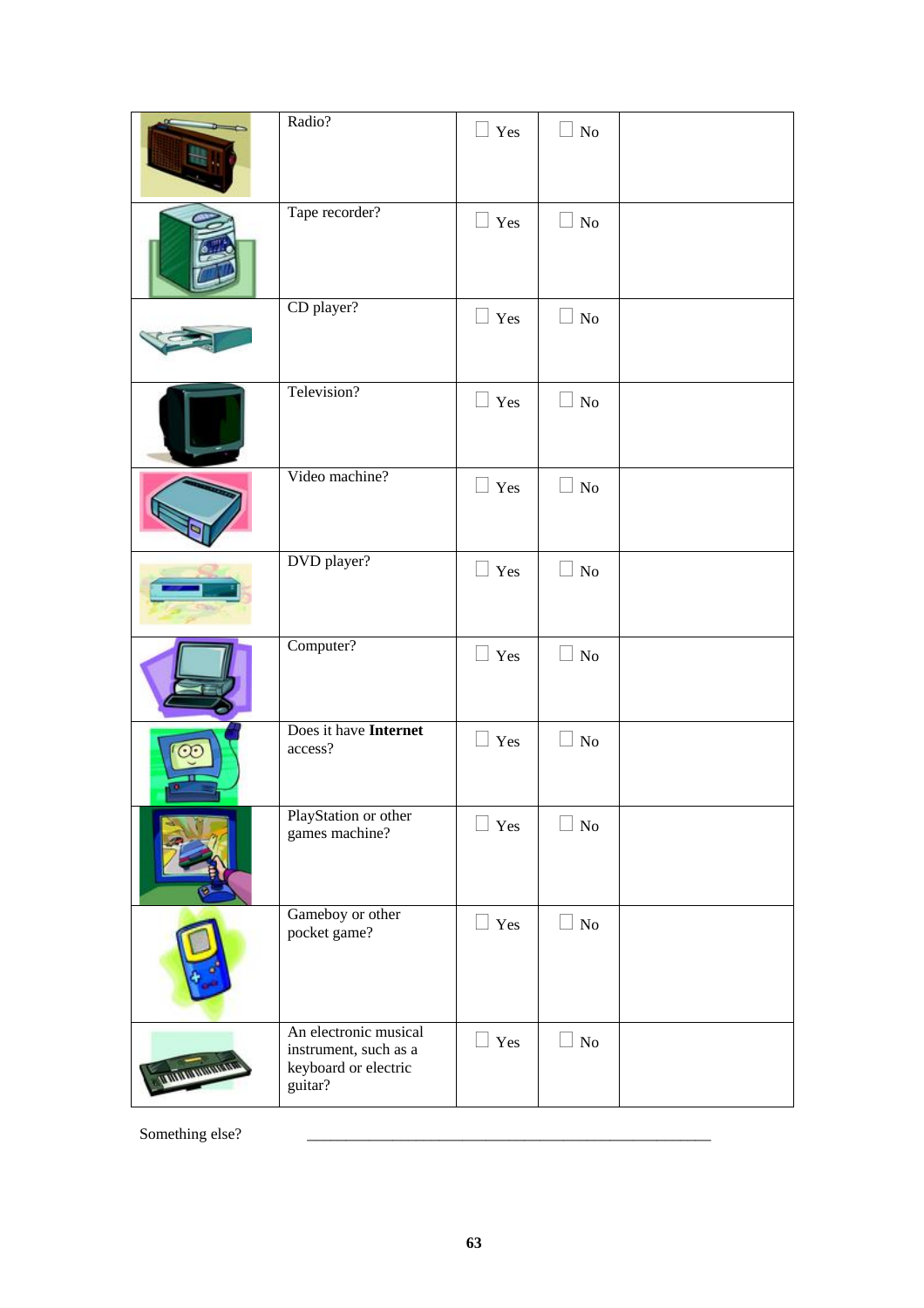#### **7b. Which, if any, of these do you have in your room?**

| 8a. Do you own a mobile phone? | 8b. If yes, is it a camera phone?      |  |
|--------------------------------|----------------------------------------|--|
| $\vert \vert$ Yes $\Box$ No    | $\vert$ $\vert$ Yes $\vert$ $\vert$ No |  |

\_\_\_\_\_\_\_\_\_\_\_\_\_\_\_\_\_\_\_\_\_\_\_\_\_\_\_\_\_\_\_\_\_\_\_\_\_\_\_\_\_\_\_\_\_\_\_\_\_\_\_\_\_\_\_\_\_\_\_\_\_\_\_\_\_\_

**WHEN I PLAY** (tick as many of these answers that are true)

#### **9. When I play computer or video games, I play:**

- $\Box$  in my bedroom
- $\Box$  in a family room at home
- $\Box$  at a friend's house

#### **10. I like to play computer or video games:**

- $\Box$  alone
- $\Box$  with friends
- $\Box$  with my brother or sister
- $\Box$  with my parents

#### **11. I use the Internet:**

| I don't use the Internet                                        |
|-----------------------------------------------------------------|
| to look up websites to find out about things I am interested in |
| to play games online                                            |
| to chat online or send messages                                 |
| to find game cheats                                             |
| to listen to music                                              |
| to watch trailers for films                                     |
| to do homework or a school project                              |
| for something else                                              |
|                                                                 |

## **WHY I PLAY**

#### **12. Finish the sentence**

What I like about playing \_\_\_\_\_\_\_\_\_\_\_\_\_\_\_\_\_\_\_\_\_\_\_\_\_\_\_\_\_\_\_\_\_\_\_\_\_\_\_\_\_\_\_\_\_

\_\_\_\_\_\_\_\_\_\_\_\_\_\_\_\_\_\_\_\_\_\_\_\_\_\_\_\_\_\_\_\_\_\_\_\_\_\_\_\_\_\_\_\_\_\_\_\_\_\_\_\_\_\_\_\_\_\_\_\_\_\_\_\_\_\_